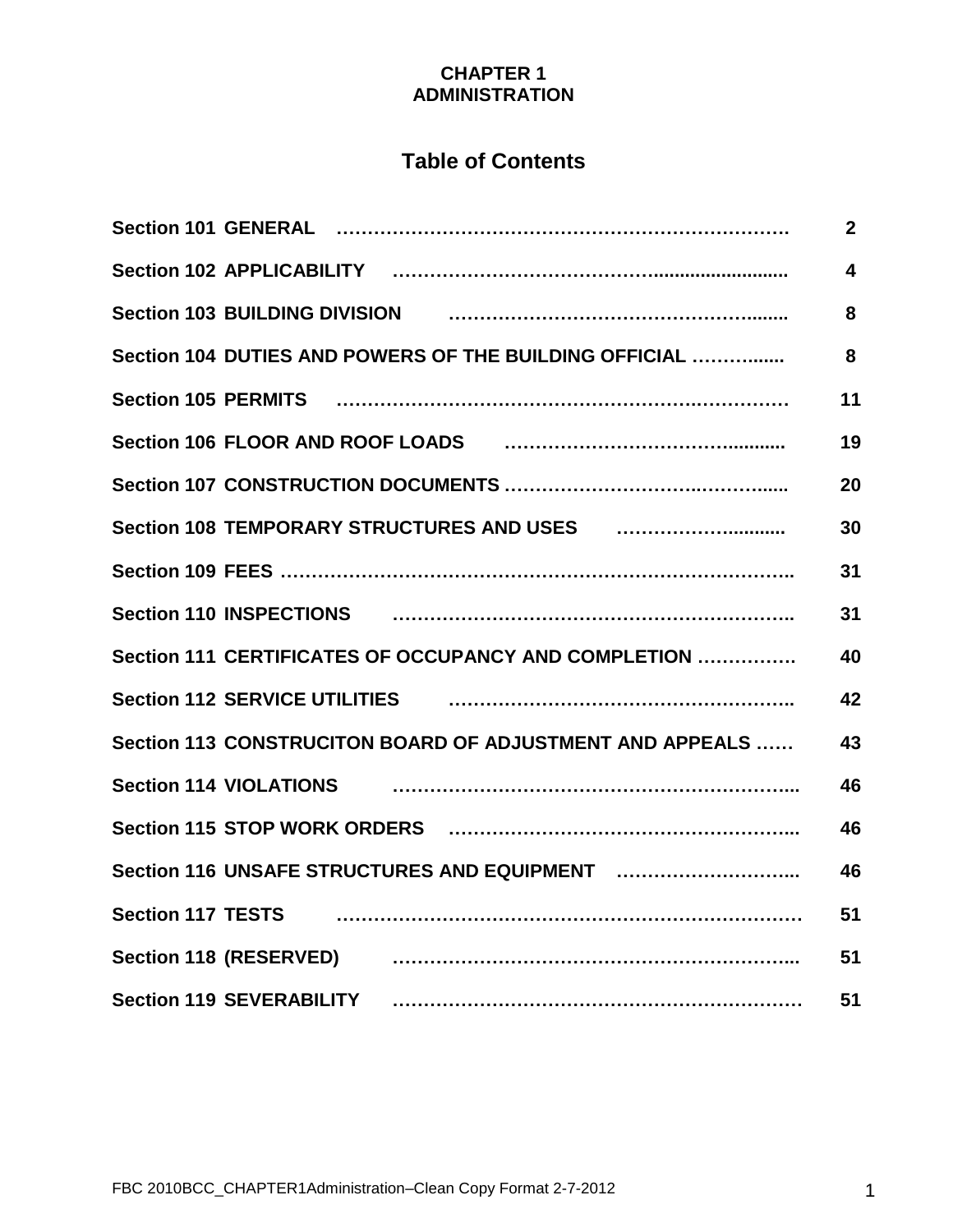#### **SECTION 101 GENERAL**

**101.1 Title.** These regulations shall be known as the **Florida Building Code** hereinafter referred to as "this code."

**101.2 Scope.** The provisions of this code shall apply to the construction, alteration, movement, enlargement, replacement, repair, equipment, use and occupancy, location, maintenance, removal and demolition of every building or structure or any appurtenances connected or attached to such buildings or structures.

#### **Exceptions:**

- 1. Detached one and two-family dwellings and multiple single-family dwellings (townhouses) not more than three stories above grade plane in height with a separate means of egress and their accessory structures shall comply with the *Florida Building Code, Residential.*
- 2. Existing buildings undergoing repair, alterations or additions and change of occupancy shall comply with the Florida Building Code, Existing Building*.*

**101.2.1 Appendices.** Provisions in the appendices shall not apply unless specifically adopted.

**101.2.2 Florida Building Code, Residential.** Construction standards or practices which are not covered by Florida Building Code, Residential volume shall be in accordance with the provisions of Florida Building Code, Building.

**101.3 Intent.** The purpose of this code is to establish the minimum requirements to safeguard the public health, safety and general welfare through structural strength, means of egress facilities, stability, sanitation, adequate light and ventilation, energy conservation, and safety to life and property from fire and other hazards attributed to the built environment and to provide safety to fire fighters, code officials, and emergency responders during emergency operations.

**101.3.1 Quality Control.** Quality control of materials and workmanship is not within the purview of this code except as it relates to the purposes stated herein.

**101.3.2 Warranty and Liability.** The permitting and inspection of any building, system, or plan by this jurisdiction, under the requirements of this code, shall not be construed in any court as a warranty of the physical condition of such building, system, or plan, or their adequacy. The jurisdiction shall not be liable in tort for damages or hazardous or illegal condition or inadequacy in such building, system, or plan, nor for any failure of any component of such, which may occur subsequent to such inspection or permitting. Further, no Building Division employee shall be liable in tort for damage from such conditions, in accordance with Section 768.28(9)(a) *Florida Statutes*, as may be amended or replaced.

**101.4 Referenced codes.** The other codes listed in Sections 101.4.1 through 101.4.10 and referenced elsewhere in this code shall be considered part of the requirements of this code to the prescribed extent of each such reference.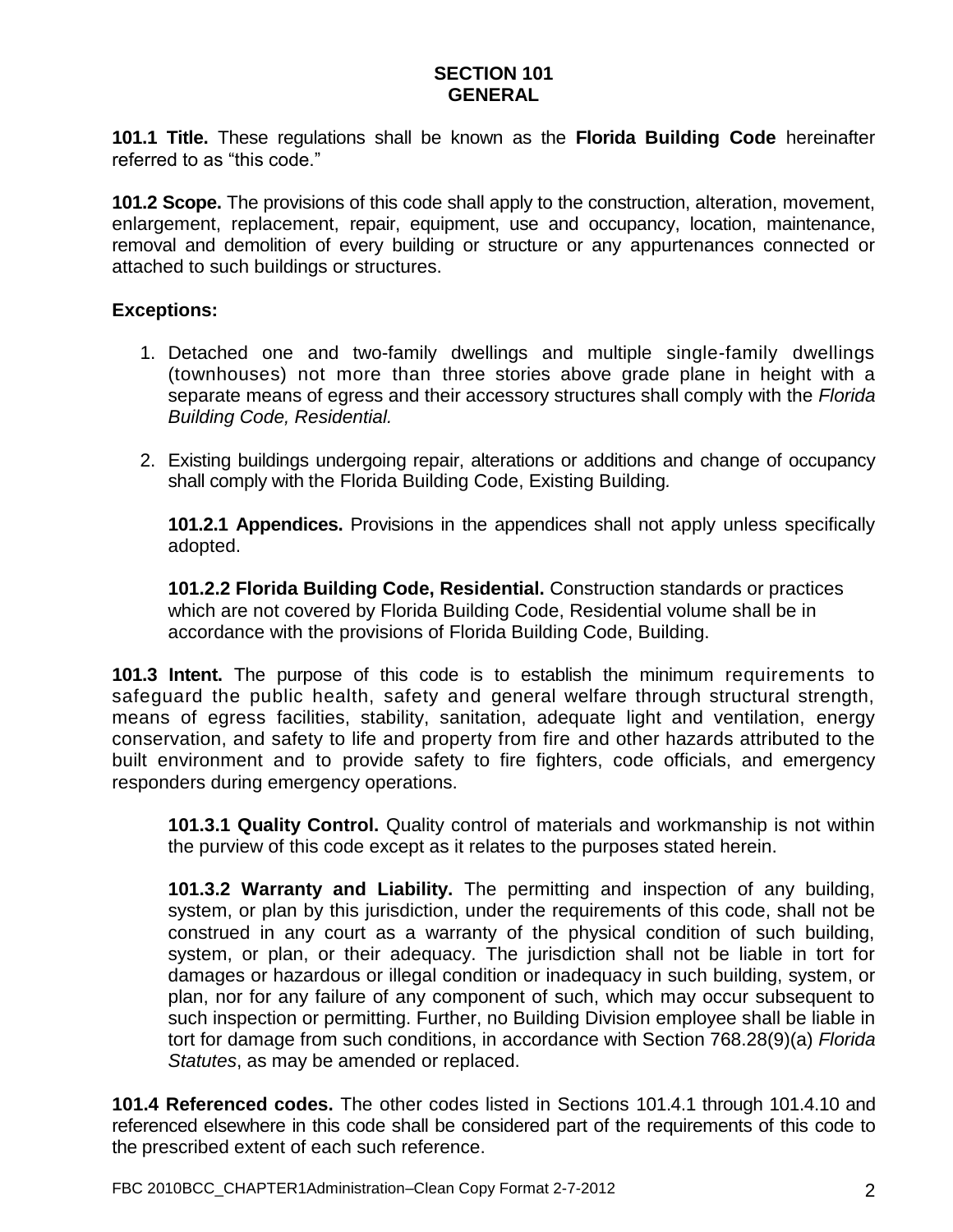**101.4.1 Electrical.** The provisions of Chapter 27 of the Florida Building Code, Building shall apply to the installation of electrical systems, including alterations, repairs, replacement, equipment, appliances, fixtures, fittings and appurtenances thereto.

**101.4.2 Gas.** The provisions of the International Fuel Gas Code with the Florida Fuel Gas Code Supplement shall apply to the installation of gas piping from the point of delivery, gas appliances and related accessories as covered in this code. These requirements apply to gas piping systems extending from the point of delivery to the inlet connections of appliances and the installation and operation of residential and commercial gas appliances and related accessories.

**101.4.3 Mechanical.** The provisions of the Florida Building Code, Mechanical shall apply to the installation, alterations, repairs and replacement of mechanical systems, including equipment, appliances, fixtures, fittings and/or appurtenances, including ventilating, heating, cooling, air-conditioning and refrigeration systems, incinerators and other energy-related systems.

**101.4.4 Plumbing.** The provisions of the Florida Building Code, Plumbing shall apply to the installation, alteration, repair and replacement of plumbing systems, including equipment, appliances, fixtures, fittings and appurtenances, and where connected to a water or sewage system and all aspects of a medical gas system.

## **101.4.5 Property maintenance. Reserved.**

**101.4.6 Fire prevention.** For provisions related to fire prevention, refer to the Florida Fire Prevention Code. The Florida Fire Prevention Code shall apply to matters affecting or relating to structures, processes and premises from the hazard of fire and explosion arising from the storage, handling or use of structures, materials or devices; from conditions hazardous to life, property or public welfare in the occupancy of structures or premises; and from the construction, extension, repair, alteration or removal of fire suppression and alarm systems or fire hazards in the structure or on the premises from occupancy or operation.

**101.4.7 Energy.** The provisions of the Florida Building Code, Energy Conservation shall apply to all matters governing the design and construction of buildings for energy efficiency.

**101.4.8 Accessibility.** For provisions related to accessibility, refer to Florida Building Code, Accessibility.

**101.4.9 Manufactured buildings.** For additional administrative and special code requirements, see Section 428, Florida Building Code, Building, and Rule 9B-1 Florida Administrative Code.

**101.4.10 Article 18 Flood Damage Prevention** Palm Beach County Unified Land Development Code (ULDC) shall be considered part of the requirements of this code relative to flood control. Conflicting requirements between the Florida Building Code and Article 18 of the ULDC shall be resolved in favor of the requirement that offers the greatest degree of flood damage prevention or alternatives that would provide an equivalent degree of flood damage prevention and an equivalent method of construction.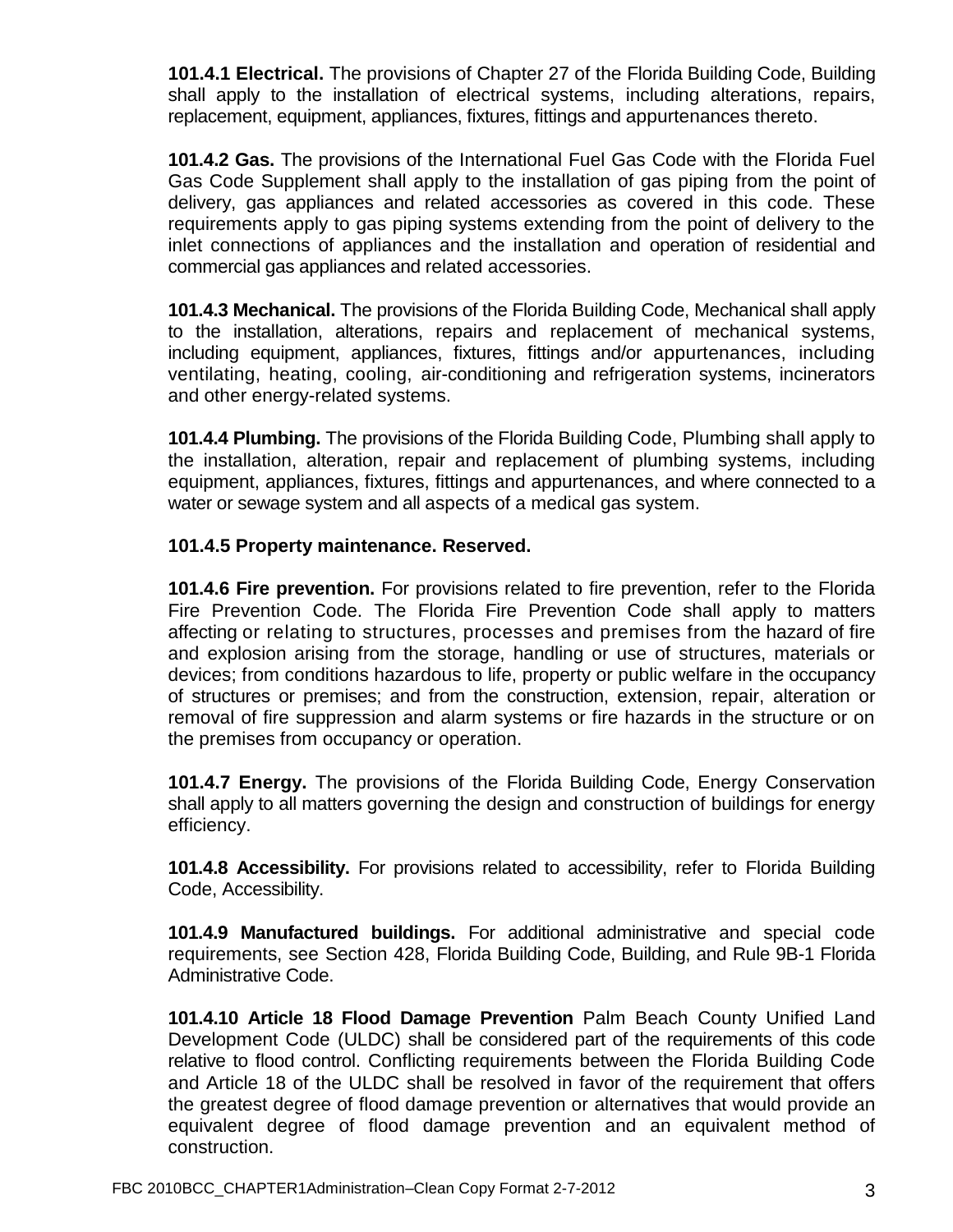**101.5 Building Official.** Whenever the building official is mentioned in the code, it is also intended to mean the building official's designee, wherever applicable.

## **SECTION 102 APPLICABILITY**

**102.1 General.** Where, in any specific case, different sections of this code specify different materials, methods of construction or other requirements, the most restrictive shall govern. Where there is a conflict between a general requirement and a specific requirement, the specific requirement shall be applicable.

**102.1.1 The Florida Building Code does not apply to**, and no code enforcement action shall be brought with respect to, zoning requirements, land use requirements and owner specifications or programmatic requirements which do not pertain to and govern the design, construction, erection, alteration, modification, repair or demolition of public or private buildings, structures or facilities or to programmatic requirements that do not pertain to enforcement of the Florida Building Code. Additionally, a local code enforcement agency may not administer or enforce the Florida Building Code, Building to prevent the siting of any publicly owned facility, including, but not limited to, correctional facilities, juvenile justice facilities, or state universities, community colleges, or public education facilities, as provided by law.

**102.2 Building.** The provisions of the Florida Building Code shall apply to the construction, erection, alteration, modification, repair, equipment, use and occupancy, location, maintenance, removal and demolition of every public and private building, structure or facility or floating residential structure, or any appurtenances connected or attached to such buildings, structures or facilities. Additions, alterations, repairs and changes of use or occupancy group in all buildings and structures shall comply with the provisions provided in Chapter 34 of this code and the Florida Building Code, Existing Building. The following buildings, structures and facilities are exempt from the Florida Building Code as provided by law, and any further exemptions shall be as determined by the legislature and provided by law:

- (a) Building and structures specifically regulated and preempted by the federal government.
- (b) Railroads and ancillary facilities associated with the railroad.
- (c) Nonresidential farm buildings on farms.
- (d) Temporary buildings or sheds used exclusively for construction purposes.

(e) Mobile or modular structures used as temporary offices, except that the provisions of Part V (Section 553.501-553.513, *Florida Statutes*) relating to accessibility by persons with disabilities, and permits shall be required for structural support and tie down, electrical supply, and all utility connections shall apply to such mobile or modular structures.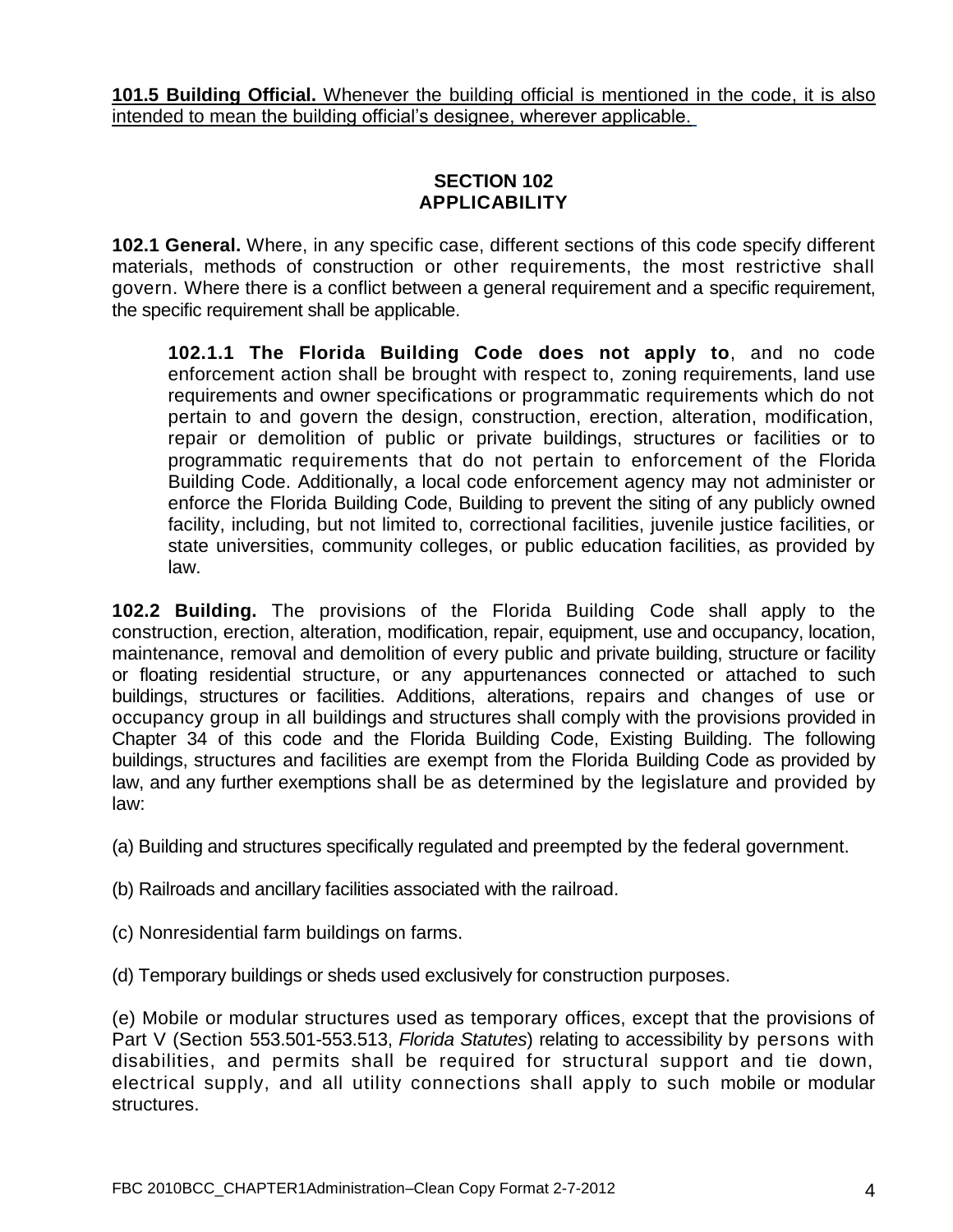(f) Those structures or facilities of electric utilities, as defined in Section 366.02, *Florida Statutes,* as may be amended or replaced, which are directly involved in the generation, transmission or distribution of electricity.

(g) Temporary sets, assemblies or structures used in commercial motion picture or television production, or any sound-recording equipment used in such production, on or off the premises.

(h) Chickees constructed by the Miccosukee Tribe of Indians of Florida or the Seminole Tribe of Florida. As used in this paragraph, the term "chickee" means an open-sided wooden hut that has a thatched roof of palm or palmetto or other traditional materials.

**Exception**: Electrical or plumbing work or connection, or other non-wood features shall not be exempted from this code.

(i) Service providers of water, sewer, storm, gas, cable, telephone, or other similar utility systems are exempt to the point of service connection for the building or structure.

(j) Family mausoleums not exceeding 250 square feet in area which are prefabricated and assembled on site or preassembled and delivered on site and have walls, roofs, and a floor constructed of granite, marble, or reinforced concrete.

(k) Temporary housing provided by the Department of Corrections to any prisoner in the state correctional system

**102.2.1 In addition to the requirements of Section 553.79 and 553.80** *Florida Statutes*, facilities subject to the provisions of Chapter 395 Florida Statutes(Hospital Licensing and Regulation),and Parts II and VIII of Chapter 400, *Florida Statutes* (Nursing Homes), shall have facility plans reviewed and construction surveyed by the state agency authorized to do so under the requirements of Chapter 395 *Florida Statutes,* and Parts II and VIII of Chapter 400, *Florida Statutes*, and the certification requirements of the federal government.

**102.2.2 Buildings or structures for residential uses moved** into or within a county or municipality shall not be required to be brought into compliance with the state minimum building code in force at the time the building or structure is moved, provided:

- 1. The building or structure is structurally sound and in occupiable condition for its intended use;
- 2. The occupancy use classification for the building or structure is not changed as a result of the move;
- 3. The building is not substantially remodeled;
- 4. Current fire code requirements for ingress and egress are met;
- 5. Electrical, gas and plumbing systems meet the codes in force at the time of original construction and are operational and safe for reconnection; and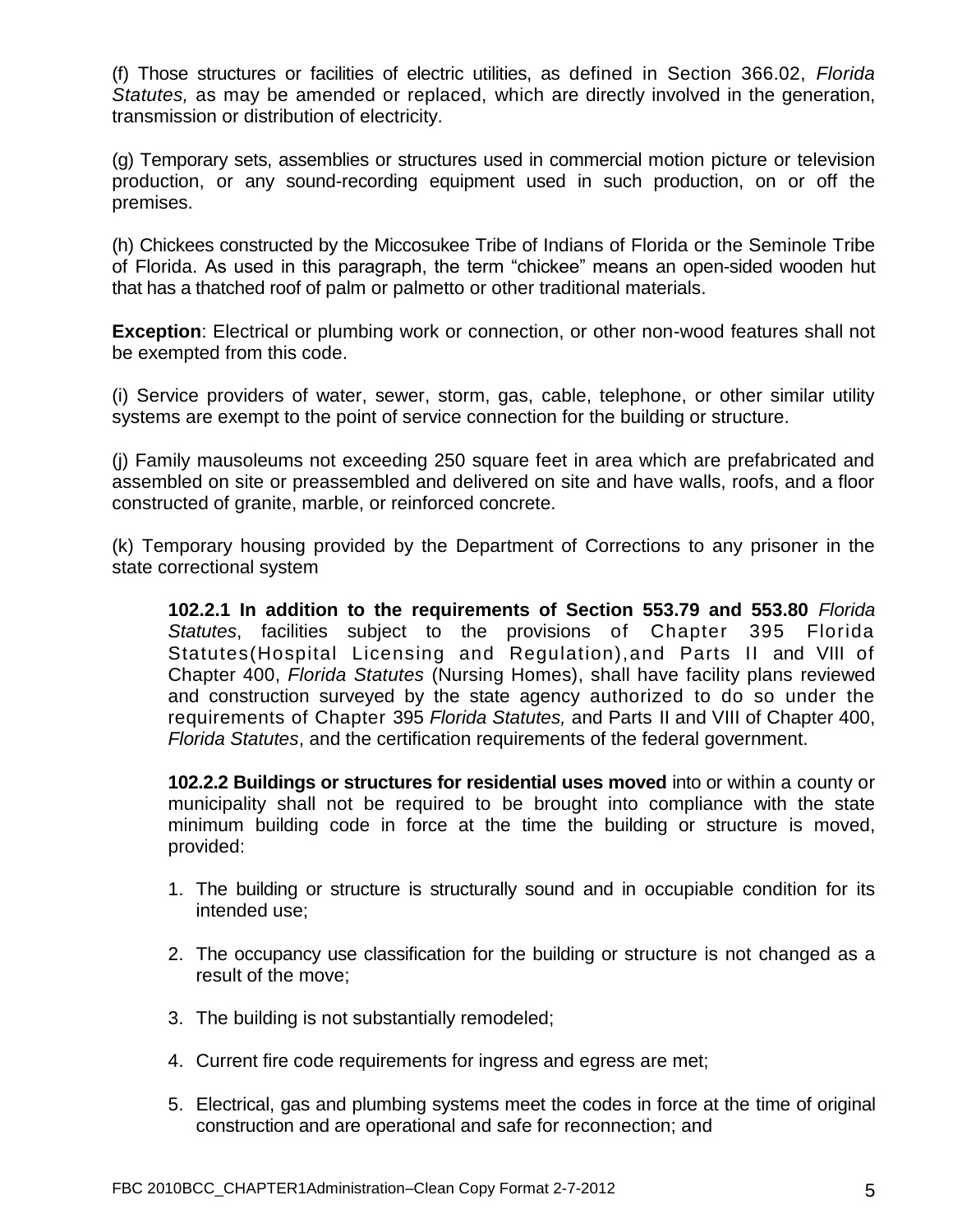- 6. Foundation plans are sealed by a professional engineer or architect licensed to practice in this state, if required by the applicable *Florida Statutes* for all buildings or structures of the same residential occupancy class.
- 7. The requirements of Florida Building Code, Existing Building are also satisfied.

**102.2.3 The building official shall apply the same standard** to a moved residential building or structure that applies to the remodeling of any comparable residential building or structure to determine whether the moved structure is substantially remodeled.

**102.2.4 This section does not apply to** the jurisdiction and authority of the Department of Agriculture and Consumer Services to inspect amusement rides or the Department of Financial Services to inspect state-owned buildings and boilers.

**102.2.5 Each enforcement district shall be governed by a board,** the composition of which shall be determined by the affected localities.

1) At its own option, each enforcement district or local enforcement agency may adopt rules granting to the owner of a single-family residence one or more exemptions from the Florida Building Code relating to:

a. Additions, alterations, or repairs performed by the property owner upon his or her own, provided any addition or alteration shall not exceed 1,000 square feet or the square footage of the of the primary structure, whichever is less.

b. Addition, alteration, or repairs by a non-owner within a certain cost limitation set by rule, provided the total cost shall not exceed \$5,000 within any 12 month period.

c. Building inspection fees.

2. However, the exemptions under section 102.2.5(1) of this code. do not apply to single-family residences that are located in mapped flood hazard areas, as defined in the code, unless the enforcement district or local enforcement agency has determined that the work, which is otherwise exempt, does not constitute a substantial improvement, including the repair of substantial damage, of such singlefamily residences.

3. Each code exemption, as defined in section 102.2.5 (1)(a)(b) and (c) of this code, shall be certified to the local board 10 days prior to implementation and shall only be effective in the territorial jurisdiction of the enforcement district or local enforcement agency implementing it.

4. However, each enforcement district or local enforcement agency may establish an alternative permitting program for replacing nonstructural components of building systems in a residential dwelling unit. A licensed contractor performing such work for the resident shall also be exempt from individual permits and inspections if either the owner or the licensed contractor obtains a valid Annual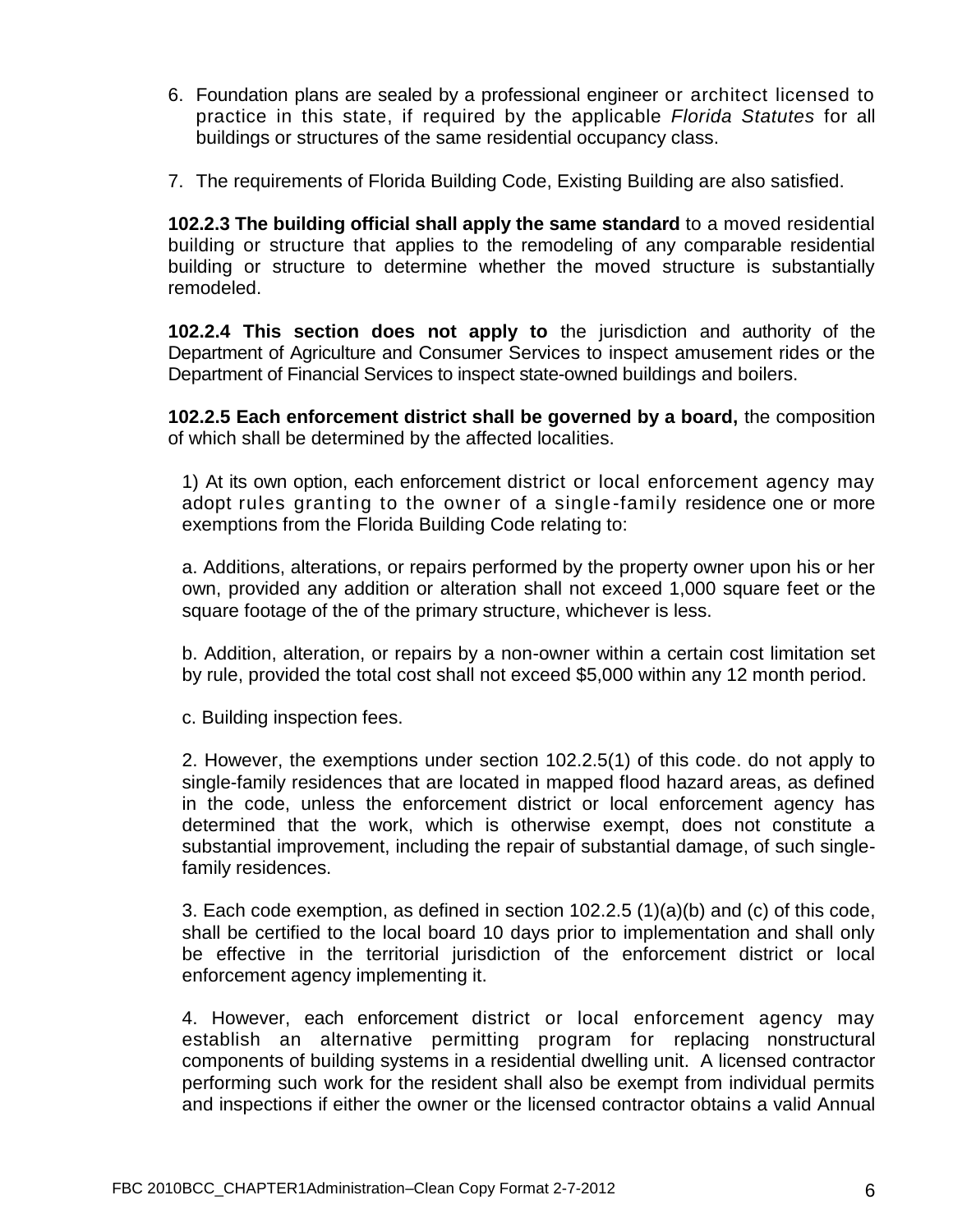Permit per Section 105.1.1 of this Code and all such work is reported as required in Section 105.1.2 of this Code for compliance evaluation. No added capacity, system expansion or new building work of any type shall be excluded from individual permit and inspection by this provision.

**102.2.6 This Code does not apply to** swings and other playground equipment accessory to a one- or two-family dwelling.

**Exception:** Electrical service to such playground equipment shall be in accordance with Chapter 27 of this code.

**102.3 Application of references.** References to chapter or section numbers, or to provisions not specifically identified by number, shall be construed to refer to such chapter, section or provision of this code.

**102.4 Referenced codes and standards.** The codes and standards referenced in this code shall be considered part of the requirements of this code to the prescribed extent of each such reference. Where differences occur between provisions of this code and referenced codes and standards, the provisions of this code shall apply.

#### **102.5 Reserved.**

**102.6 Existing structures.** The legal occupancy of any structure existing on the date of adoption of this code shall be permitted to continue without change, except as is specifically covered in this code, the Codes referenced in Section 101.4 of this code, or the Florida Fire Prevention Code, or as is deemed necessary by the building official for the general safety and welfare of the occupants and the public.

## **102.7 Relocation of manufactured buildings.**

- 1. Relocation of an existing manufactured building does not constitute an alteration.
- 2. A relocated building shall comply with wind speed requirements of the new location, using the appropriate wind speed map. If the existing building was manufactured in compliance with the *Standard Building Code* (prior to March 1, 2002), the wind speed map of the *Standard Building Code* shall be applicable. If the existing building was manufactured in compliance with the *Florida Building Code* (after March 1, 2002), the wind speed map of the *Florida Building Code* shall be applicable.
- 3. A relocated building shall comply with the flood hazard area requirements of the new location, if applicable.

**102.8 Existing mechanical equipment.** An agency or local government may not require that existing mechanical equipment on the surface of a roof be installed in compliance with the requirements of the Florida Building Code until the equipment is required to be removed or replaced.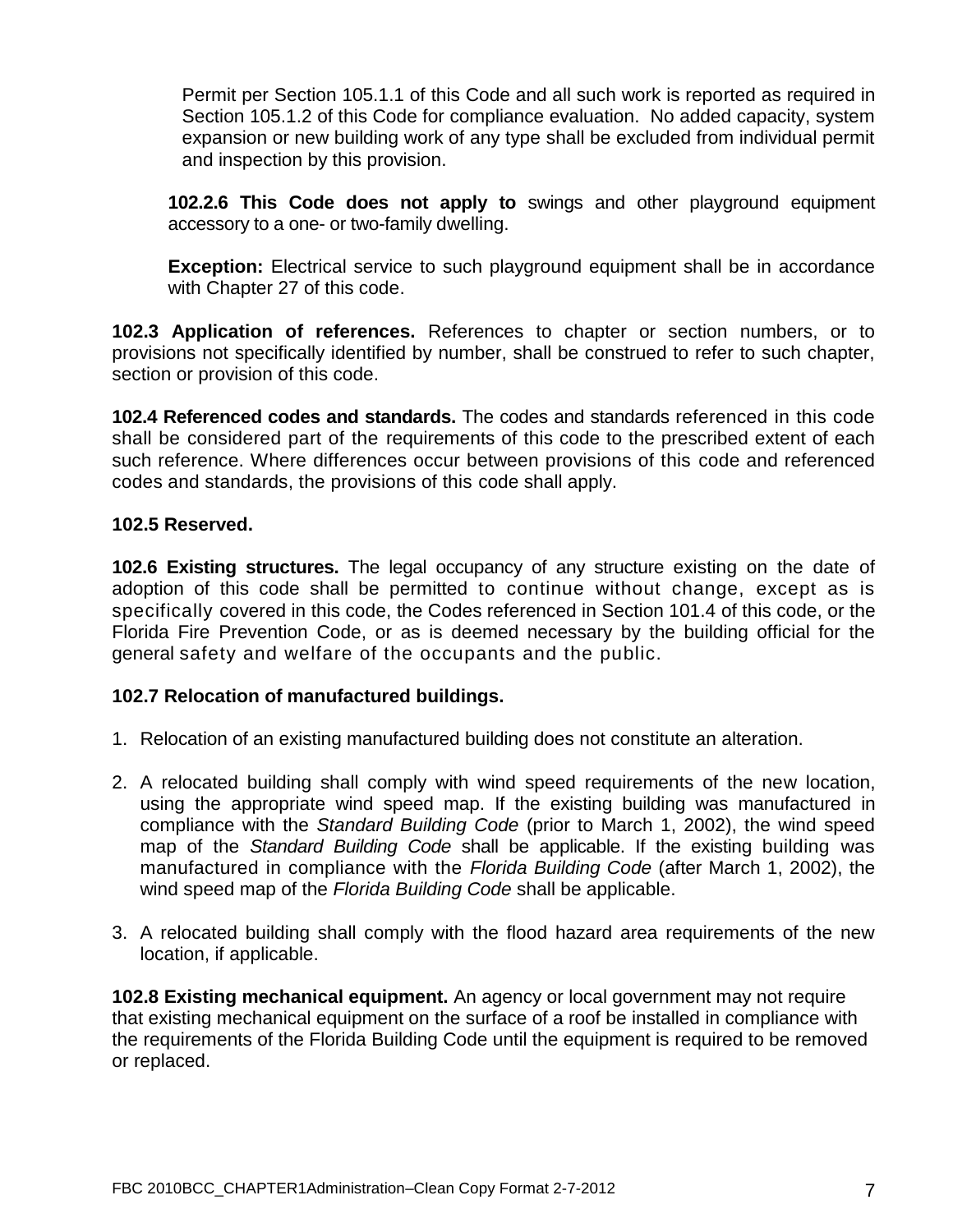## **SECTION 103 BUILDING DIVISION**

**103.1 Establishment.** There is hereby established a division to be called the Building Division, and the person in charge shall be known as the Building Official. All code officials employed by the division shall be certified in accordance with Chapter 468 *Florida Statutes*.

### **103.2 Employee qualifications. Reserved.**

**103.3 Restrictions on employees.** An officer or employee connected with the division, except one whose only connection is as a member of the board established by this code, shall not be financially interested in the furnishing of labor, material, or appliances for the construction, alteration, or maintenance of a building, structure, service, system, or in the

making of plans or of specifications thereof, unless he/she is the owner of such. This officer or employee shall not engage in any other work which is inconsistent with their duties or conflict with the interests of the division except as instructors*.*

## **SECTION 104 DUTIES AND POWERS OF THE BUILDING OFFICIAL**

**104.1 General.** The building official is hereby authorized and directed to enforce the provisions of this code. The building official shall have the authority to render interpretations of this code, and to adopt policies and procedures in order to clarify the application of its provisions. Such interpretations, policies and procedures shall be in compliance with the intent and purpose of this code. Such policies and procedures shall not have the effect of waiving requirements specifically provided for in this code.

**104.**2 **Applications and permits.** The building official shall receive applications, review construction documents and issue permits for the erection, and alteration, demolition and moving of buildings, structures, and service systems, inspect the premises for which such permits have been issued and enforce compliance with the provisions of this code.

**104.**3 **Notices and orders.** The building official shall issue all necessary notices or orders to ensure compliance with this code.

**104.4 Inspections.** The building official shall make all of the required inspections, and have the authority to accept reports of inspection by *approved agencies* or individuals. Reports of such inspections shall be in writing and be certified by a responsible officer of such approved agency or by the responsible individual. The building official is authorized to engage such expert opinion as deemed necessary to report upon unusual technical issues that arise, subject to the approval of the appointing authority.

**104.5 Identification.** The building official shall carry proper identification, as issued by the jurisdiction, when inspecting structures or premises in the performance of his/her duties under this code.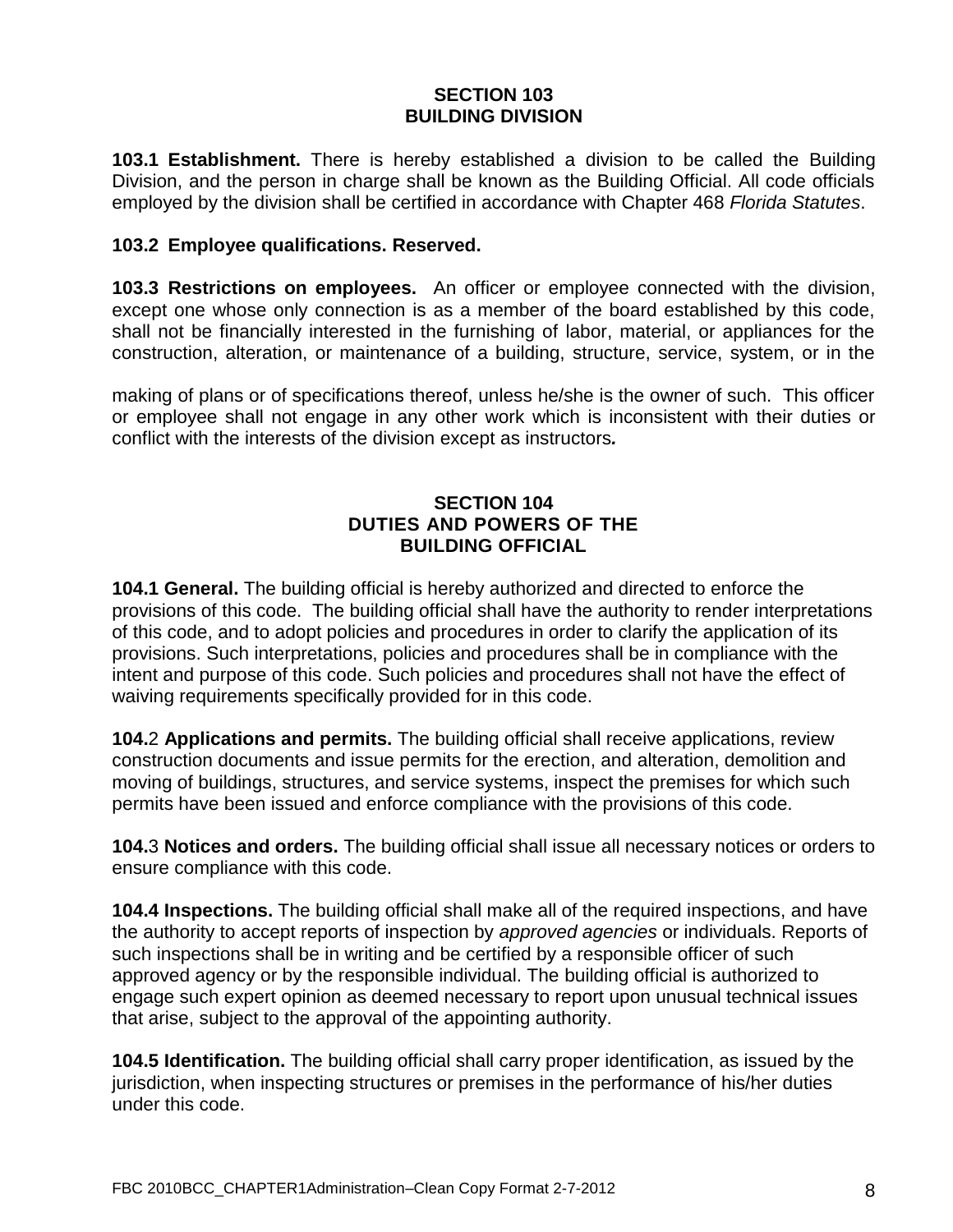**104.6.1 Where it is necessary to make an inspection** to enforce any of the provisions of this code, or where the building official has reasonable cause to believe that there exists in any building or upon any premises any condition or code violation which makes such building, structure, or premises, unsafe, dangerous or hazardous, the building official is authorized to enter the building, structure or premises at all reasonable times to inspect or to perform any duty imposed by this code, provided that if such building, structure or premises are occupied, that credentials be presented to the occupant and entry requested. If such building, structure, or premises are unoccupied, the building official shall first make a reasonable effort to locate the owner or other persons having charge or control of the building, structure, or premises, and request entry. If entry is refused, the building official shall have recourse to every, and all remedies provided by law to secure entry.

**104.***6***.2 When the building official obtains** a proper inspection warrant or other remedy provided by law to secure entry, no owner or occupant or any other persons having charge, care or control of any building, structure, or premises shall fail or neglect, after proper request is made as herein provided, to promptly permit entry therein by the building official for the purpose of inspection and examination pursuant to this code.

**104.7 Division records.** The building official shall keep official records of applications received, permits and certificates issued, fees collected, reports of inspections, and notices and orders issued. Such records shall be retained in the official records for the period required for retention by the State of Florida record retention guidelines.

**104.8 Liability.** The building official, member of the board of appeals or employee charged with the enforcement of this code, while acting for the jurisdiction in good faith and without malice in the discharge of its the duties required by this code or other pertinent law or ordinance, shall not thereby be rendered liable personally and is hereby relieved from personal liability for any damage accruing to persons or property as a result of any act or by reason of an act or omission in the discharge of official duties. Any suit instituted against an officer or employee or member because of an act performed by that officer or employee or member in the lawful discharge of duties and under the provisions of this code shall be defended by legal representative of the jurisdiction until the final termination of the proceedings. The building official or any subordinate shall not be liable for cost in any action, suit or proceeding that is instituted in pursuance of the provisions of this code.

**104.9 Approved materials and equipment.** Materials, equipment and devices approved by the building official shall be constructed and installed in accordance with such approval.

**104.9.1 Used materials and equipment.** The use of used*,* recycled, or reclaimed materials which meet the requirements of this code for new materials is permitted. Used equipment and devices shall not be reused unless approved by the building official.

**104.10 Modifications.** Wherever there are practical difficulties involved in carrying out the provisions of this code, the building official shall have the authority to grant modifications for individual cases, upon application of the owner or owner's representative, provided the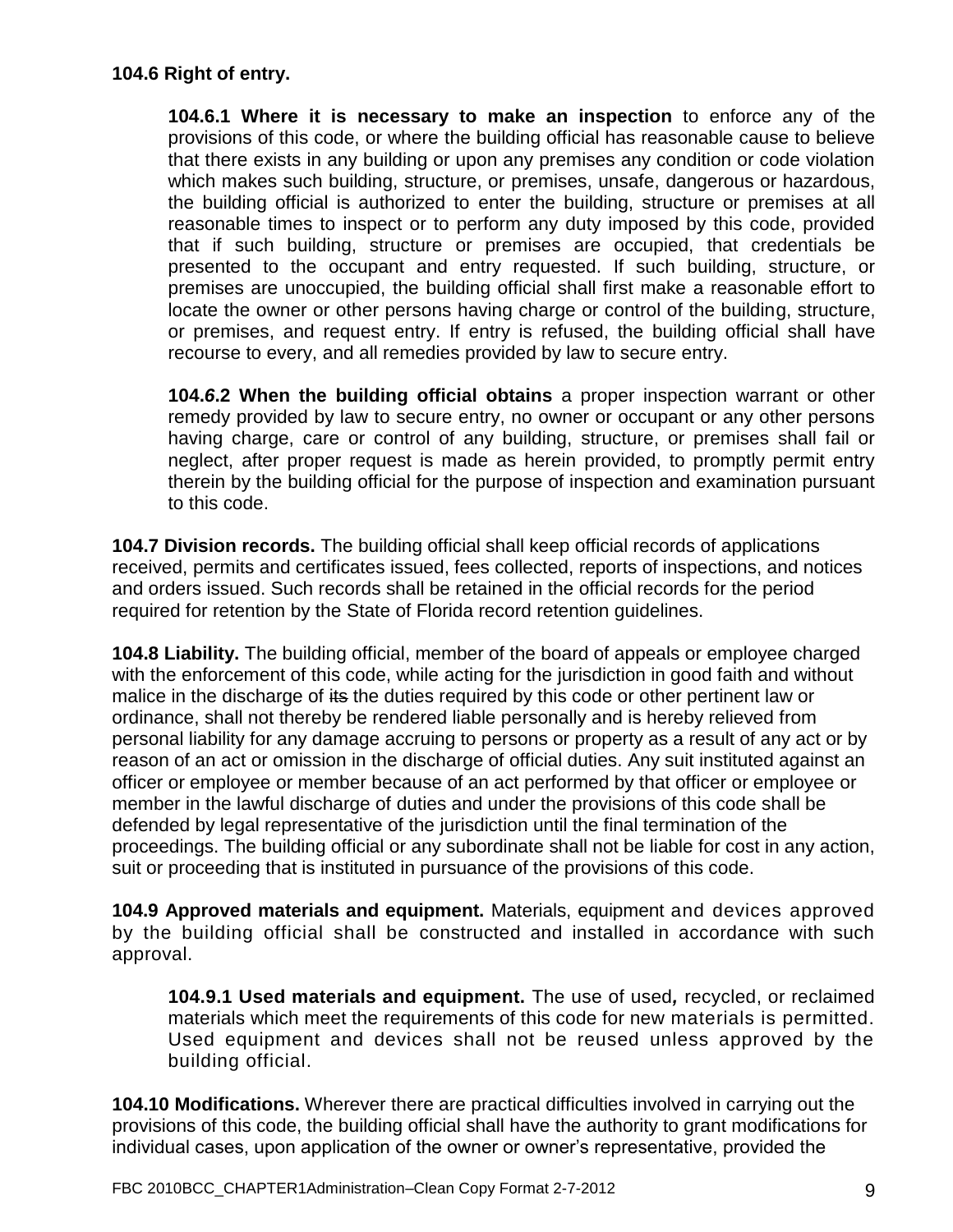building official shall first find that special individual reason makes the strict letter of this code impractical and the modification is in compliance with the intent and purpose of this code and that such modification does not lessen health, accessibility, life and fire safety, or structural requirements. The details of action granting modifications shall be recorded and entered in the files of the Building Division.

**104.11 Alternative materials, design and methods of construction and equipment.** The provisions of this code are not intended to prevent the installation of any material or to prohibit any design or method of construction not specifically prescribed by this code, provided that any such alternative has been approved. An alternative material, design, or method of construction shall be approved where the building official finds that the proposed design is satisfactory and complies with the intent of the provisions of this code, and that the material, method or work offered is, for the purpose intended, at least the equivalent of that prescribed in this code in quality, strength, effectiveness, fire resistance, durability and safety. When alternate life safety systems are designed, the SFPE Engineering Guide to Performance-Based Fire Protection Analysis and Design of Buildings*,* or other methods approved by the building official may be used. The building official shall require that sufficient evidence or proof be submitted to substantiate any claim made regarding the alternative.

**104.11.1 Research reports.** Supporting data, where necessary to assist in the approval of materials or assemblies not specifically provided for in this code, shall consist of valid research reports from approved sources.

**104.11.2 Tests.** Whenever there is insufficient evidence of compliance with the provisions of this code, or evidence that a material or method does not conform to the requirements of this code, or in order to substantiate claims for alternative materials or methods, the building official shall have the authority to require tests as evidence of compliance to be made at no expense to the jurisdiction. Test methods shall be as specified in this code or by other recognized test standards. In the absence of recognized and accepted test methods, the building official shall approve the testing procedures. Tests shall be performed by an approved agency. Reports of such tests shall be retained by the building official for the period required for retention of public records.

**104.11.3 Accessibility.** Alternative designs and technologies for providing access to and usability of a facility for persons with disabilities shall be in accordance with the provisions of the Florida Building Code, Accessibility.

**104.12 Requirements not covered by code.** Any requirements necessary for the strength, stability or proper operation of an existing or proposed building, structure, electrical, gas, mechanical or plumbing system, or for the public safety, health and general welfare, not specifically covered by this or the other technical codes, shall be determined by the building official*.*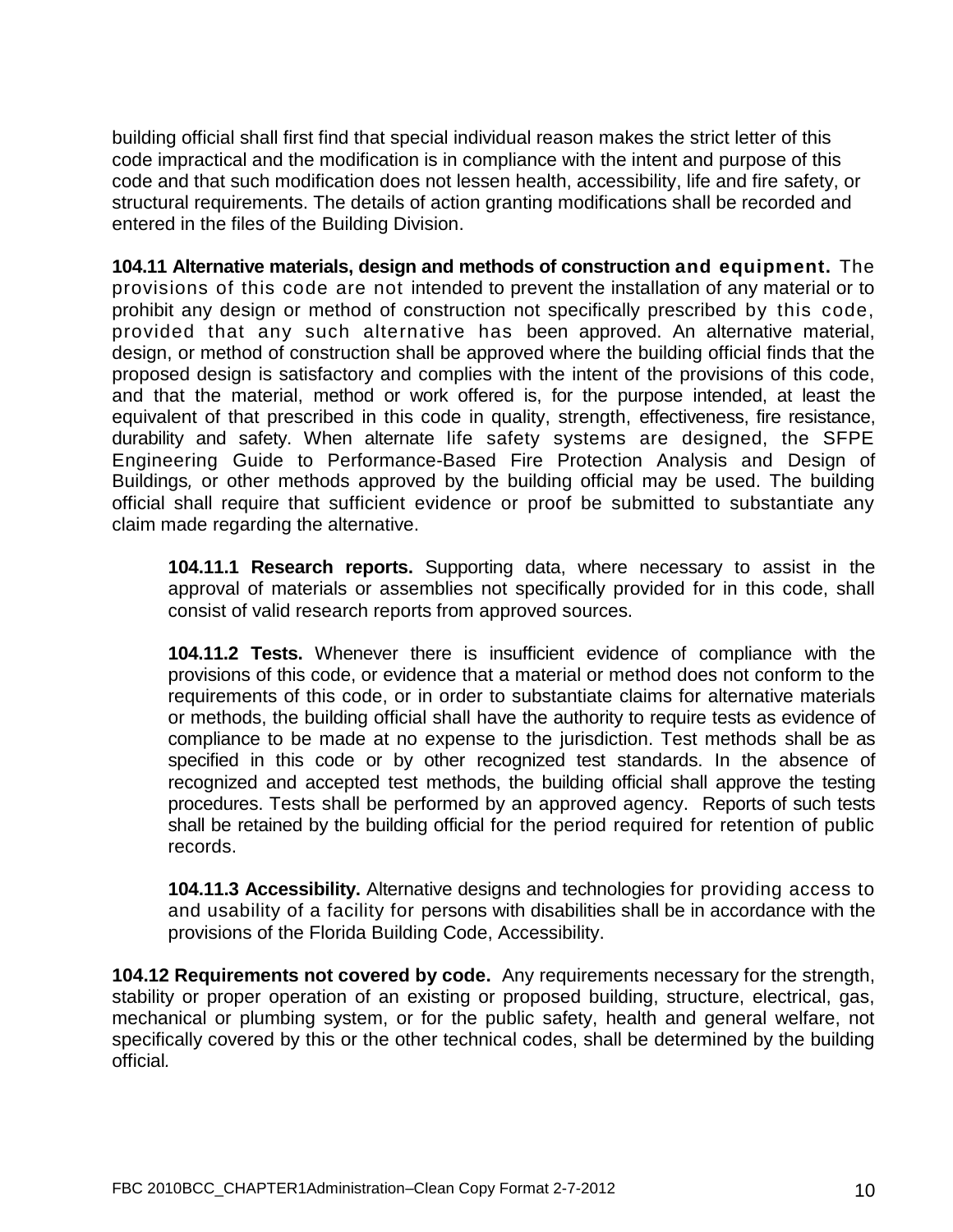#### **SECTION 105 PERMITS**

**105.1 Required.** Any contractor, owner, or agent authorized in accordance with *Florida Statute* Chapter 489 who intends to construct, enlarge, alter, repair, move, demolish, or change the occupancy of a building or structure, or to erect, install, enlarge, alter, repair, remove, convert or replace any impact-resistant coverings, electrical, gas, mechanical, plumbing, fire protection system, or accessible or flood resistant site element, the installation of which is regulated by this code, or to cause any such work to be done, shall first make application to the building official and obtain the required permit.

**105.1.1 Annual facility permit.** In lieu of an individual permit for each alteration to an existing electrical, gas, mechanical, plumbing or interior nonstructural office system(s), the building official is authorized to issue an annual permit for any occupancy to facilitate routine or emergency service, repair, refurbishing, minor renovations of service systems or manufacturing equipment installations/relocations. The building official shall be notified of major changes and shall retain the right to make inspections at the facility sites as deemed necessary. An annual facility permit shall be assessed with an annual fee and shall be valid for one year from date of issuance. A separate permit shall be obtained for each facility and for each construction trade, as applicable. The permit application shall contain a general description of the parameters of work intended to be performed during the year.

**105.1.2 Annual permit records.** The person to whom an annual permit is issued shall keep a detailed record of alterations made under such annual permit. The building official shall have access to such records at all times or such records shall be filed with the building official as designated. The building official is authorized to revoke, or withhold the issuance of future annual permits, if code violations are found to exist.

**105.1.3 Food permit.** As per Section 500.12, *Florida Statutes,* a food permit from the Department of Agriculture and Consumer Services is required of any person who operates a food establishment or retail store.

**105.2 Work exempt from permit.** Exemptions from permit requirements of this code shall not be deemed to grant authorization for any work to be done in any manner in violation of the provisions of this code or any other laws or ordinances of this jurisdiction. Permits shall not be required for the following:

## **Building**:

- 1. Building permits are not required for replacement or repair work having a value of less than \$1,000.00, providing, however, that such work will not adversely affect the structural integrity, fire rating, exit access or egress requirements.
- 2. Painting, papering, tiling, carpeting, cabinets, counter tops and similar finish work, with no electrical or plumbing work.
- 3. Temporary motion picture, television and theater sets and scenery.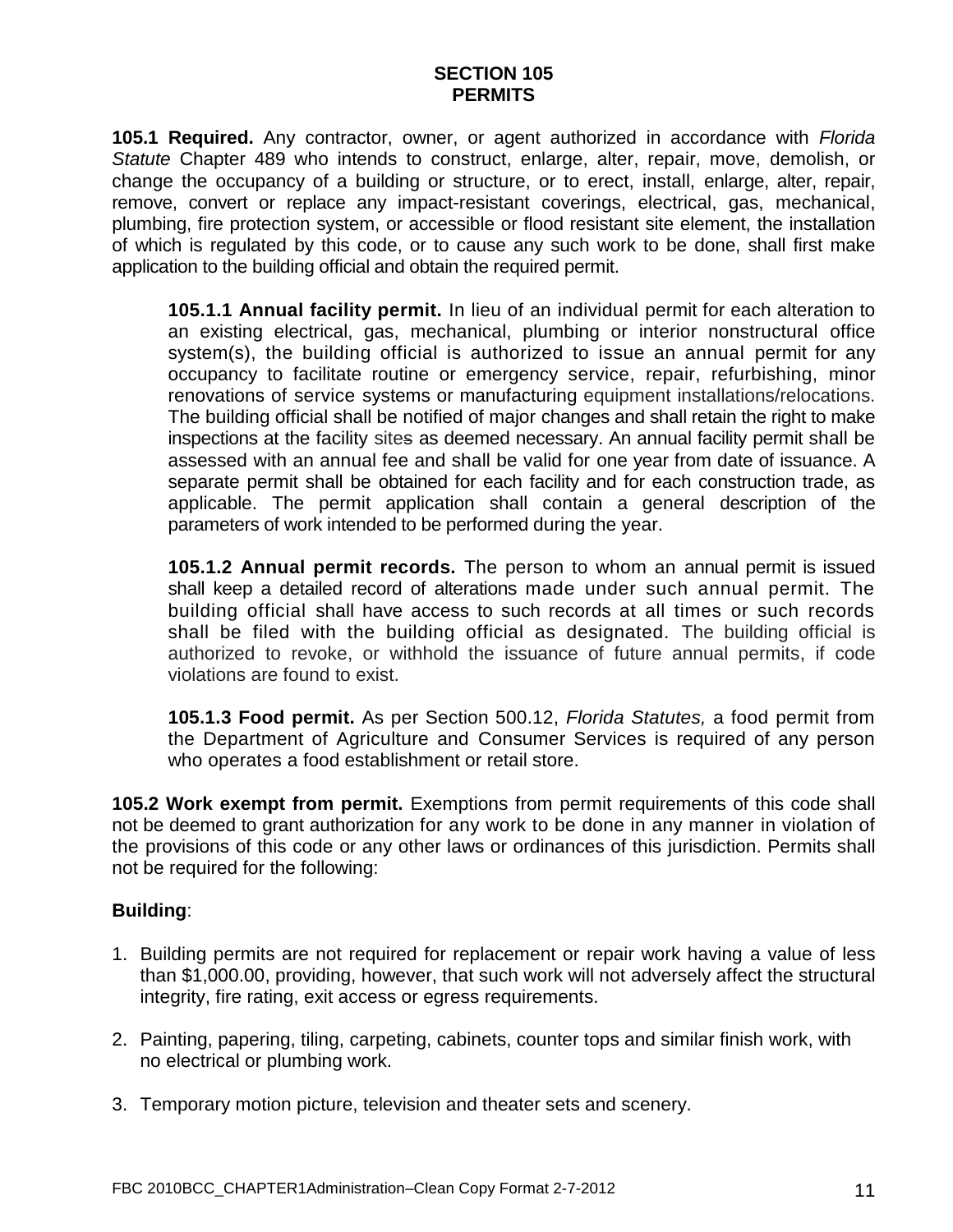- 4. Swings and other playground equipment accessory to detached one- and two-family dwellings, but they may be subject to Zoning permits.
- 5. Retractable awnings supported by an exterior wall and do not require additional support of Groups R-3 and U occupancies, but they may be subject to Zoning permits.
- 6. Non fixed and movable fixtures, cases, racks, and counters not over 5 feet 9 inches (1753 mm) in height.

## **Electrical:**

- 1. Repairs and maintenance: Repair or replacement of like common household electrical fixtures, switches, and outlets on the load side of the electrical source. Minor repair work, including the replacement of lamps or the connection of *approved* portable electrical equipment to approved permanently installed receptacles.
- 2. Radio and television transmitting stations: The provisions of this code shall not apply to electrical equipment used for radio and television transmissions, but do apply to equipment and wiring for a power supply and the installations of towers and antennas.
- 3. Temporary testing systems: A permit shall not be required for the installation of any temporary system required for the testing or servicing of electrical equipment or apparatus.

#### **Gas:**

- 1. Portable heating appliance.
- 2. Replacement of any minor part that does not alter approval of equipment or make such equipment unsafe.

## **Mechanical:**

- 1. Portable heating appliance.
- 2. Portable ventilation equipment.
- 3. Portable cooling unit.
- 4. Steam, hot or chilled water piping within any heating or cooling equipment regulated by this code.
- 5. Replacement of any part which does not alter its approval or make it unsafe.
- 6. Portable evaporative cooler.
- 7. Self-contained refrigeration system containing 10 pounds (4.54 kg) or less of refrigerant and actuated by motors of 1 horsepower (746 W) or less.
- 8. The installation, replacement, removal or metering of any load management control device.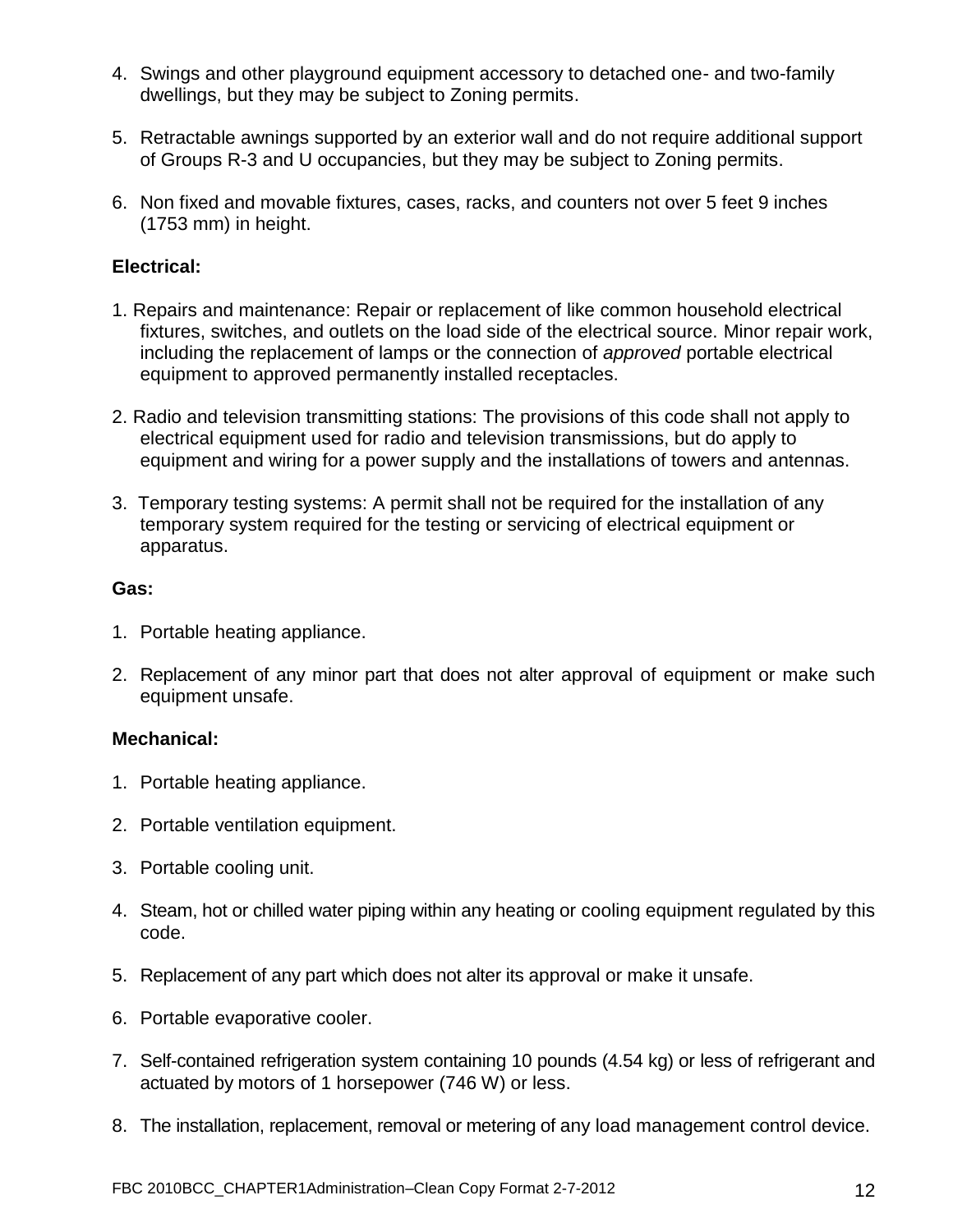## **Plumbing:**

- 1. The stopping of leaks in drains, water, soil, waste or vent pipe provided, however, that if any concealed trap, drain pipe, water, soil, waste or vent pipe becomes defective and it becomes necessary to remove and replace the same with new material, such work shall be considered as new work and a permit shall be obtained and inspection made as provided in this code.
- 2. The clearing of stoppages or the repairing of leaks in pipes, valves or fixtures, and the removal and reinstallation of water closets, provided such repairs do not involve or require the replacement or rearrangement of valves, pipes or fixtures.
- 3. The replacement of common household plumbing fixtures to existing supply lines and outlets. This does not include water heaters.

**105.2.1 Emergency repairs.** Where equipment replacements and repairs must be performed in an emergency situation, the permit application shall be submitted within the next working business day to the building official. Notification shall be given to the building official, including the work address, nature of emergency, and scope of work immediately, or by next business day.

**105.2.2 Minor repairs.** Ordinary minor repairs or installation of replacement parts may be made with the approval of the building official, without a permit, provided the repairs do not include the cutting away of any wall, partition or portion thereof, the removal or cutting of any structural beam or load-bearing support, or the removal or change of any required means of egress, or rearrangement of parts of a structure affecting the egress requirements; nor shall ordinary minor repairs include addition to, alteration of, replacement or relocation of any standpipe, water supply, sewer, drainage, drain leader, gas, soil, waste, vent or similar piping, electric wiring systems or mechanical equipment or other work affecting public health or general safety, and such repairs shall not violate any of the provisions of the technical codes.

**105.2.3 Public service agencies.** A permit shall not be required for the installation, alteration or repair of generation, transmission, distribution or metering or other related equipment that is under the ownership and control of public service agencies by established right.

**105.3 Application for permit.** To obtain a permit, the applicant shall first file an application therefore in writing on a form furnished by the Building Division for that purpose. Permit application forms shall be in the format prescribed by a local administrative board, if applicable, and must comply with the requirements of Section 713.135(5) and (6), *Florida Statutes.* Each application shall be inscribed with the date of application, and the code in effect as of that date. For a building permit for which an application is submitted prior to the effective date of the *Florida Building Code,* the state minimum building code in effect in the permitting jurisdiction on the date of the application governs the permitted work for the life of the permit and any extension granted to the permit.

**105.3.1 Action on application.** The building official shall examine or cause to be examined applications for permits and amendments thereto within a reasonable time after filing. If the application or the construction documents do not conform to the requirements of pertinent laws, the building official shall reject such application in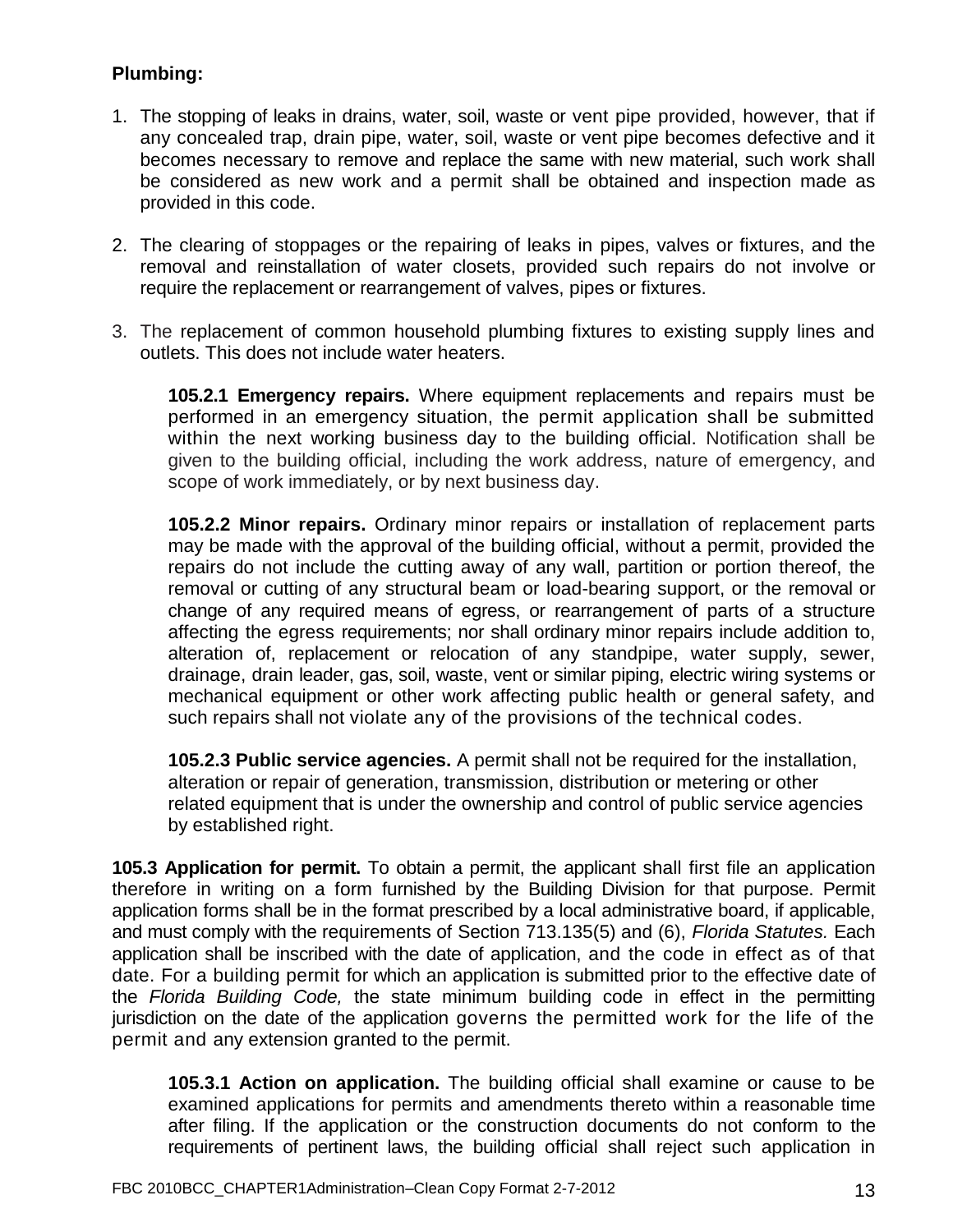writing, stating the reasons therefore. If the building official is satisfied that the proposed work conforms to the requirements of this code and laws and ordinances applicable thereto, the building official shall issue a permit therefore as soon as practicable. When authorized through contractual agreement with a school board, in acting on applications for permits, the building official shall give first priority to any applications for the construction of, or addition or renovation to, any school or educational facility.

**105.3.1.1 If a state university, Florida college or public school** district elects to use a local government's code enforcement offices, fees charged by counties and municipalities for enforcement of the Florida Building Code on buildings, structures, and facilities of state universities, state colleges and public school districts shall not be more than the actual labor and administrative costs incurred for plans review and inspections to ensure compliance with the code.

**105.3.1.2 No permit may be issued** for any building construction, erection, alteration, modification, repair or addition unless the applicant for such permit provides to the enforcing agency which issues the permit any of the following documents which apply to the construction for which the permit is to be issued and which shall be prepared by or under the direction of an engineer registered under Chapter 471, *Florida Statutes:*

1. Any electrical, plumbing, or air-conditioning and refrigeration system meeting the following thresholds are required to be designed by a Florida Registered Engineer. The system:

A. Requires an electrical, plumbing, or air-conditioning and refrigeration system with a value of over \$125,000; and

B. 1) Requires an aggregate service capacity of over 600 amperes (240 volts) on a residential electrical system or over 800 amperes (240 volts) on a commercial or industrial electrical system.

2) Requires a plumbing system with 250 fixture units or more.

3) Requires heating, ventilation and air-conditioning system that exceeds a 15-ton-per- system capacity, or if the project is designed to accommodate over 100.

- 2. Fire sprinkler documents for any new building or addition which includes a fire sprinkler system which contains 50 or more sprinkler heads. A Contractor I, Contractor II or Contractor IV, certified under Section 633.521, *Florida Statutes,* may design a fire sprinkler system of 49 or fewer heads and may design the alteration of an existing fire sprinkler system if the alteration consists of the relocation, addition or deletion of not more than 49 heads, notwithstanding the size of the existing fire sprinkler system.
- 3. Any specialized mechanical, electrical, or plumbing document for any new building or addition which includes a medical gas, oxygen, steam, vacuum, toxic air filtration, halon, or fire detection and alarm system which costs more than \$5,000.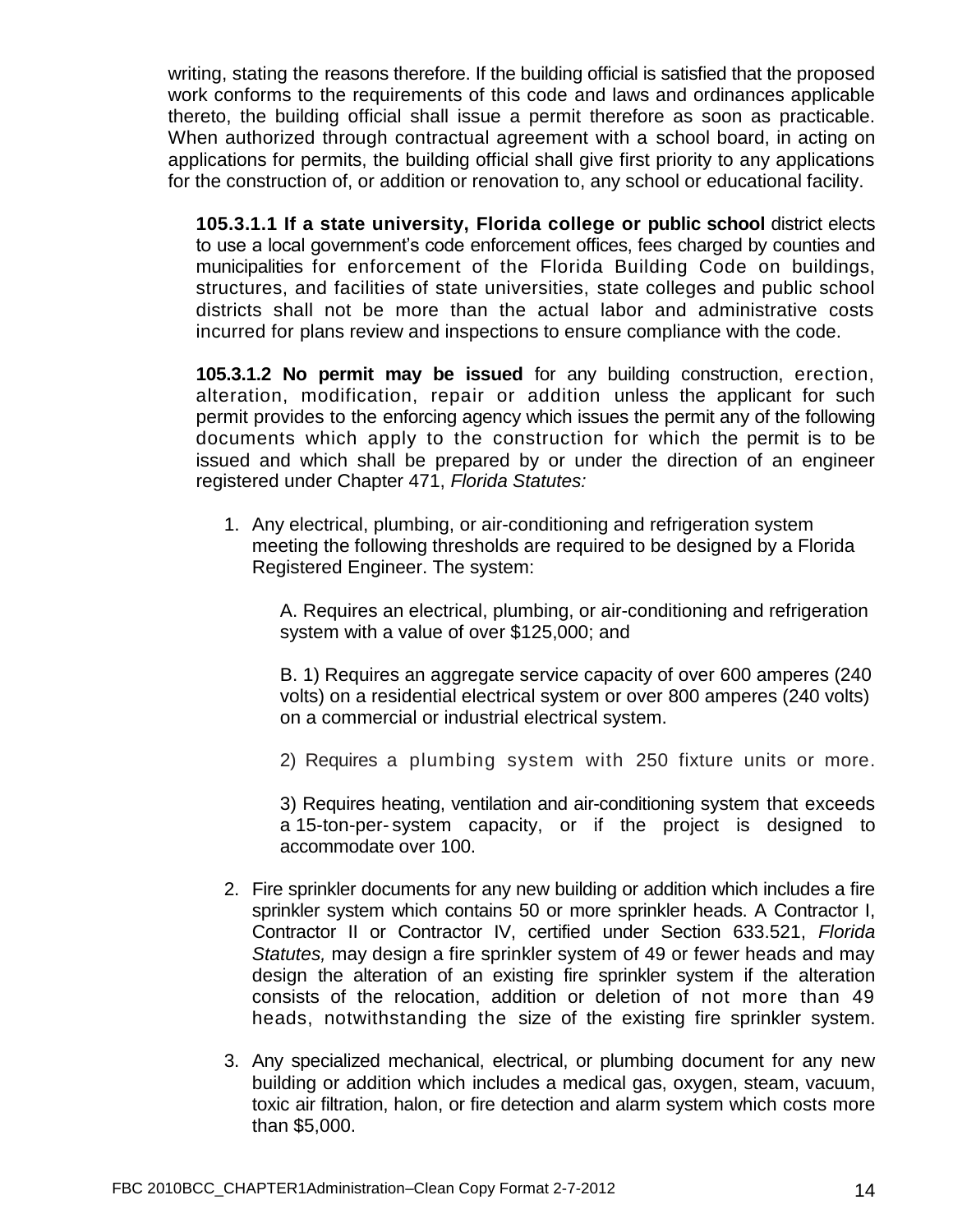Documents requiring an engineer seal by this part shall not be valid unless a professional engineer who possesses a valid certificate of registration has signed, dated, and sealed such document as provided in Section 471.025, *Florida Statutes.*

**105.3.2 Time limitation of application.** An application for a permit for any proposed work shall be deemed to have been abandoned and invalid, six months after the date of filing, or for any six month period of abandonment or suspension during the application process, unless such application has been pursued in good faith or a permit has been issued; except that the building official is authorized to grant one or more extensions of time for additional periods not exceeding three months each. The extension shall be requested in writing prior to the abandonment date and justifiable cause demonstrated. Abandoned applications shall be subject to destruction in accordance with state law. The fee for renewal, re-issuance, and extension of a permit application shall be set forth by the administrative authority. There may be fees or requirements from other government agencies for permit application extensions and renewals.

**105.3.3 An enforcing authority may not issue a building permit** for any building construction, erection, alteration, modification, repair or addition unless the permit either includes on its face or there is attached to the permit the following statement: "NOTICE: In addition to the requirements of this permit, there may be additional restrictions applicable to this property that may be found in the public records of this county such as the requirement for Home or Property Owners Association approval, and there may be additional permits required from other governmental entities such as water management districts, state agencies or federal agencies."

**105.3.4 A building permit for a single-family residential dwelling** must be issued within 30 working days of application therefore unless unusual circumstances require a longer time for processing the application or unless the permit application fails to satisfy the Florida Building Code or the enforcing agency's laws or ordinances.

**105.3.5 Identification of minimum premium policy.** Except as otherwise provided in Chapter 440, *Florida Statutes,* Workers' Compensation, every employer shall, as a condition to receiving a building permit, show proof that it has secured compensation for its employees as provided in Section 440.10 and 440.38, *Florida Statutes.*

**105.3.6 Asbestos removal.** Moving, removal or disposal of asbestos-containing materials on a residential building where the owner occupies the building, the building is not for sale or lease, and the work is performed according to the owner-builder limitations provided in this paragraph. To qualify for exemption under this paragraph, an owner must personally appear and sign the building permit application. The permitting agency shall provide the person with a disclosure statement in substantially the following form:

**Disclosure Statement:** State law requires asbestos abatement to be done by licensed contractors. You have applied for a permit under an exemption to that law. The exemption allows you, as the owner of your property, to act as your own asbestos abatement contractor even though you do not have a license. You must supervise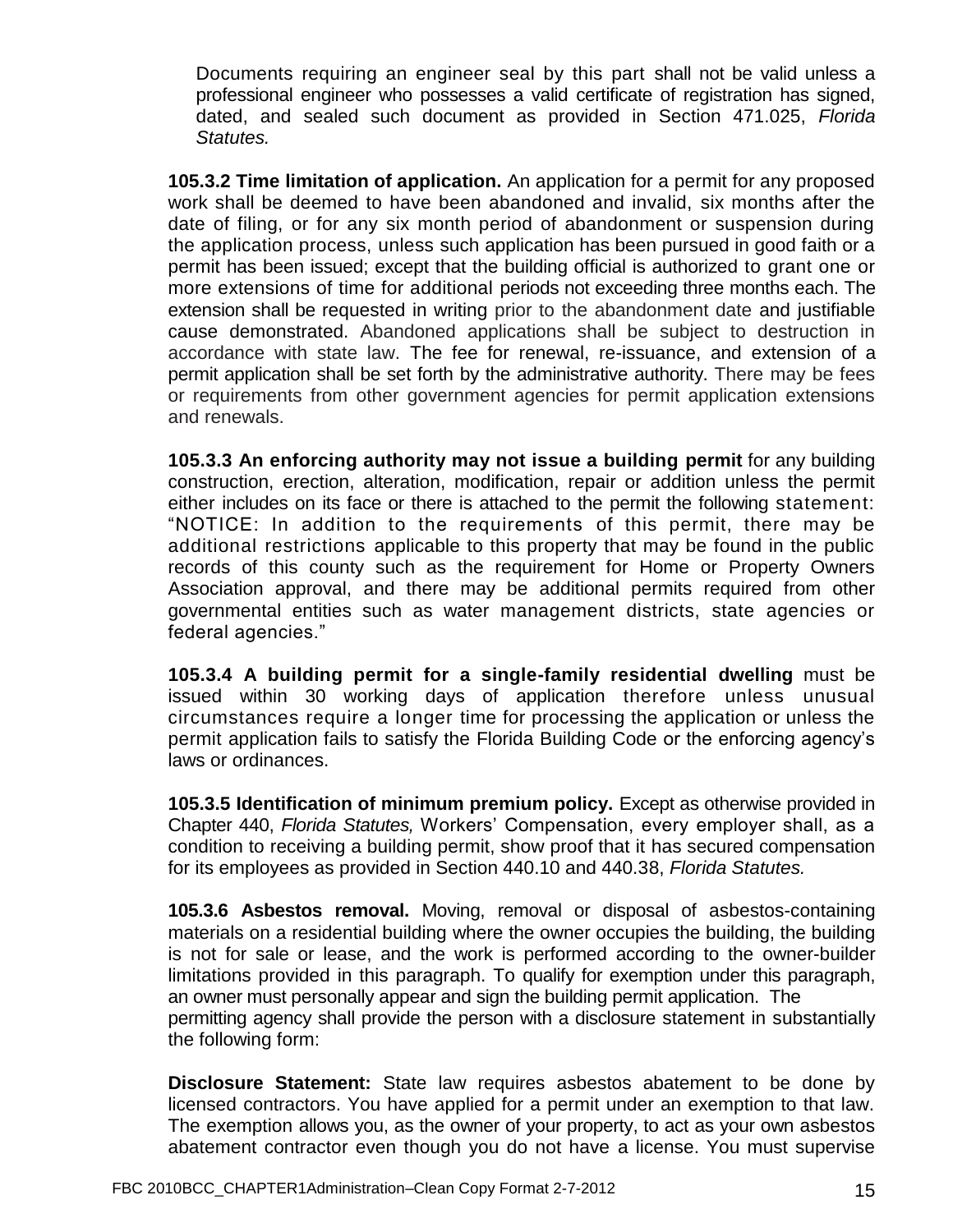the construction yourself. You may move, remove or dispose of asbestos-containing materials on a residential building where you occupy the building and the building is not for sale or lease, or the building is a farm outbuilding on your property. If you sell or lease such building within 1 year after the asbestos abatement is complete,

the law will presume that you intended to sell or lease the property at the time the work was done, which is a violation of this exemption. You may not hire an unlicensed person as your contractor. Your work must be done according to all local, state and federal laws and regulations which apply to asbestos abatement projects. It is your responsibility to make sure that people employed by you have licenses required by state law and by county or municipal licensing ordinances.

**105.3.7 Applicable Code for Manufactured Buildings.** Manufacturers should be permitted to complete all buildings designed and approved prior to the effective date of a new code edition, provided a clear signed contract is in place. The contract shall provide specific data, mirroring that as required by an application for permit, specifically, without limitation, date of execution, building owner or dealer, and anticipated date of completion. However, the construction activity must commence within 6 months of the contract's execution. The contract is subject to verification by the Department of Community Affairs.

**105.3.8 Public right of way.** A permit shall not be given by the building official for the construction of any building, or for the alteration of any building where said building is to be changed and such change will affect the exterior walls, bays, balconies, or other appendages or projections fronting on any street, alley or public lane, or for the placing on any lot or premises of any building or structure removed from another lot or premises, unless the applicant has received a right of way permit from the authority having jurisdiction over the street, alley or public lane.

**105.4 Conditions of the permit.** The issuance or granting of a permit shall not be construed to be a permit for, or an approval of, any violation of any of the provisions of this code or of any other federal, state and local laws, ordinances, codes and regulations. Permits presuming to give authority to violate or cancel the provisions of this code or other federal, state and local laws, ordinances, codes and regulations shall not be valid. The issuance of a permit based on construction documents and other data shall not prevent the building official from requiring the correction of errors in the construction documents and other data. The building official is also authorized to prevent occupancy or use of a structure where in violation of this code or of any other federal, state and local laws, ordinances, codes and regulations.

**105.4.1 Permit intent.** A permit issued shall be construed to be a license to proceed with the work and not as authority to violate, cancel, alter or set aside any of the provisions of the technical codes, nor shall issuance of a permit prevent the building official from thereafter requiring a correction of errors in plans, construction or violations of this code. Every permit issued shall become invalid unless the work authorized by such permit is commenced within 6 months after its issuance, or if the work authorized by such permit is suspended or abandoned for a period of 6 months after the time the work is commenced.

**105.4.1.1 If work has commenced and the permit is revoked**, becomes null and void or expires because of lack of progress or abandonment, a new permit, or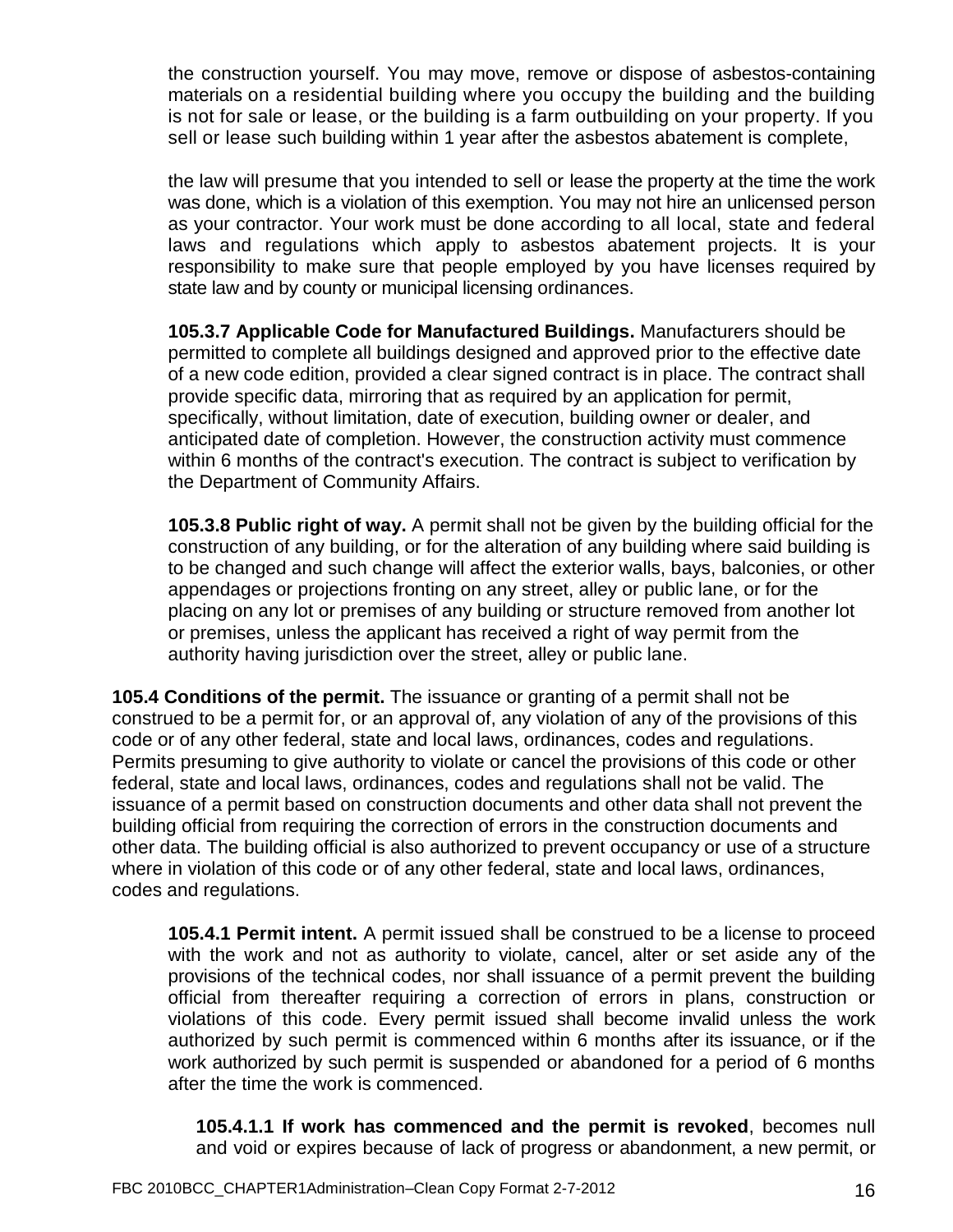revalidation of the original permit, covering the proposed construction shall be obtained before proceeding with the work.

**105.4.1.2 If a new permit, or revalidation of the original permit,** is not obtained within six months from the date the initial permit became null and void, the building official is authorized to require that any work which has been commenced or completed be removed from the building site. Alternately, a new permit may be issued on application, providing the work in place and required to complete the structure meets all applicable regulations in effect at the time the initial permit became null and void and any regulations which may have become effective between the date of expiration and the date of issuance of the new permit.

**105.4.1.3 Work shall be considered to be in active progress** when the permit has received an approved inspection within six months. This provision shall not be applicable in case of civil commotion or strike or when the building work is halted due directly to judicial injunction, order or similar process, or due to action by an environmental or archeological agency having jurisdiction. The building official is authorized to grant, in writing, one or more extensions of time, for periods not more than 3 months each. The extension shall be requested in writing and justifiable cause demonstrated, prior to expiration.

**105.4.1.4 The fee for renewal, reissuance, and extension of a permit** shall be set forth by the administrative authority. There may be fees or requirements from other government agencies for permit extensions and renewals.

#### **105.5 Expiration. Reserved**

## **105.6 Suspension or Revocation of permits**

**105.6.1 Misrepresentation of application.** The building official may revoke a permit or approval, issued under the provisions of this code, in case there has been any false statement or misrepresentation as to the material fact in the application or plans on which the permit or approval was based.

**105.6.2 Violation of code provisions.** The building official may revoke a permit upon determination by the building official that the construction, erection, alteration, repair, moving, demolition, installation, or replacement of the building, structure, electrical, gas, mechanical or plumbing systems for which the permit was issued is in violation of, or not in conformity with, the provisions of this code.

**105.7 Placement of permit.** The building permit or copy shall be kept on the site of the work until the completion of the project.

**105.8 Notice of commencement.** As per Section 713.135, *Florida Statutes,* when any person applies for a building permit, the authority issuing such permit shall print on the face of each permit card in no less than 14-point, capitalized, boldfaced type: "WARNING TO OWNER: YOUR FAILURE TO RECORD A NOTICE OF COMMENCEMENT MAY RESULT IN YOUR PAYING TWICE FOR IMPROVEMENTS TO YOUR PROPERTY. IF YOU INTEND TO OBTAIN FINANCING, CONSULT WITH YOUR LENDER OR AN ATTORNEY BEFORE RECORDING YOUR NOTICE OF COMMENCEMENT."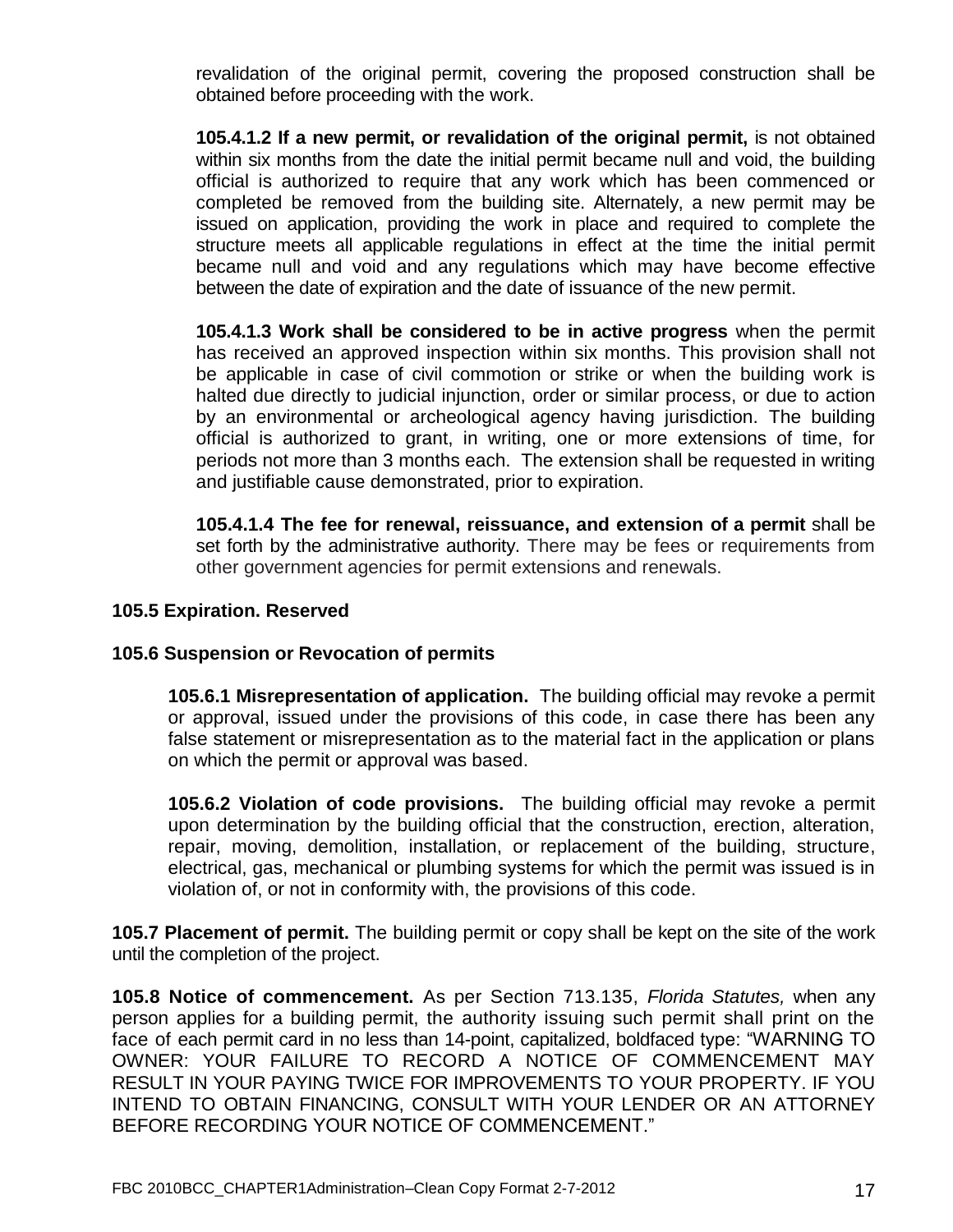**105.9 Asbestos.** The enforcing agency shall require each building permit for the demolition or renovation of an existing structure to contain an asbestos notification statement which indicates the owner's or operator's responsibility to comply with the provisions of Section 469.003, *Florida Statutes,* and to notify the Department of Environmental Protection of his or her intentions to remove asbestos, when applicable, in accordance with state and federal law. Refer to Section 105.3.6 "Asbestos Removal" for additional requirements.

**105.10 Certificate of protective treatment for prevention of termites.** A weather-resistant job-site posting board shall be provided to receive duplicate treatment certificates as each required protective treatment is completed, supplying one copy for the person the permit is issued to and another copy for the building permit files. The treatment certificate shall provide the product used, identity of the applicator, time and date of the treatment, site location, area treated, chemical used, percent concentration and number of gallons used, to establish a verifiable record of protective treatment. If the soil chemical barrier method for termite prevention is used, final exterior treatment shall be completed prior to final building approval. For a bait system, see Section 1816.1.7 of the Florida Building Code for contract document requirements.

**105.11 Notice of termite protection.** A permanent sign which identifies the termite treatment provider and need for reinspection and treatment contract renewal shall be provided. The sign shall be posted near the water heater or electric panel.

**105.12 Work starting before permit issuance.** Upon written request and approval of the building official, the scope of work delineated in the building permit application and plan may be started prior to the final approval and issuance of the permit, provided any work completed is entirely at risk of the permit applicant and the work does not proceed past the first required inspection. This provision is only for the Florida Building Code, all other Agency approvals necessary for construction must be secured prior to this provision being applied.

**105.13 Phased permit approval.** After submittal of the appropriate construction documents, the building official is authorized to issue a permit for the construction of foundations or any other part of a building or structure before the construction documents for the whole building or structure have been submitted. The holder of such permit for the foundation or other parts of a building or structure shall proceed at the holder's own risk with the building operation and without assurance that a permit for the entire structure will be granted. Corrections may be required to meet the requirements of the technical codes. This provision is only for the Florida Building Code, all other Agency approvals necessary for construction must be secured prior to this provision being applied.

**105.14 Permit issued on basis of an affidavit.** The building official may accept a sworn affidavit from a registered architect or engineer stating that the plans submitted conform to the technical codes. For buildings and structures, the affidavit shall state that the plans conform to the laws as to egress, type of construction and general arrangement and, if accompanied by drawings, show the structural design and that the plans and design conform to the requirements of the technical codes as to strength, stresses, strains, loads and stability. Whenever a permit is issued in reliance upon an affidavit or whenever the work to be covered by a permit involves installation under conditions which, in the opinion of the building official, are hazardous or complex, the building official shall require that the architect or engineer who signed the affidavit or prepared the drawings or computations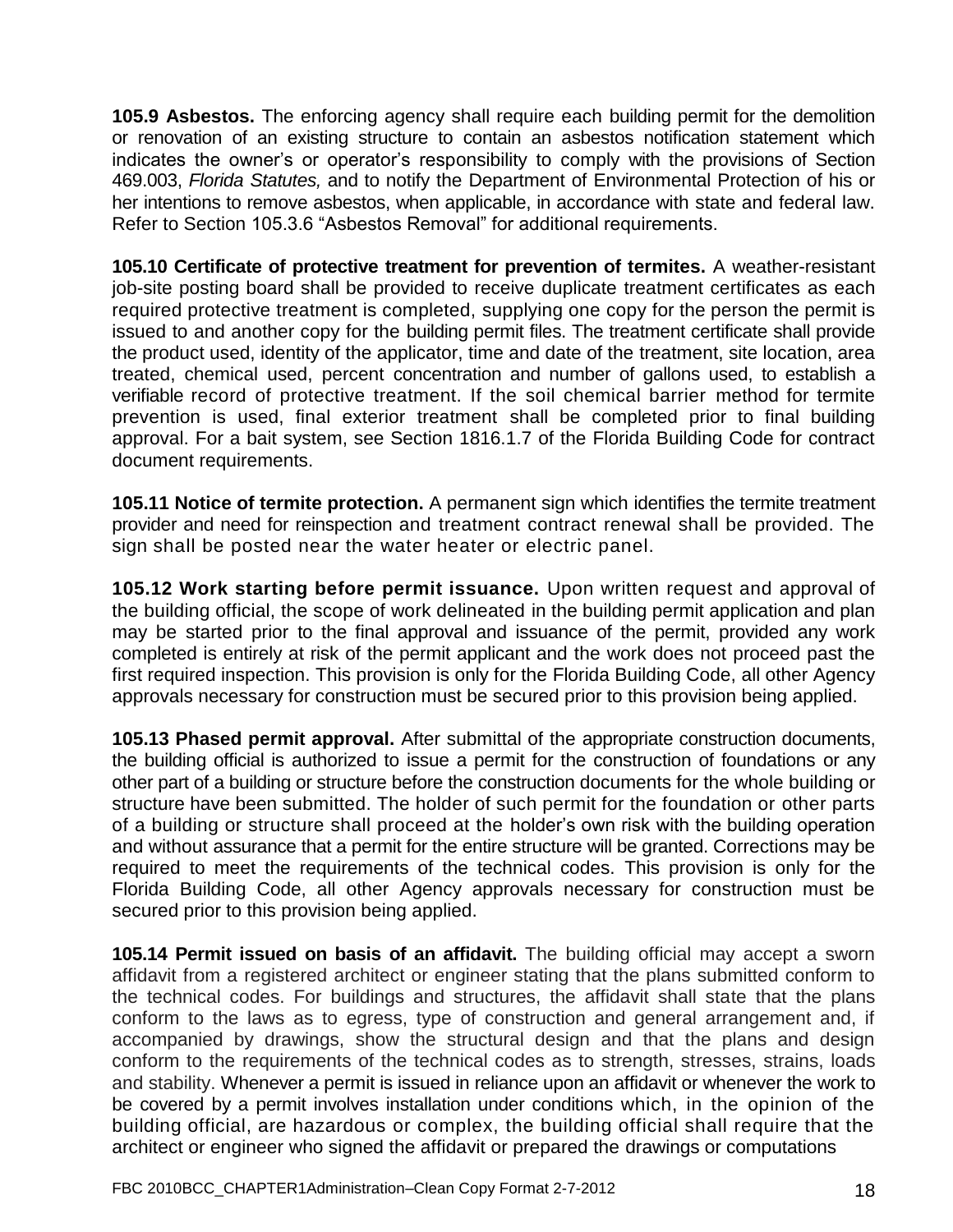shall inspect such work. The building official may without any examination or inspection, accept such affidavit, provided the architect or engineer who made such affidavit agrees to submit to the building official copies of inspection reports as inspections are performed. In addition, they shall certify conformity to the permit, *and* upon completion of the structure, electrical, gas, mechanical or plumbing systems make and file with the building official written affidavit that the work has been done in conformity to the reviewed plans and that the structure, electrical, gas, mechanical or plumbing system has been erected in accordance with the requirements of the technical codes. Where the building official relies upon such affidavit, the architect or engineer shall assume full responsibility for compliance with all provisions of the technical codes and other pertinent laws or ordinances. In the event such architect or engineer is not available, the owner shall employ in his stead a competent person or agency whose qualifications are reviewed by the building official. The building official shall ensure that any person conducting plans review is qualified as a plans examiner under Part XII of Chapter 468, *Florida Statutes,* and that any person conducting inspections is qualified as a building inspector under Part III of Chapter 468, *Florida Statutes.* Nothing aforesaid shall preclude plan review or inspections by the building official.

**105.15 Opening protection.** When any activity requiring a building permit that is applied for on or after July 1, 2008, and for which the estimated cost is \$50,000 or more for a site built single family detached residential structures that is located in the wind borne debris region as defined in this Code and that has an insured value of \$750,000 or more, or, if the site built single family detached residential structures is uninsured or for which documentation of insured value is not presented, has a just valuation for the structure for purposes of ad valorem taxation of \$750,000 or more; opening protections as required within this Code or Florida Building Code, Residential for new construction shall be provided.

**Exception:** Single family residential structures permitted subject to the Florida Building Code are not required to comply with this section.

#### **SECTION 106 FLOOR AND ROOF DESIGN LOADS**

**106.1 Live loads posted.** Where the live loads for which each floor or portion thereof of a commercial or industrial building is or has been designed to exceed 50 psf (2.40 kN/m2), such design live loads shall be conspicuously posted by the owner in that part of each *story*  in which they apply, using durable signs. It shall be unlawful to remove or deface such notices.

**106.2 Issuance of certificate of occupancy.** A certificate of occupancy required by Section 111 of this code shall not be issued until the floor load signs, required by Section 106.1 of this code, have been installed.

**106.3 Restrictions on loading.** It shall be unlawful to place, or cause or permit to be placed, on any floor or roof of a building, structure or portion thereof, a load greater than is permitted by this code.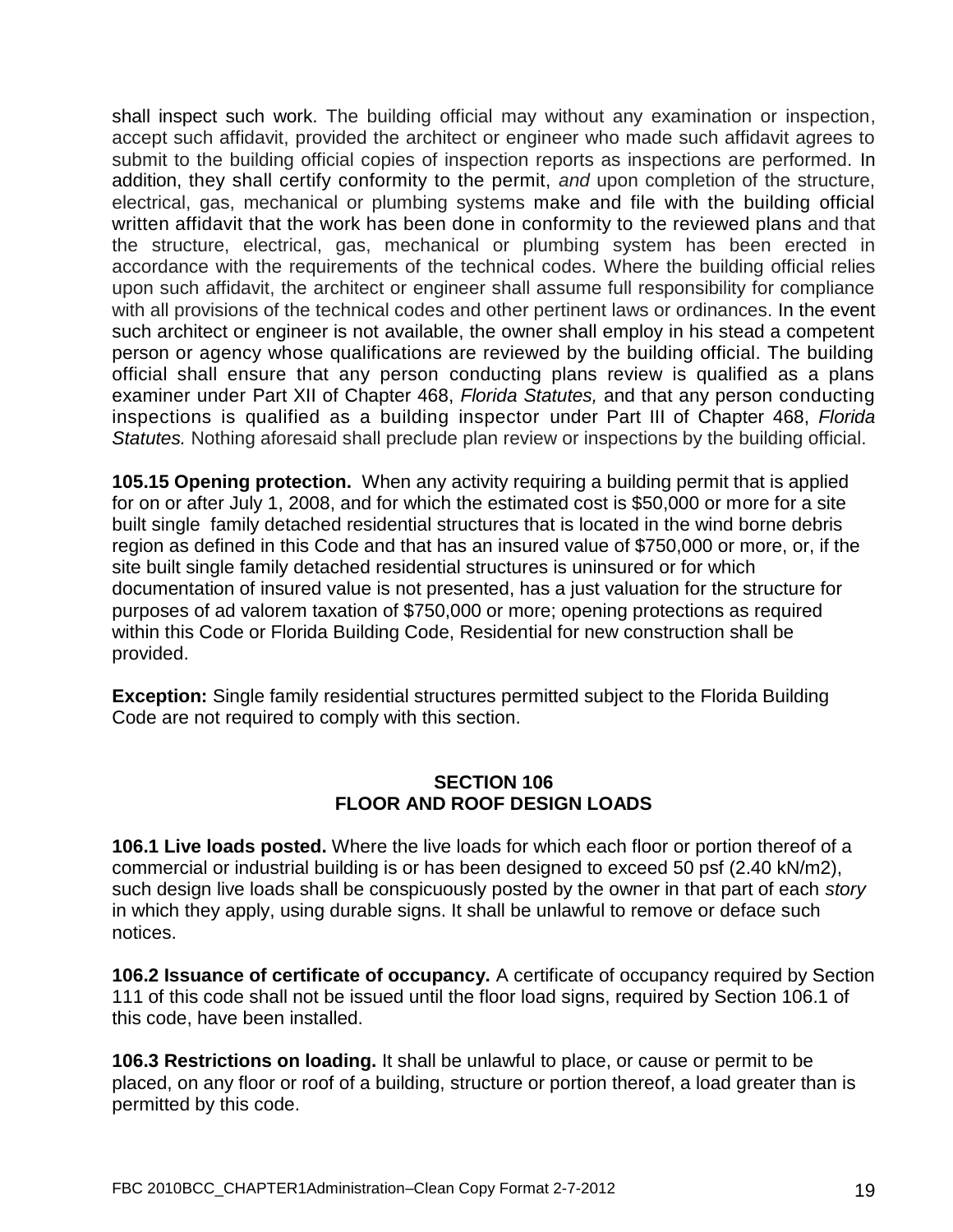### **SECTION 107 SUBMITTAL DOCUMENTS**

**107.1General.** Submittal documents consisting of construction documents, a statement of special inspections, geotechnical report and other data shall be submitted in two or more sets with each permit application. The construction documents shall be prepared by a registered design professional where required by Chapter 471, Florida Statutes & 61G15 Florida Administrative Code or Chapter 481, Florida Statutes & 61G1 Florida Administrative Code. Where special conditions exist, the building official is authorized to require additional construction documents to be prepared by a registered design professional. Electronic media documents shall be submitted when required by the building official, and may require only one set of submittals.

**Exception:** The building official is authorized to waive the submission of construction documents and other data not required to be prepared by a registered design professional if it is found that the nature of the work applied for is such that review of construction documents is not necessary to obtain compliance with this code.

If the design professional is an architect, interior designer, landscape architect, or engineer legally registered under the laws of this state regulating the practice of architecture or interior design as provided for in *Chapter 481,Florida Statutes, Part I,* or landscape architecture as provided for in *Chapter 481,Florida Statutes, Part II,* or engineering as provided for in *Chapter 471,Florida Statutes,* then he or she shall affix his or her official seal to said drawings, specifications and accompanying data, as required by *Florida Statute.* 

**107.2 Construction documents.** Construction documents shall be in accordance with Sections 107.2.1 through 107.2.5 of this code.

**107.2.1 Information on construction documents**. Construction documents shall be dimensioned and drawn upon suitable material. Electronic media documents shall be submitted when approved by the building official. Construction documents shall be of sufficient clarity to indicate the location, nature and extent of the work proposed and show in detail that it will conform to the provisions of this code and relevant laws, ordinances, rules and regulations, as determined by the building official. Such drawings and specifications shall contain information, in the form of notes or otherwise, as to the quality of materials, where quality is essential to conformity with the technical codes. Such information shall be specific, and the technical codes shall not be cited as a whole or in part, nor shall the term "legal" or its equivalent be used as a substitute for specific information. All information, drawings, specifications and accompanying data shall bear the name and signature of the person responsible for the design. (See also Section 107.3.5).

**107.2.1.1Fire protection system shop drawings.** Shop drawings for the fire protection system(s) shall be submitted to indicate conformance with this code and the construction documents and shall be approved prior to the start of system installation. Shop drawings shall contain all information as required by the referenced installation standards in Chapter 9of this code.

**107.2.1.2 For roof assemblies required by the code,** the construction documents shall illustrate, describe and delineate the type of roofing system, materials, fastening requirements, flashing requirements and wind resistance rating that are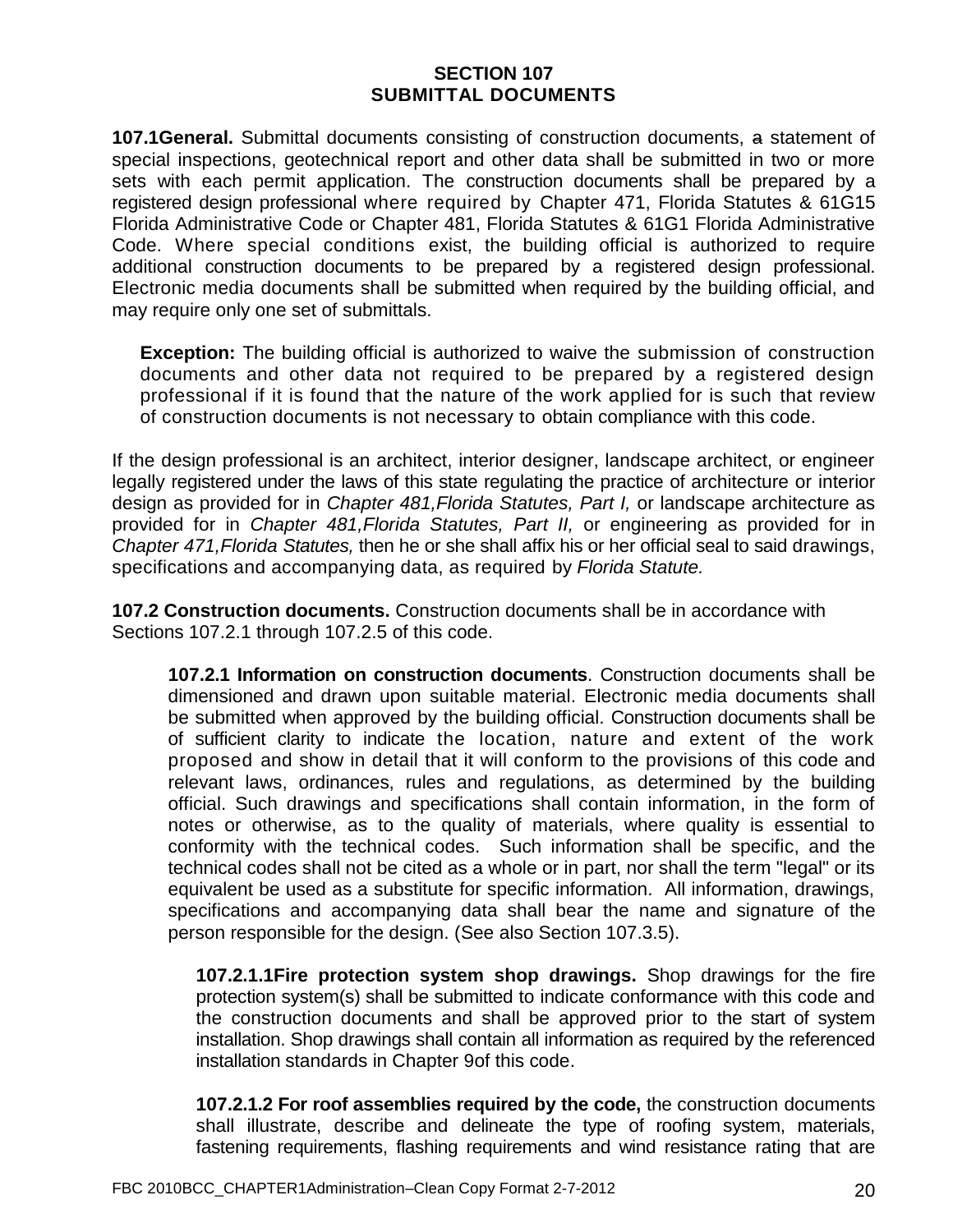required to be installed. Product evaluation and installation shall indicate compliance with the wind criteria required for the specific site or a statement by an architect or engineer for the specific site must be submitted with the construction documents.

**107.2.1.3 Additional data.** The building official may require details, computations, stress diagrams, and other data necessary to describe the construction or installation and the basis of calculations. All drawings, specifications and accompanying data required by the building official to be prepared by an architect or engineer shall be affixed with their official seal, signature and date as state law requires.

**107.2.1.4 Quality of building plans.** Building plans shall be drawn to a minimum 1/8 inch scale upon substantial paper, cloth or other acceptable medium. The building official may establish through divisional policy, other standards for plans and specifications, in order to provide conformity to its record retention program. This policy may include such things as minimum size, shape, contrast, clarity, or other items related to records management. Electronic media must be compatible with the archive requirements of Florida Statutes.

## **107.2.2 Reserved.**

**107.2.3 Means of egress.** The construction documents shall show in sufficient detail the location, construction, size and character of all portions of the means of egress in compliance with the provisions of this code. In other than occupancies in Groups R-2, R-3, and I-1, the construction documents shall designate the number of occupants to be accommodated on every floor, and in all rooms and spaces.

**107.2.4 Exterior wall envelope.** Construction documents for all buildings shall describe the exterior wall envelope in sufficient detail to determine compliance with this code. The construction documents shall provide details of the exterior wall envelope as required, including flashing, intersections with dissimilar materials, corners, end details, control joints, intersections at roof, eaves or parapets, means of drainage, water-resistive membrane and details around openings. The construction documents shall include manufacturer's installation instructions that provide supporting documentation that the proposed penetration and opening details described in the construction documents maintain the weather resistance of the exterior wall envelope. The supporting documentation shall fully describe the exterior wall system which was tested, where applicable, as well as the test procedure used.

**107.2.5 Site plan.** The construction documents submitted with the application for permit shall be accompanied by a site plan showing to scale the size and location of new construction and existing structures on the site, distances from lot lines, the established street grades and the proposed finished grades and, as applicable, flood hazard areas, floodways, and design flood elevations; and it shall be drawn in accordance with an accurate boundary line survey. In the case of demolition, the site plan shall show construction to be demolished and the location and size of existing structures and construction that are to remain on the site or plot. The building official is authorized to waive or modify the requirement for a site plan when the application for permit is for alteration or repair or when otherwise warranted.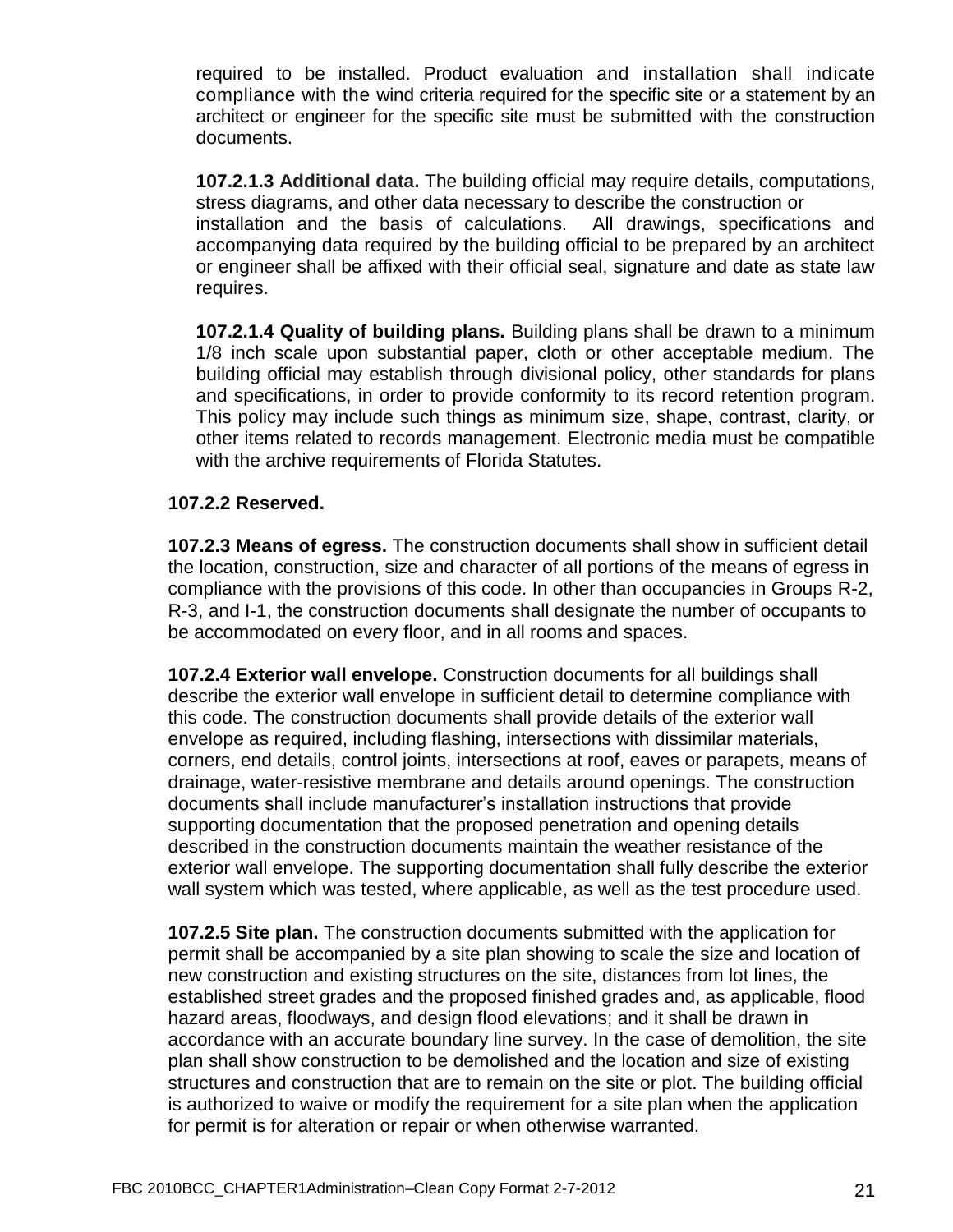**107.2.5.1 Design flood elevations.** Where design flood elevations are not specified, they shall be established in accordance with Section 1612.3.1 of this code.

**107.3 Examination of documents.** The building official shall examine or cause to be examined the accompanying submittal documents and shall ascertain by such examinations whether the construction indicated and described is in accordance with the requirements of this code and other pertinent laws or ordinances.

## **Exceptions:**

- 1. Building plans approved pursuant to *Section 553.77(5),Florida Statutes,* and stateapproved manufactured buildings are exempt from local codes enforcing agency plan reviews except for provisions of the code relating to erection, assembly or construction at the site. Erection, assembly (including utility crossover connections) and construction at the site are subject to local permitting and inspections. Photocopies of plans approved according to FAC 9B-1.009, F.A.C., shall be sufficient for local permit application documents of record for the modular building portion of the permitted project.
- 2. Industrial construction on sites where design, construction and fire safety are supervised by appropriate licensed design and inspection professionals and which contain adequate in-house fire departments and rescue squads is exempt, subject to approval by the building official, from review of plans and inspections, providing the appropriate licensed design and inspection professionals certify that applicable codes and standards have been met and supply appropriate approved drawings to local building and fire-safety inspectors.

**107.3.1 Approval of construction documents.** When the building official issues a permit, the construction documents shall be noted, in writing or by stamp, as "Reviewed for Code Compliance." One set of construction documents so reviewed shall be retained by the building official. The other set shall be returned to the applicant, shall be kept at the site of work and shall be open to inspection by the building official or a duly authorized representative.

**107.3.2 Previous approvals.** This code shall not require changes in the construction documents, construction or designated occupancy of a structure for which a lawful permit has been heretofore issued or otherwise lawfully authorized, and the construction of which has been pursued in good faith within 6 months after the effective date of this code and has not been abandoned.

**107.3.3 Phased approval.** The building official is authorized to issue a permit for the construction of foundations or any other part of a building or structure before the construction documents for the whole building or structure have been submitted, provided that adequate information and detailed statements have been filed complying with pertinent requirements of this code. The holder of such permit for the foundation or other parts of a building or structure shall proceed at the holder's own risk with the building operation and without assurance that a permit for the entire structure will be granted.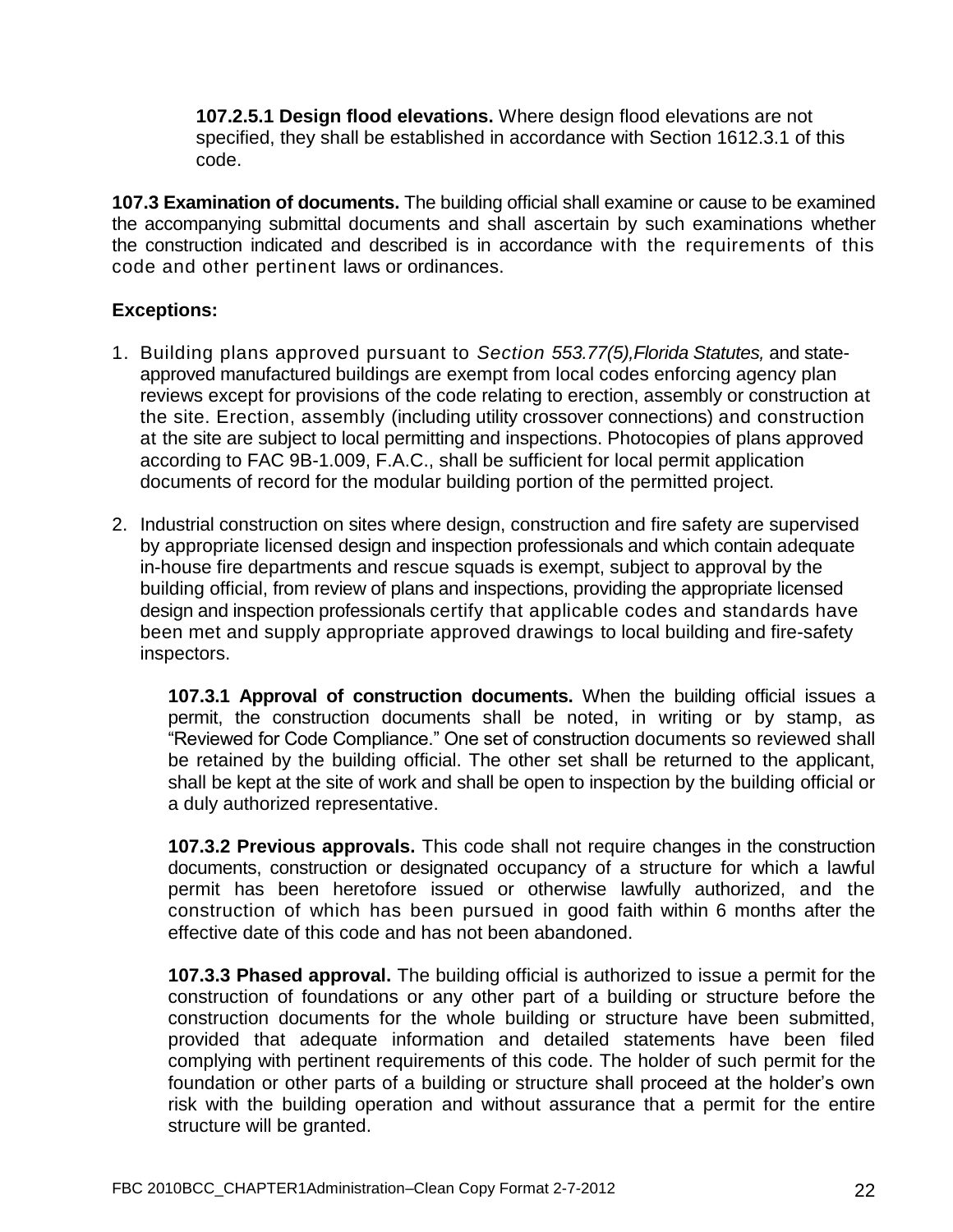### **107.3.4 Design professional in responsible charge.**

**107.3.4.1 General.** When it is required that documents be prepared by a registered design professional, the building official shall be authorized to require the owner to engage and designate on the building permit application a registered design professional who shall act as the registered design professional in responsible charge. If the circumstances require, the owner shall designate a substitute registered design professional in responsible charge who shall perform the duties required of the original registered design professional in responsible charge. The building official shall be notified in writing by the owner if the registered design professional in responsible charge is changed or is unable to

continue to perform the duties. The registered design professional in responsible charge shall be responsible for reviewing and coordinating submittal documents prepared by others, including phased and deferred submittal items, for compatibility with the design of the building. Those products which are regulated by DCA Rule 9N-3shall be reviewed and approved in writing by the designer of record prior to submittal for jurisdictional approval.

**107.3.4.2 Deferred submittals.** For the purposes of this section, deferred submittals are defined as those portions of the design that are not submitted at the time of the application and that are to be submitted to the building official within a specified period. Deferral of any submittal items shall have the prior approval of the building official. The registered design professional in responsible charge shall list the deferred submittals on the construction documents for review by the building official. Documents for deferred submittal items shall be submitted to the registered design professional in responsible charge who shall review them and forward them to the building official with a notation indicating that the deferred submittal documents have been reviewed and found to be in conformance to the design of the building. The deferred submittal items shall not be installed until the deferred submittal documents have been approved by the building official.

**107.3.4.3 Certifications by contractors authorized under the provisions** of Section 489.1 15(4)(b), *Florida Statutes,* shall be considered equivalent to sealed plans and specifications by a person licensed under Chapter 471, *Florida Statutes,*  or Chapter 481 *Florida Statutes,* by local enforcement agencies for plans review for permitting purposes relating to compliance with the wind-resistance provisions of the code or alternate methodologies approved by the Florida Building Commission for one and two-family dwellings. Local enforcement agencies may rely upon such certification by contractors that the plans and specifications submitted conform to the requirements of the code for wind resistance. Upon good cause shown, local government code enforcement agencies may accept or reject plans sealed by persons licensed under Chapters 471,481 or 489, *Florida Statutes.*

**107.3.5 Minimum plan review criteria for buildings.** The examination of the documents by the building official shall include the following minimum criteria and documents: a floor plan; site plan; foundation plan; floor/roof framing plan or truss layout; all fenestration penetrations; flashing; and rough opening dimensions; and all exterior elevations: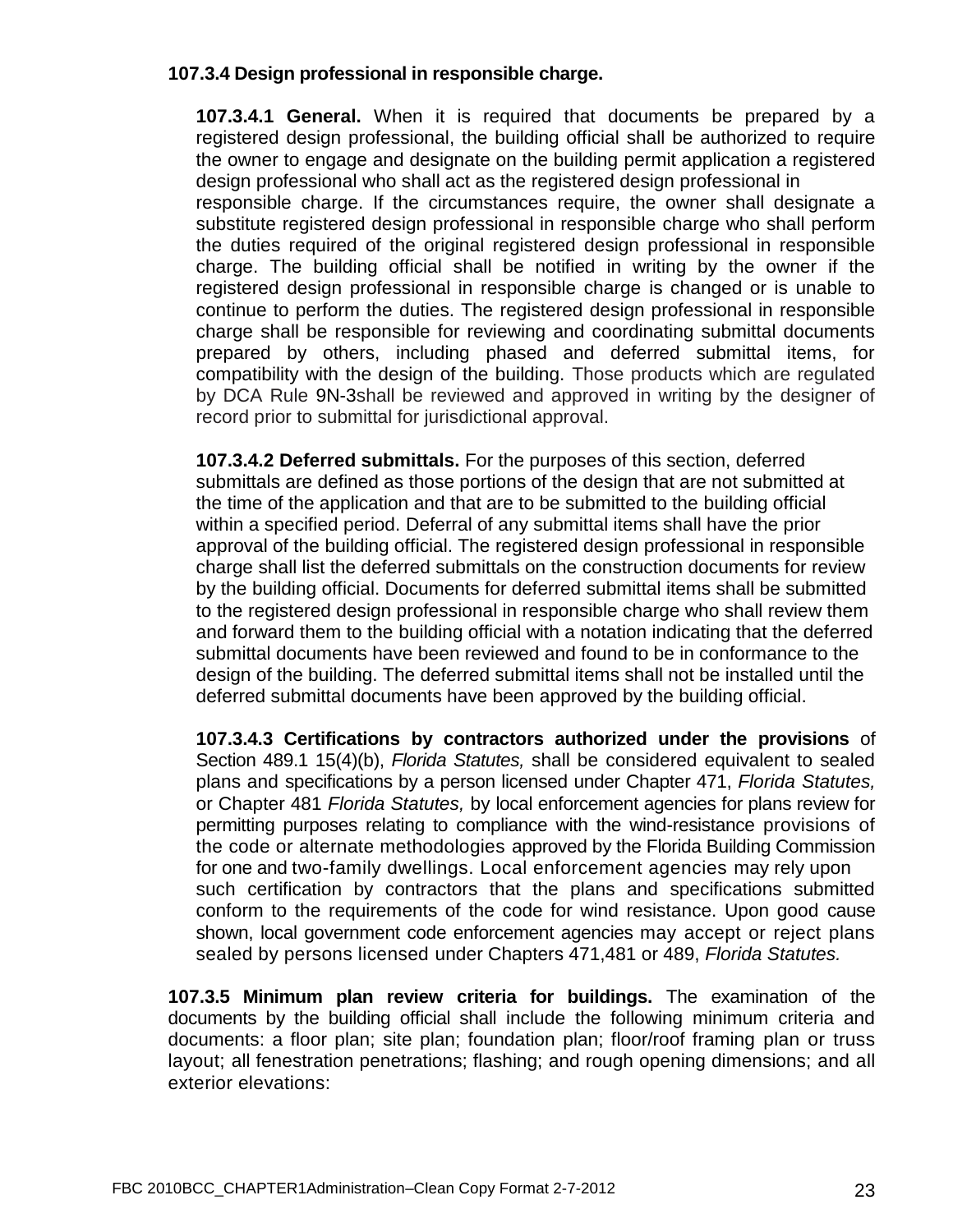## **107.3.5.1.1 Building**

- 1. Site requirements: Parking Fire access Vehicle loading Driving/turning radius Fire hydrant/water supply/post indicator valve (PIV) Set back/separation (assumed property lines) Location of specific tanks, water lines and sewer lines Flood hazard areas, flood zones, and design flood elevations
- 2. Occupancy group and special occupancy requirements shall be determined.
- 3. Minimum type of construction shall be determined (see Table 503).
- 4. Fire-resistant construction requirements shall include the following components: Fire-resistant separations Fire-resistant protection for type of construction Protection of openings and penetrations of rated walls Fire blocking and draftstopping and calculated fire resistance
- 5. Fire suppression systems shall include: Early warning smoke evacuation systems Schematic fire sprinklers **Standpipes** Pre-engineered systems Riser diagram
- 6. Life safety systems shall be determined and shall include the following requirements: Occupant load and egress capacities Early warning Smoke control Stair pressurization
- 7. Systems schematic Occupancy load/egress requirements shall include: **Gross** Net Means of egress Exit access Exit Exit discharge Stairs construction/geometry and protection **Doors** Emergency lighting and exit signs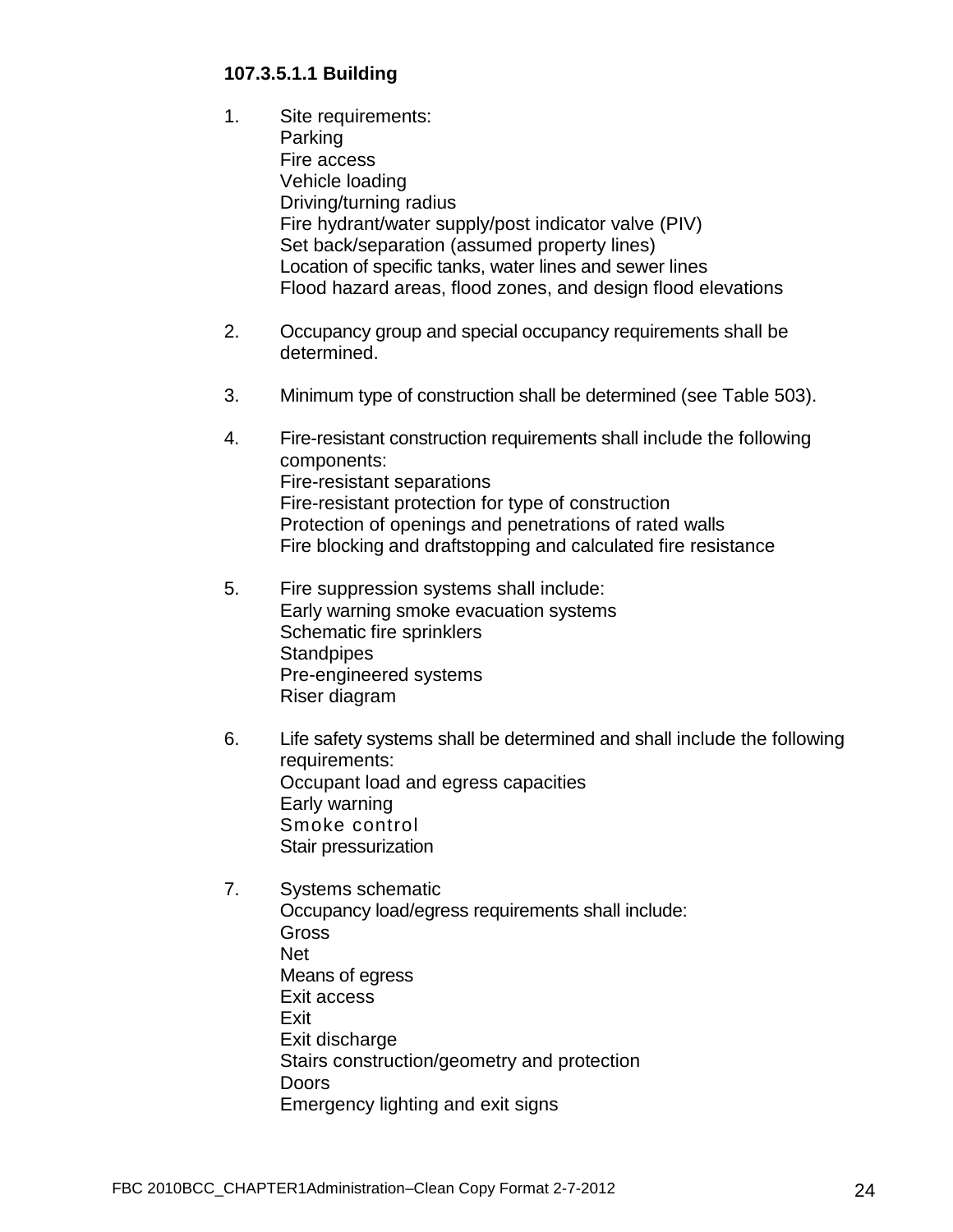Specific occupancy requirements Construction requirements Horizontal exits/exit passageways

- 8. Structural requirements shall include: Soil conditions/analysis Termite protection Design loads Wind requirements Building envelope Structural calculations (if required) **Foundation** Flood requirements in accordance with Section 1612 of this code, including lowest floor elevations, enclosures, flood damage-resistant materials Wall systems Floor systems Roof systems Threshold inspection plan Stair systems
- 9. Materials shall be reviewed and shall at a minimum include the following: Wood Steel Aluminum **Concrete** Plastic **Glass** Masonry Gypsum board and plaster Insulating (mechanical) Roofing Insulation
- 10. Accessibility requirements shall include the following: Site requirements Accessible route Vertical accessibility Toilet and bathing facilities Drinking fountains Equipment Special occupancy requirements Fair housing requirements
- 11. Interior requirements shall include the following: Interior finishes (flame spread/smoke development) Light and ventilation **Sanitation**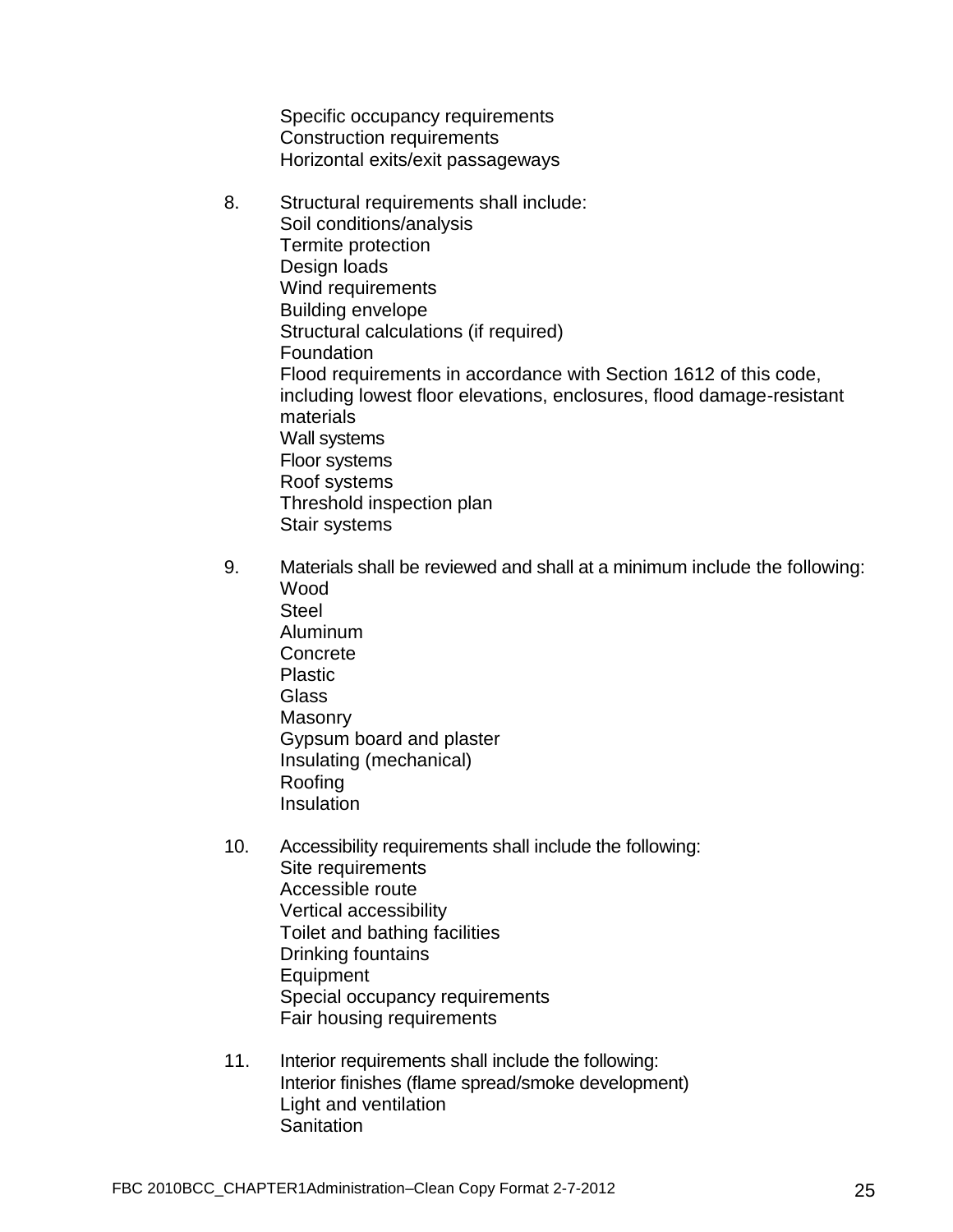12. Special systems: **Elevators Escalators Lifts** 

## **107.3.5.1.2 Electrical**

- 1. Electrical: Wiring **Services** Feeders and branch circuits Overcurrent protection **Grounding** Wiring methods and materials **GFCIS**
- 2. Equipment
- 3. Special occupancies
- 4. Emergency systems
- 5. Communication systems
- 6. Low voltage
- 7. Load calculations
- 8. Design flood elevation

# **107.3.5.1.3 Plumbing**

- 1. Minimum plumbing facilities
- 2. Fixture requirements
- 3. Water supply piping
- 4. Sanitary drainage
- 5. Water heaters
- 6. Vents
- 7. Roof drainage
- 8. Back flow prevention
- 9. Irrigation
- 10. Location of water supply line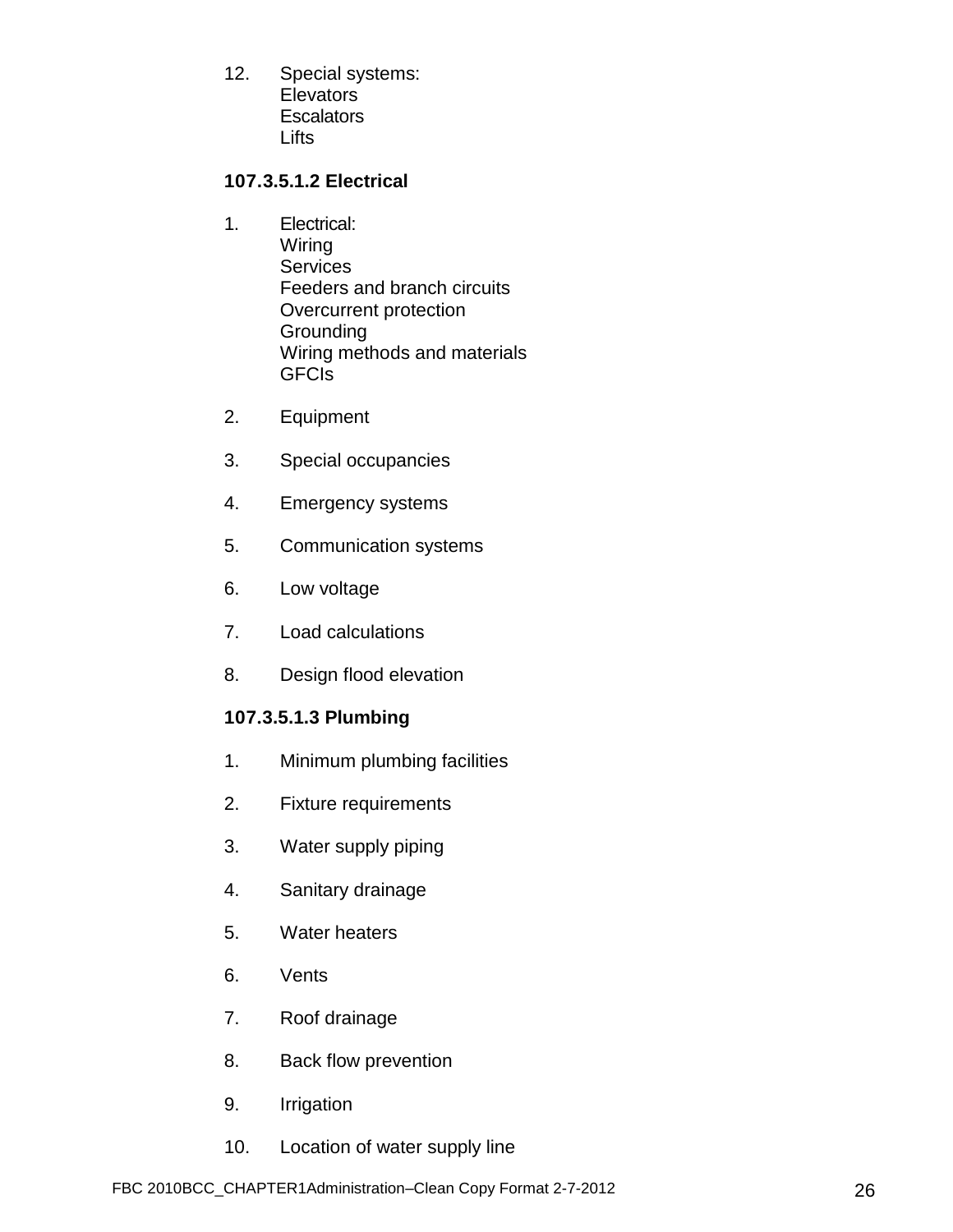- 11. Grease traps
- 12. Environmental requirements
- 13. Plumbing riser
- 14. Design flood elevation

# **107.3.5.1.4 Mechanical**

- *1.* Exhaust systems: Clothes dryer exhaust Kitchen equipment exhaust Specialty exhaust systems
- *2.* Equipment
- *3.* Equipment location
- *4.* Make-up air
- *5.* Roof-mounted equipment
- *6.* Duct systems
- *7.* Ventilation
- *8.* Combustion air
- *9.* Chimneys, fireplaces and vents
- *10.* Appliances
- *11.* Boilers
- *12.* Refrigeration
- *13.* Bathroom ventilation
- *14.* Laboratory
- 15. Design flood elevation

# **107.3.5.1.5 Gas**

- 1. Gas piping
- 2. Venting
- 3. Combustion air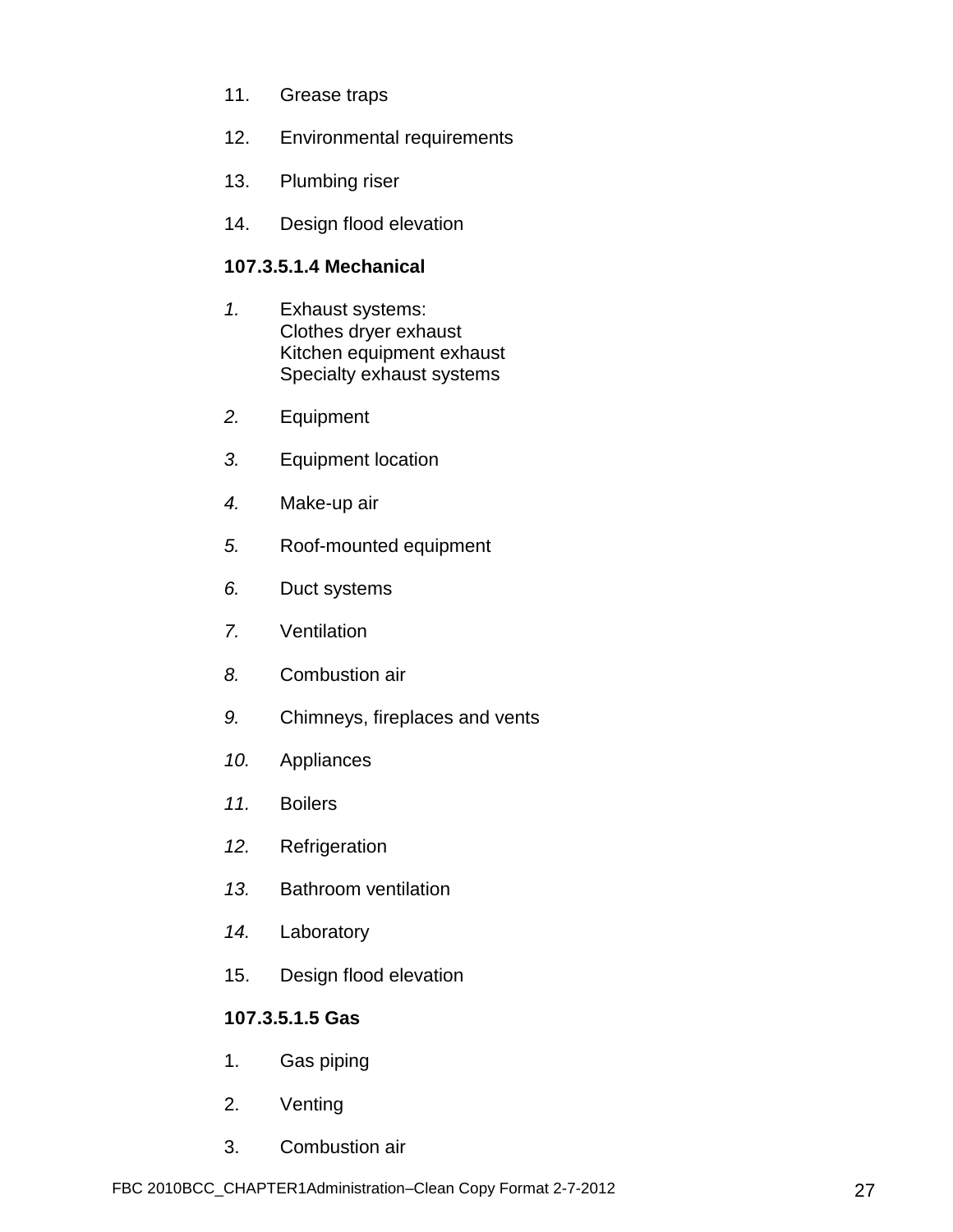- 4. Chimneys and vents
- 5. Appliances
- 6. Type of gas
- 7. Fireplaces
- 8. LP tank location
- 9. Riser diagram/shutoffs
- 10. Design flood elevation

## **107.3.5.1.6 Energy** Calculations

## **107.3.5.2 Demolition**

1. Asbestos removal

## **107.3.5.3 Residential (One and Two-Family)**

- 1. Site requirements Set back/separation (assumed property lines) Location of septic tanks
- 2. Fire-resistant construction (if required)
- 3. Smoke detector locations
- 4. Egress Egress window size and location stairs construction requirements
- 5. Structural requirements shall include: Wall section from foundation through roof, including assembly and materials connector tables Termite protection Design Loads Wind requirements Building envelope Structural calculations (if required) **Foundation** Wall systems Floor systems Roof systems
- 6. Accessibility requirements: show/identify accessible bath
- 7. Impact resistant coverings or systems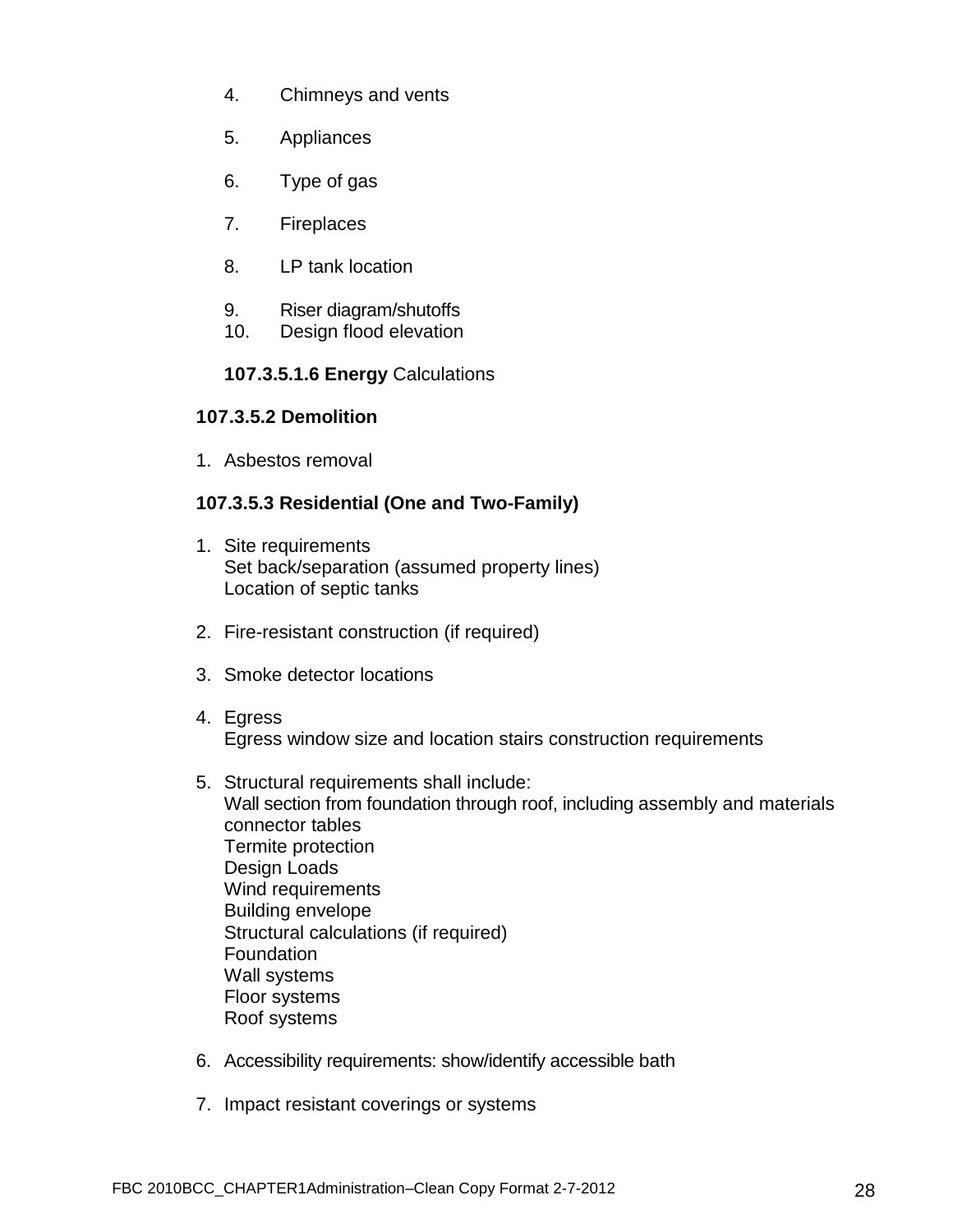- 8. Flood hazard areas, flood zones, design flood elevations, lowest floor elevations, enclosures, equipment, and flood damage-resistant materials
- 9. Electrical**:**

Electric service riser with wire sizes, conduit detail and grounding detail Complete load calculations, Panel schedules

- 10. Mechanical: Equipment and location, Duct systems
- 11. Plumbing: Plumbing riser

#### 12. Gas:

- Gas piping Venting Combustion air Chimneys and vents Appliances Type of gas **Fireplaces** LP tank location Riser diagram/shutoffs
- 13. Energy Calculations

## **107.3.5.4 Swimming Pools**

Barrier requirements Spas Wading pools

#### **107.3.5.5 Exemptions.**

Plans examination by the building official shall not be required for the following work:

- 1. Replacing existing equipment such as mechanical units, water heaters, etc.
- 2. Minor electrical, plumbing and mechanical repairs
- 3. Annual maintenance permits

4. Manufactured buildings or prototype building plans except for local site adaptations and foundations of buildings, which are constructed on site, and modifications or structures that require waiver

- a. Site requirements setback/separation (assumed property lines) location of septic tanks (if applicable)
- b. Structural wind zone anchoring blocking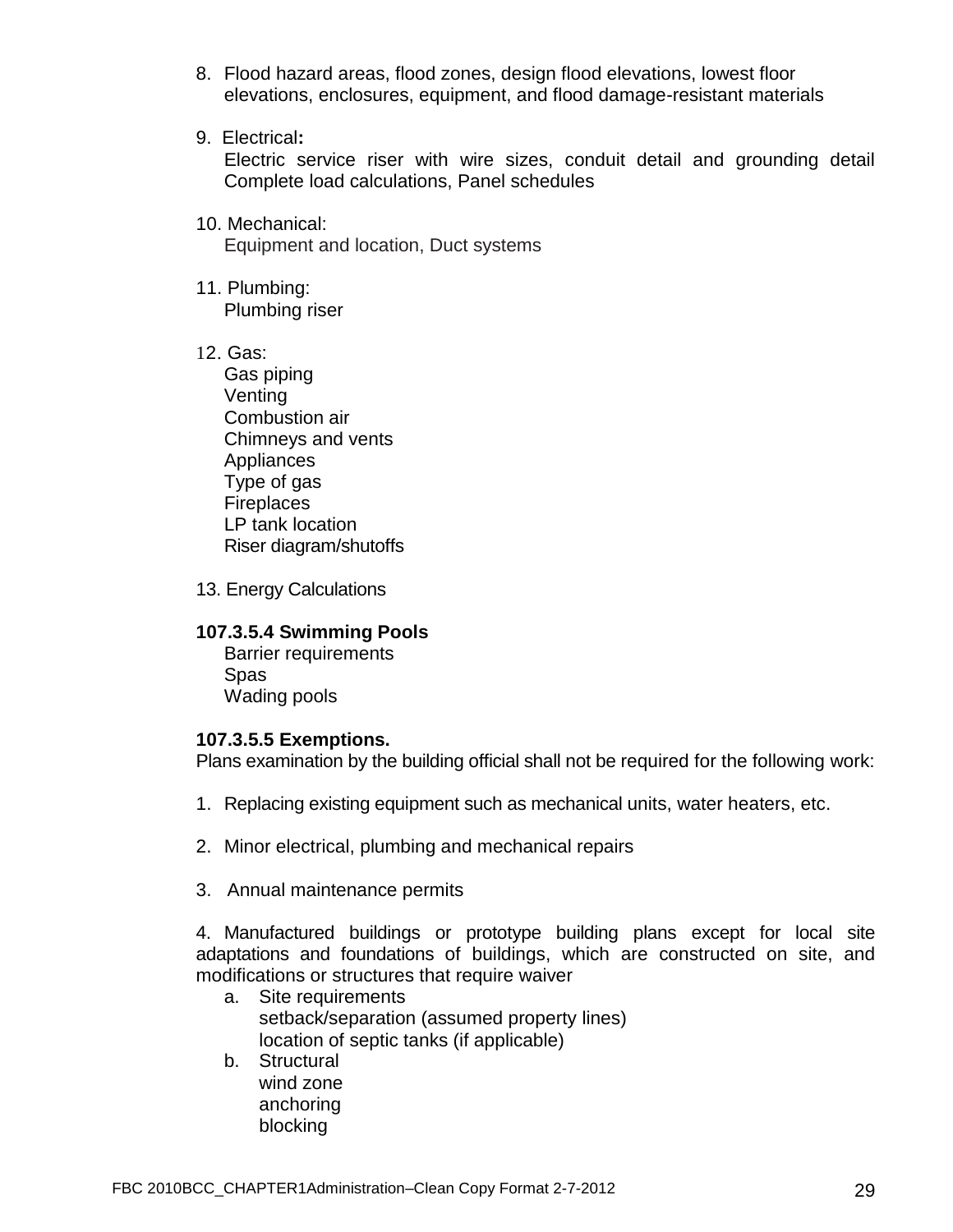- c. Plumbing
	- List potable water source and meter size (if applicable)
- d. Mechanical exhaust system clothes dryer exhaust kitchen equipment exhaust
- e. Electrical exterior disconnect location

**107.4 Amended construction documents.** Work shall be installed in accordance with the reviewed construction documents, and any changes made during construction that are not in compliance with the reviewed construction documents shall be resubmitted for review as an amended set of construction documents.

**107.5 Retention of construction documents.** One set of official construction documents shall be retained by the building official as required by *Florida Statutes.*

**107.6 Affidavits.** The building official may accept a sworn affidavit from a registered architect or engineer stating that the plans submitted conform to the technical codes. For buildings and structures, the affidavit shall state that the plans conform to the laws as to egress, type of construction and general arrangement and, if accompanied by drawings, show the structural design and that the plans and design conform to the requirements of the technical codes as to strength, stresses, strains, loads and stability. The building official may without any examination or inspection accept such affidavit, provided the architect or engineer who made such affidavit agrees to submit to the building official copies of inspection reports as inspections are performed and upon completion of the structure, electrical, gas, mechanical or plumbing systems a certification that the structure, electrical, gas, mechanical or plumbing system has been erected in accordance with the requirements of the technical codes. Where the building official relies upon such affidavit, the architect or engineer shall assume full responsibility for compliance with all provisions of the technical codes and other pertinent laws or ordinances. The building official shall ensure that any person conducting plans review is qualified as a plans examiner under Part XII of Chapter 468, *Florida Statutes*, and that any person conducting inspections is qualified as a building inspector under Part XII of Chapter 468, *Florida Statutes*.

## **SECTION 108 TEMPORARY STRUCTURES AND USES**

**108.1 General.** The building official is authorized to issue a permit for temporary structures and temporary uses. Such permits shall be limited as to time of service, but shall not be permitted for more than 6 months. The building official is authorized to grant extensions for demonstrated cause.

**108.2 Conformance.** Temporary structures and uses shall conform to the structural strength, fire safety, means of egress, accessibility, light, ventilation and sanitary requirements of this code as necessary to ensure public health, safety and general welfare.

**108.3 Temporary power.** The building official is authorized to give permission to temporarily supply and use power in part of an electric installation before such installation has been fully completed and the final certificate of completion has been issued. The part covered by the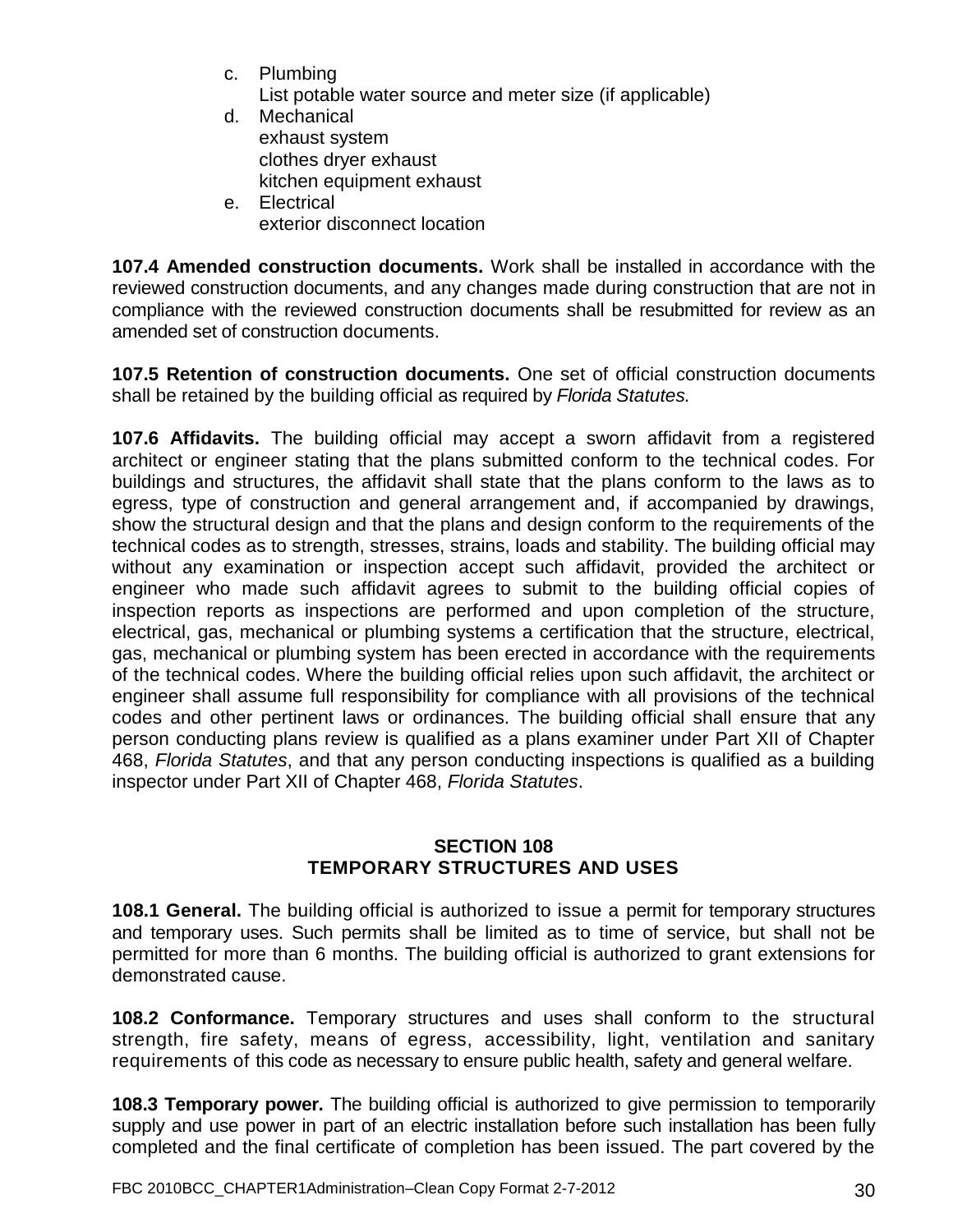temporary certificate shall comply with the requirements specified for temporary lighting, heat or power in Chapter 27 of the Florida Building Code, Building.

**108.4 Termination of approval.** The building official is authorized to terminate such permit for a temporary structure or use and to order the temporary structure or use to be discontinued.

## **SECTION 109 FEES**

**109.1 Prescribed fees.** A permit shall not be issued until fees authorized under Section 553.80, *Florida Statutes,* have been paid. Nor shall an amendment to a permit be released until the additional fee, if any, due to an increase in the estimated cost of the building, structure, electrical, plumbing, mechanical, or gas systems has been paid.

**109.2 Schedule of permit fees.** On buildings, structures, electrical, gas, mechanical, and plumbing systems or alterations requiring a permit, a fee for each permit shall be paid as required, in accordance with the schedule as established by the applicable governing authority.

**109.3 Building permit valuations.** If, in the opinion of the building official, the claimed valuation of building, alteration, structure, electrical, gas, mechanical or plumbing systems appears to be underestimated on the application, the permit shall be denied, unless the applicant can show detailed, quantity estimates, or bona fide signed contracts (excluding land value) to meet the approval of the building official. For permitting purposes, valuation of buildings and systems shall be total replacement value to include structural, electric, plumbing, mechanical, interior finish, relative site work, architectural and design fees, marketing costs, overhead and profit; excluding only land value. Valuation references may include the latest published data of national construction cost analysis services (Marshall-Swift, Means, etc.), as published by International Code Congress. Final building permit valuation shall be set by the building official.

**109.4 Work commencing before permit issuance**. Any person who commences any work on a building, structure, electrical, gas, mechanical or plumbing system before obtaining the building official's approval or the necessary permits shall be subject to a penalty fee in addition to the required permit fees, as set in the approved schedule of fees.

**109.5 Related fees.** The payment of the fee for the construction, alteration, removal or demolition for work done in connection to or concurrently with the work authorized by a building permit shall not relieve the applicant or holder of the permit from the payment of other fees that are prescribed by law

**109.6 Refunds.** The building official is authorized to establish a refund policy.

#### **SECTION 110 INSPECTIONS**

**110.1 General.** Construction or work for which a permit is required shall be subject to inspection by the building official and such construction or work shall remain accessible and exposed for inspection purposes until approved. Approval as a result of an inspection shall not

.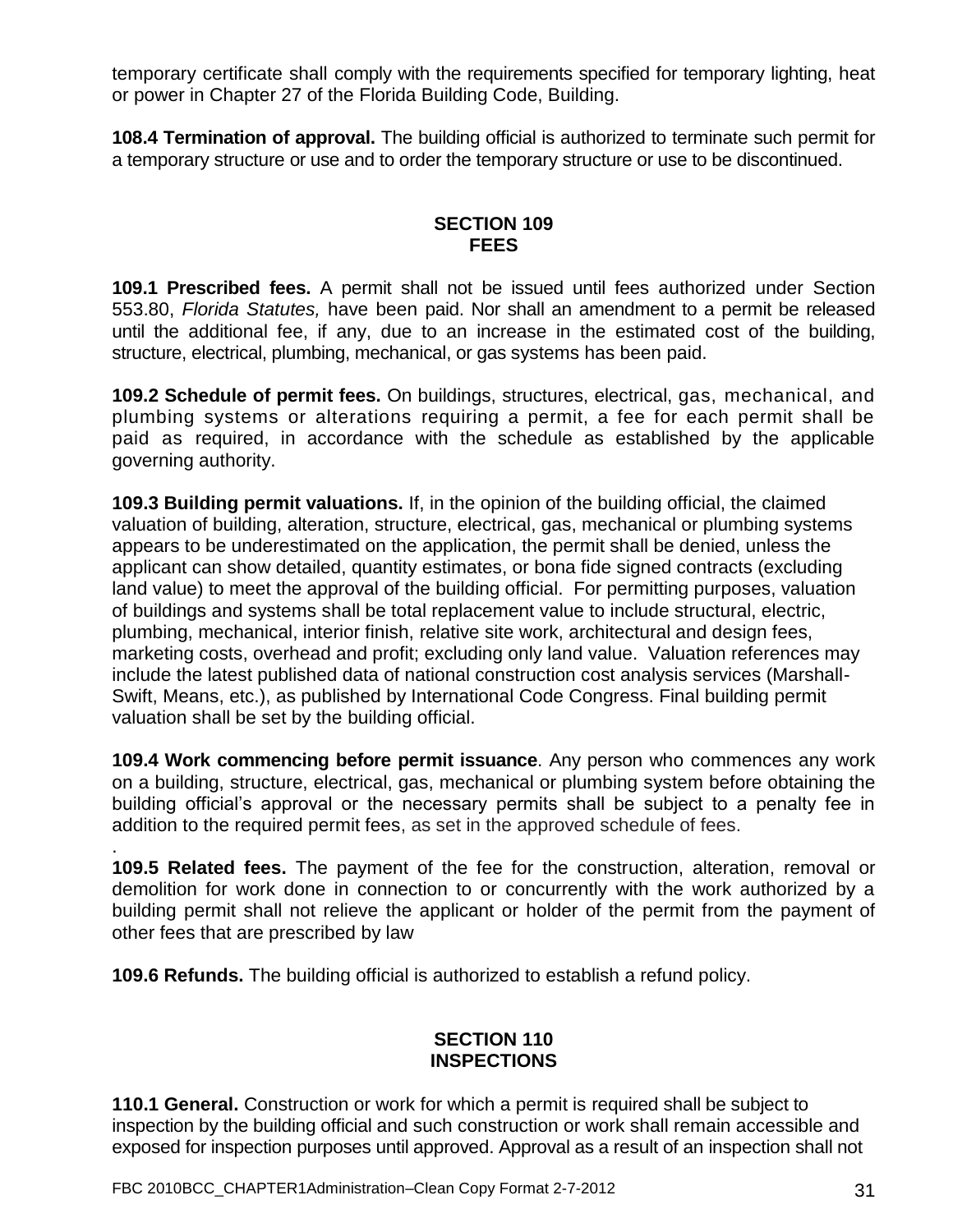be construed to be an approval of a violation of the provisions of this code or of other ordinances of the jurisdiction. Inspections presuming to give authority to violate or cancel the provisions of this code or of other ordinances of the jurisdiction shall not be valid. It shall be the duty of the permit applicant to cause the work to remain accessible and exposed for inspection purposes. Neither the building official nor the jurisdiction shall be liable for expense entailed in the removal or replacement of any material required to allow inspection.

**110.1.1 Manufacturers and fabricators.** When deemed necessary by the building official, he/she shall make, or cause to be made, an inspection of materials or assemblies at the point of manufacture or fabrication. A record shall be made of every such examination and inspection and of all violations of the technical codes.

**110.2 Preliminary inspection.** Subject to the limitations of F.S. Chapter 553, before issuing a permit, the building official is authorized to examine or cause to be examined buildings, structures and sites for which an application has been filed.

**110.2.1 Existing building inspections.** Before issuing a permit, the building official may examine or cause to be examined any building, electrical, gas, mechanical, or plumbing systems for which an application has been received for a permit to enlarge, alter, repair, move, demolish, install, or change the occupancy. He/she may inspect the buildings, structures, electrical, gas, mechanical and plumbing systems, from time to time, before, during and upon completion of the work for which a permit was issued. He/she shall make a record of every such examination and inspection and of all observed violations of the technical codes. Additional regulations in *Florida Building Code, Existing Building* may apply.

**110.3 Required inspections.** The building official upon notification from the permit holder or his or her agent, shall make the following inspections, and such other inspections as deemed necessary, and shall either release that portion of the construction or shall notify the permit holder or his or her agent of any violations which must be corrected in order to comply with the technical codes. The building official shall determine the timing and sequencing of when inspections occur and what elements are inspected at each inspection. A complete survey, or special purpose survey may be required before an inspection is approved.

## **A. Building**

- 1. Foundation inspection. To be made after trenches are excavated, forms erected, and required reinforcing steel is in place. The foundation inspection shall at a minimum, include the following building components::
	- Stem-wall
	- Monolithic slab-on-grade
	- Pilings and pile caps
	- Footings/grade beams
	- 1.1 Slab/Floor Inspection: Concrete slab and under-floor inspections shall be made after in-slab or under-floor reinforcing steel or framing members installed and all building service equipment, conduit, piping accessories and other ancillary equipment items are in place, but before any concrete is placed or floor sheathing installed, including the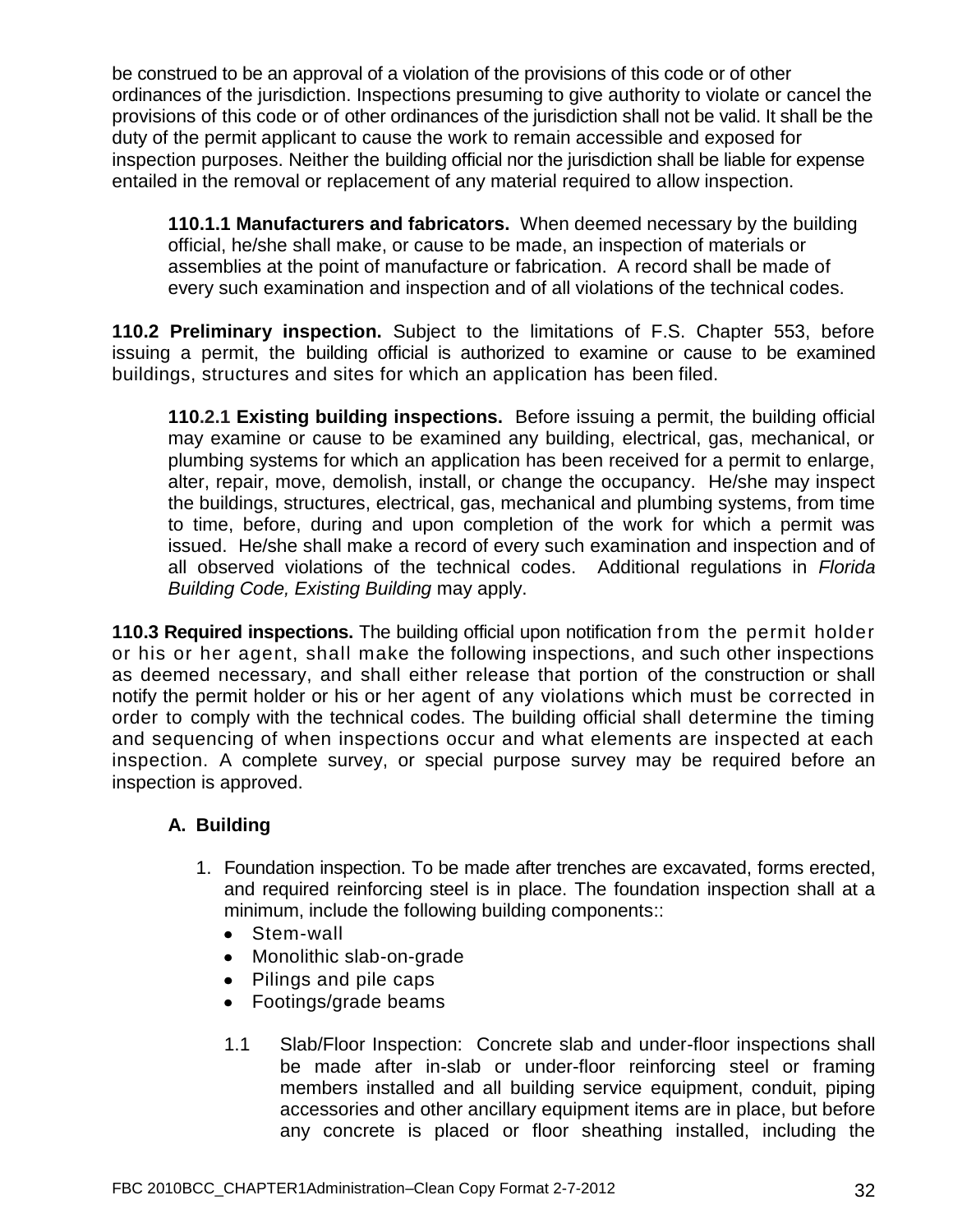subfloor. A foundation/form board survey prepared and certified by a registered surveyor may be required, prior to approval of the slab inspection. The survey shall certify placement of the building on the site, illustrate all surrounding setback dimensions and shall be available at the job site for review by the building inspector.

- 1.2 In flood hazard areas, upon placement of the lowest floor, including basement, and prior to further vertical construction, the elevation certification, required in Section 1612.5 of this code, shall be submitted to the building official.
- 2. Construction Inspections
	- 2.1 Lintel/tie beams/columns/masonry units. To be made after masonry units, forms, reinforcing steel, shoring, conduit, piping accessories, and other ancillary equipment items are in place, but before any concrete is placed.
	- 2.2 Sheathing inspection. To be made either as part of a dry-in inspection or done separately at the request of the contractor after all roof and wall sheathing and fasteners are complete and shall at a minimum include the following building components:
		- Roof sheathing
		- Wall sheathing  $\bullet$
		- Floor sheathing  $\bullet$
		- Sheathing fasteners  $\bullet$
		- Roof/wall dry-in.  $\bullet$
		- Gypsum board, as required  $\bullet$
		- $\bullet$ Sheathing/cladding inspection

NOTE: Sheathing fasteners installed and found to be missing the structural member (shiners) shall be corrected prior to installation of the dry-in material.

- 2.3 Framing inspection. To be made after the roof deck or sheathing, all framing, fireblocking and bracing is in place, all concealed wiring, all pipes, chimneys, ducts and vents are complete and shall at a minimum include the following building components:
	- Window/door framing and installation. Verify rough opening dimensions are within tolerances, buck and attachments.
	- Lintel/tie beams complete, if applicable.
	- Framing/trusses/bracing/connectors (including truss layout drawings)
	- Draft stopping/fire blocking
	- Curtain wall framing
	- Fire resistant assemblies, joints and penetrations, as required
	- Accessibility.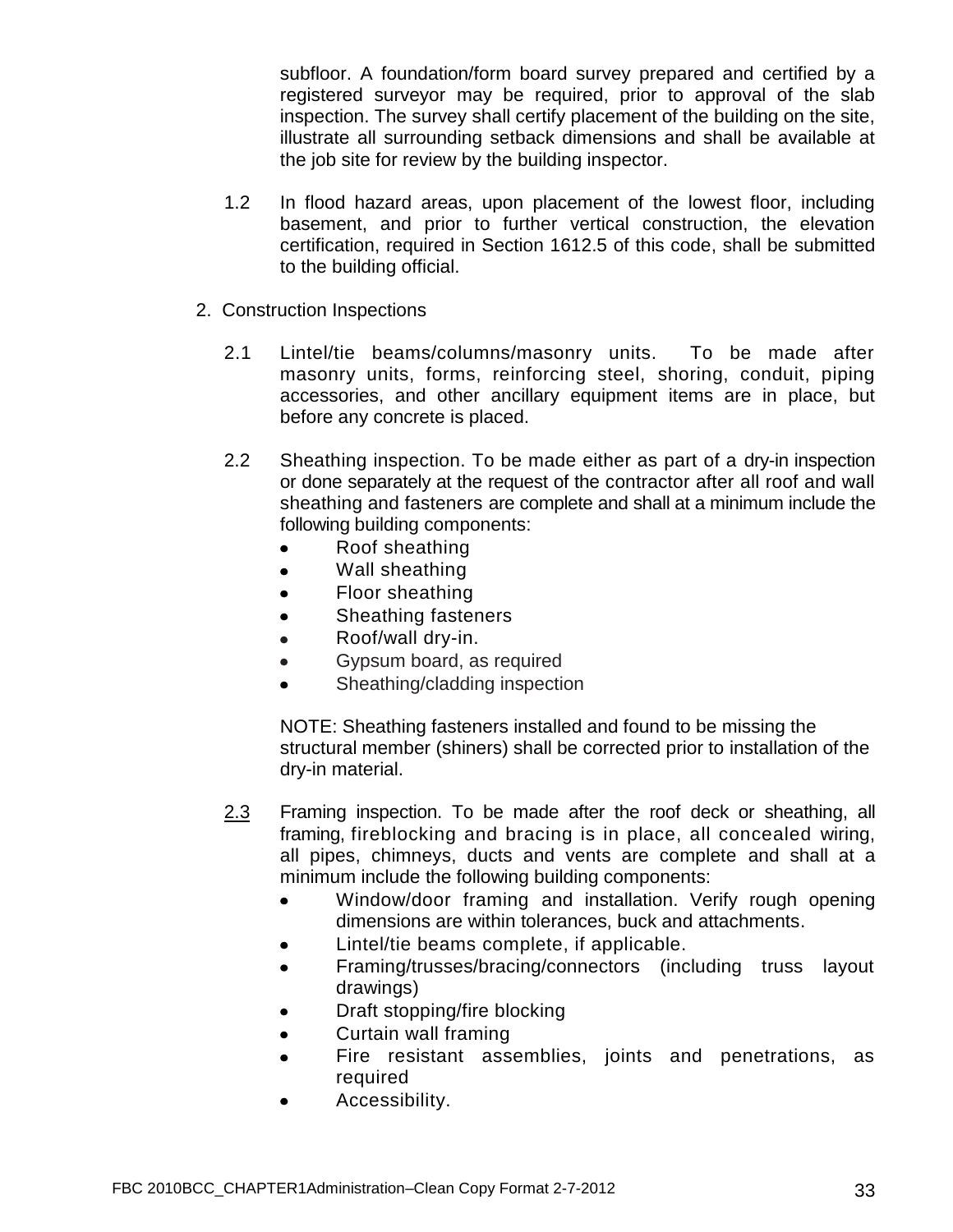- 3. Roofing inspection. Shall at a minimum include the following building components:
	- Dry-in
	- Insulation  $\bullet$
	- Roof coverings (including in-progress)  $\bullet$
	- Flashing  $\bullet$
- 4. Energy insulation, thermal and ignition barriers
- 5. Lath/Drywall. Lath and gypsum board inspections shall be made after lathing and gypsum board, interior and exterior, is in place, but before any plastering is applied or gypsum board joints and fasteners are taped and finished.

Exception: Gypsum board that is not part of a fire-resistance- rated assembly or a shear assembly, unless otherwise determined by the building official.

6. Final inspection. To be made after the building is completed and ready for occupancy.

6.1**.** Lowest floor elevation. In flood hazard areas, as part of the final inspection, a final certification of the lowest floor elevation shall be submitted to the authority having jurisdiction.

- 7. Swimming pool inspection.
	- First inspection to be made after excavation and installation of reinforcing steel, bonding and main drain and prior to placing of concrete shell.
	- Underground electric inspection
	- Underground piping inspection including a pressure test
	- Deck inspection: to be made prior to installation of the deck material (with forms, deck drains, and any reinforcement in placed.
	- Final electric inspection to be made prior to filling the swimming pool with water.
	- Final permanent barrier inspection to be made prior to filling the swimming pool with water.
	- In order to pass final inspection and receive a certificate of completion, a residential swimming pool must meet the requirements relating to pool safety features as described in Section 424.2.17 of this code.
	- Final inspection to be made when the swimming pool is complete and all  $\bullet$ required enclosure requirements are in place.
	- In order to pass final inspection and receive a certificate of completion, a  $\bullet$ residential swimming pool must meet the requirements relating to pool safety features as described in Section 424.2.17 of this code.
- 8. Demolition inspections.
	- First inspection to be made after all utility connections have been  $\bullet$ disconnected and secured in such manner that no unsafe or unsanitary conditions shall exist during or after demolition operations.
	- Final inspection to be made after all demolition work is completed.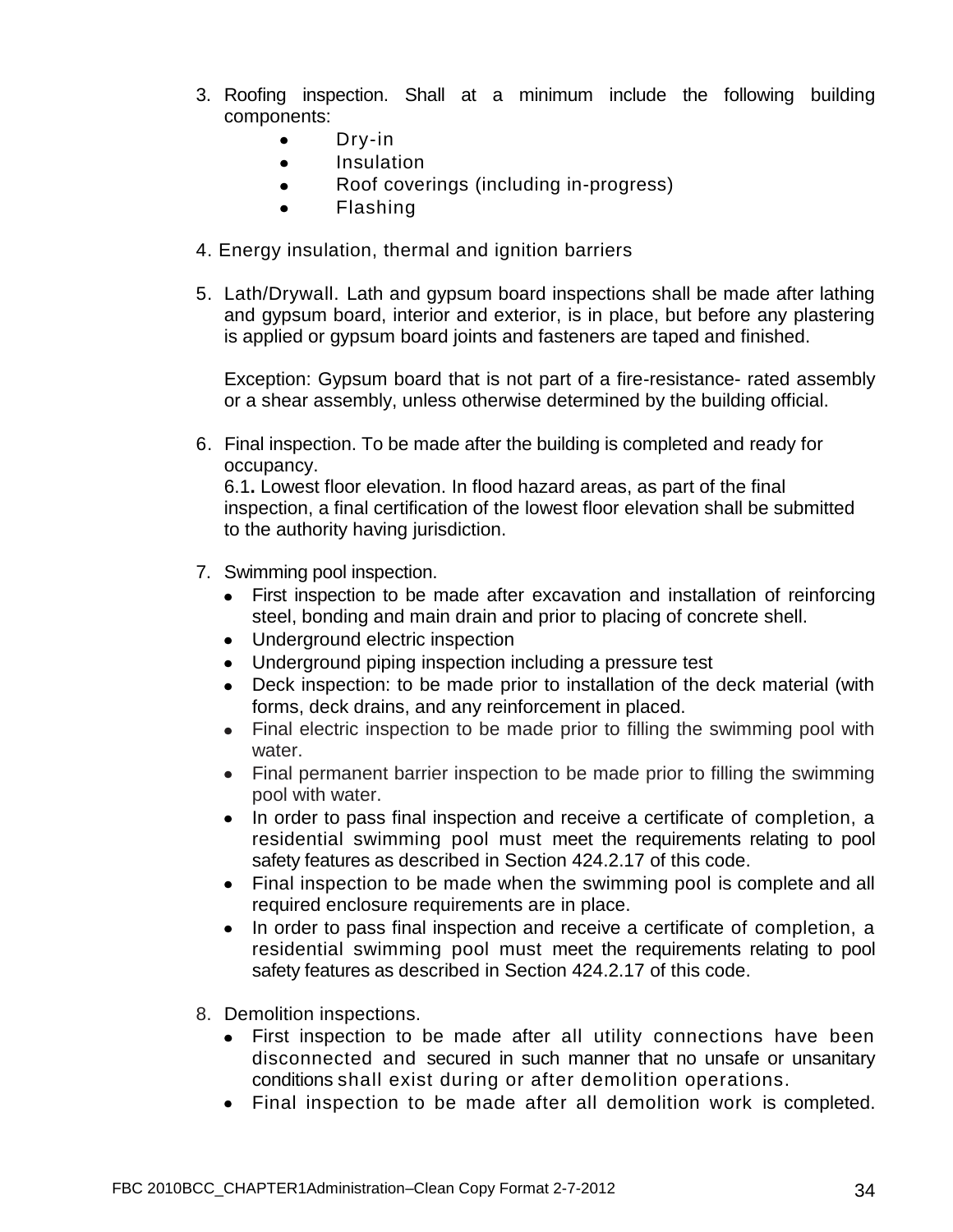- 9. Manufactured building inspections. The Building Division shall inspect construction of foundations; connecting buildings to foundations; installation of parts identified on plans as site installed items, joining the modules, including utility crossovers; utility connections from the building to utility lines on site; and any other work done on site which requires compliance with the *Florida Building Code.* Additional inspections may be required for public educational facilities (see Section 423.27.20 of this code).
- 10. Where impact-resistant coverings or impact resistant systems are installed to meet requirements of this code, the building official shall schedule adequate inspections of impact-resistant coverings or impact resistant systems to determine the following:
	- The system indicated on the plans was installed.
	- The system is installed in accordance with the manufacturer's installation instructions and the product approval.

## **B. Electrical**

- 1. Underground inspection (including bonding and ground). To be made after trenches or ditches are excavated, conduit or cable is installed, and before any backfill is put in place.
- 2. Rough-in inspection. To be made after the roof, framing, fireblocking and bracing is in place and prior to the installation of wall or ceiling membranes.
- 3. Low Voltage: To be made for security, alarm, elevator, and special uses.
- 4. Final inspection. To be made after the building is complete, all required electrical fixtures are in place and properly connected or protected, and the structure is ready for occupancy.

## **C. Plumbing**

- 1. Underground inspection. To be made after trenches or ditches are excavated, piping is installed, and before any backfill is put in place.
- 2. Rough-in inspection. To be made after the roof, framing, fireblocking and bracing is in place and all soil, waste and vent piping is complete, and prior to the installation of insulation (if applicable), or wall or ceiling membranes.
- 3. Final inspection. To be made after the building is complete, all plumbing fixtures are in place and properly connected, and the structure is ready for occupancy.

**Note:** See Section 312 of the *Florida Building Code, Plumbing* for required tests.

## **D. Mechanical**

1. Underground inspection. To be made after trenches or ditches are excavated, underground duct and fuel piping is installed, and before any backfill is put in place.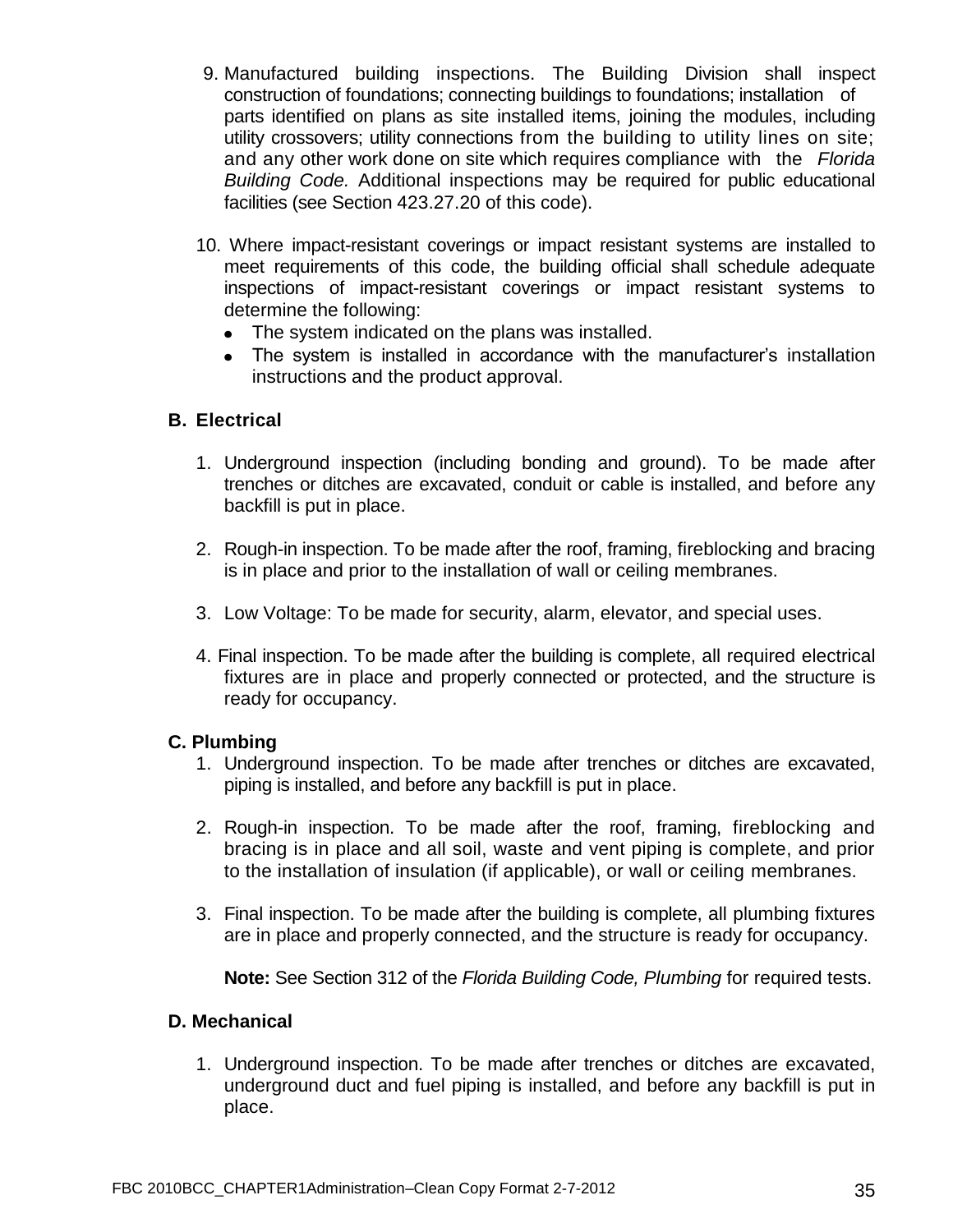- 2. Rough-in inspection. To be made after the roof, framing, fire blocking and bracing are in place and all ducting, and other concealed components are complete, and prior to the installation of wall or ceiling membranes.
- 3. Final inspection. To be made after the building is complete, the mechanical system is in place and properly connected, and the structure is ready for occupancy.

## **E. Gas**

- 1. Rough piping inspection. To be made after all new piping authorized by the permit has been installed, and before any such piping has been covered or concealed or any fixtures or gas appliances have been connected.
- 2. Final piping inspection. To be made after all piping authorized by the permit has been installed and after all portions which are to be concealed by plastering or otherwise have been so concealed, and before any fixtures or gas appliances have been connected. This inspection shall include a pressure test.
- 3. Final inspection. To be made on all new gas work authorized by the permit and such portions of existing systems as may be affected by new work or any changes, to ensure compliance with all the requirements of this code and to assure that the installation and construction of the gas system is in accordance with reviewed plans.

## **F. Site Debris**

- 1. The contractor and/or owner of any active or inactive construction project shall be responsible for the clean-up and removal of all construction debris or any other miscellaneous discarded articles prior to receiving final inspection approval. Construction job sites must be kept clean.
- 2. All debris shall be kept in such a manner as to prevent it from being spread by any means.

## **110.3.1 Reserved.**

## **110.3.2 Reserved.**

**110.3.3 Reinforcing steel and structural frames.** Reinforcing steel or structural frame work of any part of any building or structure shall not be covered or concealed without first obtaining a release from the building official. Certification that field welding and structural bolted connections meet design requirements shall be submitted to the building official, upon request.

**110.3.4 Termites.** Building components and building surroundings required to be protected from termite damage in accordance with Section 1503.6 of this code, Section 2304.13 of this code or Section 2304.11.6 of this code, specifically required to be inspected for termites in accordance with Section 2114 of this code, or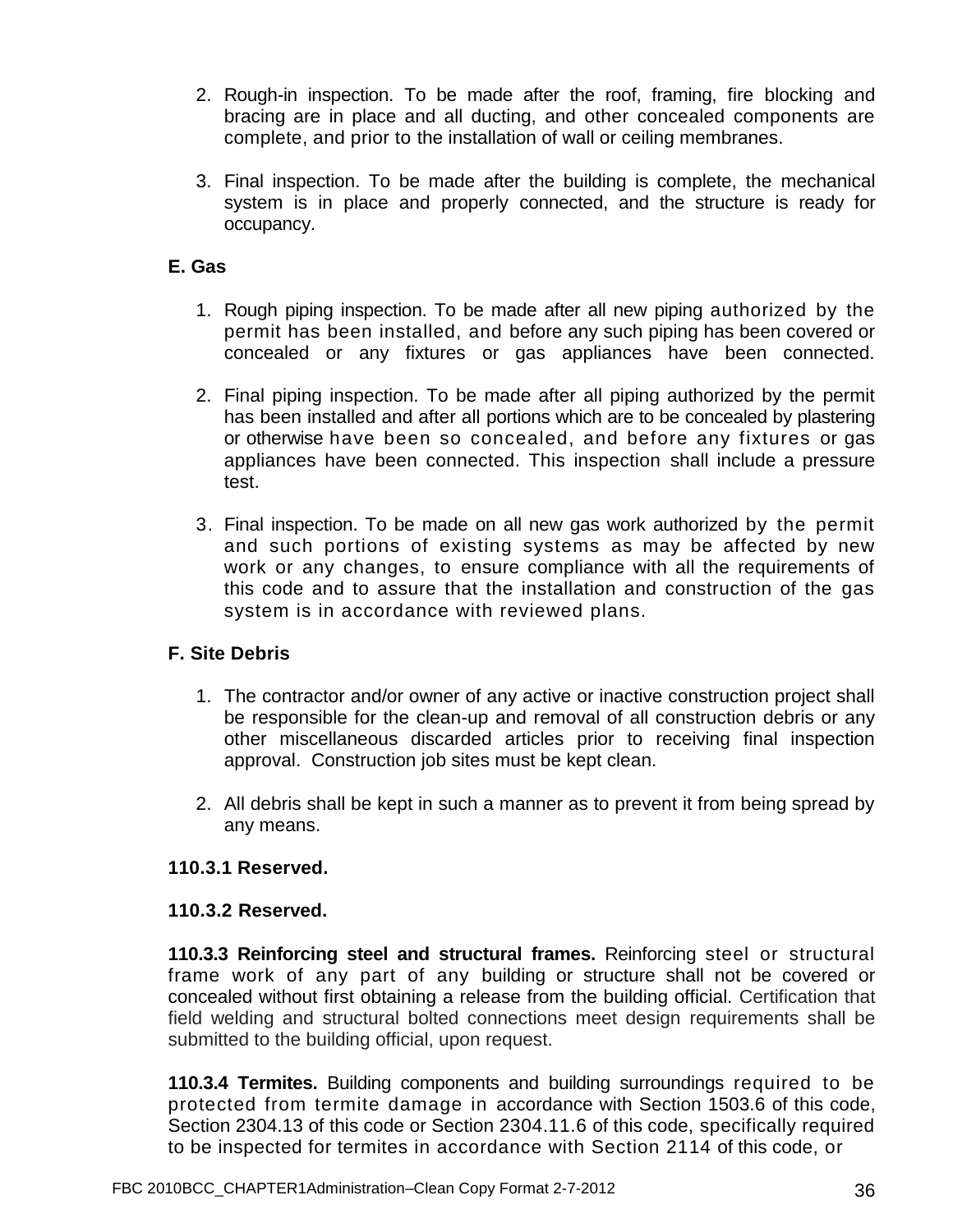required to have chemical soil treatment in accordance with Section 1816 of this code shall not be covered or concealed until the release from the building official has been received. (Also refer to Sections 105.10 and 105.11 of this code)

**110.3.5 Shoring.** For threshold buildings, shoring and associated formwork or falsework shall be designed and inspected by a Florida licensed professional engineer, employed by the permit holder or subcontractor, prior to any required mandatory inspections by the threshold building inspector.

**110.3.6 Fire- and smoke-resistant penetrations.** Protection of joints and penetrations in fire-resistance-rated assemblies, smoke barriers and smoke partitions shall not be concealed from view until inspected and approved.

## **110.3.7 Threshold building.**

**110.3.7.1 The enforcing agency shall require a special inspector** to perform structural inspections on a threshold building pursuant to a structural inspection plan prepared by the engineer or architect of record. The structural inspection plan must be submitted to the enforcing agency prior to the issuance of a building permit for the construction of a threshold building. The purpose of the structural inspection plans is to provide specific inspection procedures and schedules so that

the building can be adequately inspected for compliance with the permitted documents. The special inspector may not serve as a surrogate in carrying out the responsibilities of the building official, the architect or the engineer of record. The contractor's contractual or statutory obligations are not relieved by any action of the special inspector.

**110.3.7.2 The special inspector shall determine** that a professional engineer who specializes in shoring design has inspected the shoring and reshoring for conformance with the shoring and reshoring plans submitted to the enforcing agency. A fee simple title owner of a building, which does not meet the minimum size, height, occupancy, occupancy classification or number-of-stories criteria which would result in classification as a threshold building under Florida Statute 553.71(7), may designate such building as a threshold building, subject to more than the minimum number of inspections required by the Florida Building Code.

**110.3.7.3 The fee owner of a threshold building shall select** and pay all costs of employing a special inspector, but the special inspector shall be responsible to the enforcement agency. The inspector shall be a person certified, licensed or registered under Chapter 471, *Florida Statutes,* as an engineer or under Chapter 481, *Florida Statutes,* as an architect.

**110.3.7.4 Each enforcement agency shall require** that, on every threshold building:

**110.3.7.4.1 The special inspector, upon completion of the building** and prior to the issuance of a certificate of occupancy, file a signed and sealed statement with the enforcement agency in substantially the following form: "To the best of my knowledge and belief, the above described construction of all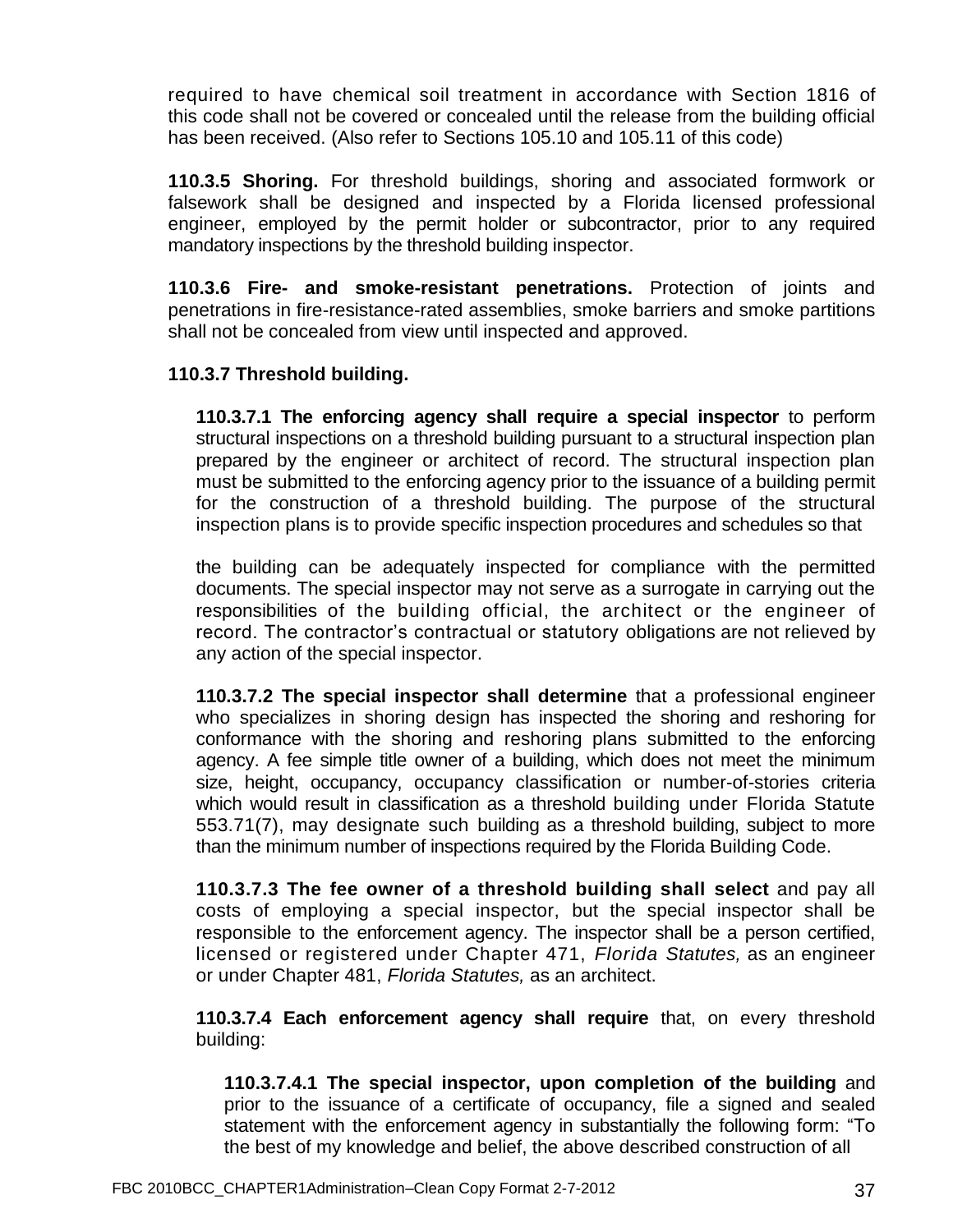structural load-bearing components complies with the permitted documents, and the shoring and reshoring conforms to the shoring and reshoring plans submitted to the enforcement agency."

**110.3.7.4.2 Any proposal to install an alternate structural product** or system to which building codes apply shall be submitted to the enforcement agency for review for compliance with the codes and made part of the enforcement agency's recorded set of permit documents.

**110.3.7.4.3 All shoring and reshoring procedures,** plans and details shall be submitted to the enforcement agency for recordkeeping. Each shoring and reshoring installation shall be supervised, inspected and certified to be in compliance with the shoring documents by the contractor.

**110.3.7.4.4 All plans for the building** which are required to be signed and sealed by the architect or engineer of record contain a statement that, to the best of the architect's or engineer's knowledge, the plans and specifications comply with the applicable minimum building codes and the applicable firesafety standards as determined by the local authority in accordance with this section and Chapter 633, *Florida Statutes.*

**110.3.7.5 No enforcing agency may issue a building permit** for construction of any threshold building except to a licensed general contractor, as defined in Section 489.105(3)(a), *Florida Statutes,* or to a licensed building contractor, as defined in Section 489. 105(3)(b), *Florida Statutes,* within the scope of her or his license. The named contractor to whom the building permit is issued shall have the responsibility for supervision, direction, management and control of the construction activities on the project for which the building permit was issued.

**110.3.7.6 The building division may allow a special inspector** to conduct the minimum structural inspection of threshold buildings required by this code, Section 553.73, *Florida Statutes,* without duplicative inspection by the Building Division. The building official is responsible for ensuring that any person conducting inspections is qualified as a building inspector under Part XII of Chapter 468, *Florida Statutes,* or certified as a special inspector under Chapter 471 or 481, *Florida Statutes.* Inspections of threshold buildings required by Section 553.79(5), *Florida Statutes,* are in addition to the minimum inspections required by this code.

## **110.3.8 Reserved.**

**110.3.9 Other inspections services.** The building official may make, or cause to be made by others, the inspections required by Section 109 of this code. He/she may accept reports of inspectors of recognized inspection services, provided that after investigation he/she is satisfied as to their qualifications and reliability. A certificate called for by any provision of the technical codes shall not be based on such reports unless the same are in writing and certified by a responsible officer of such service. The building official may require the owner to employ an inspection service in the following instances: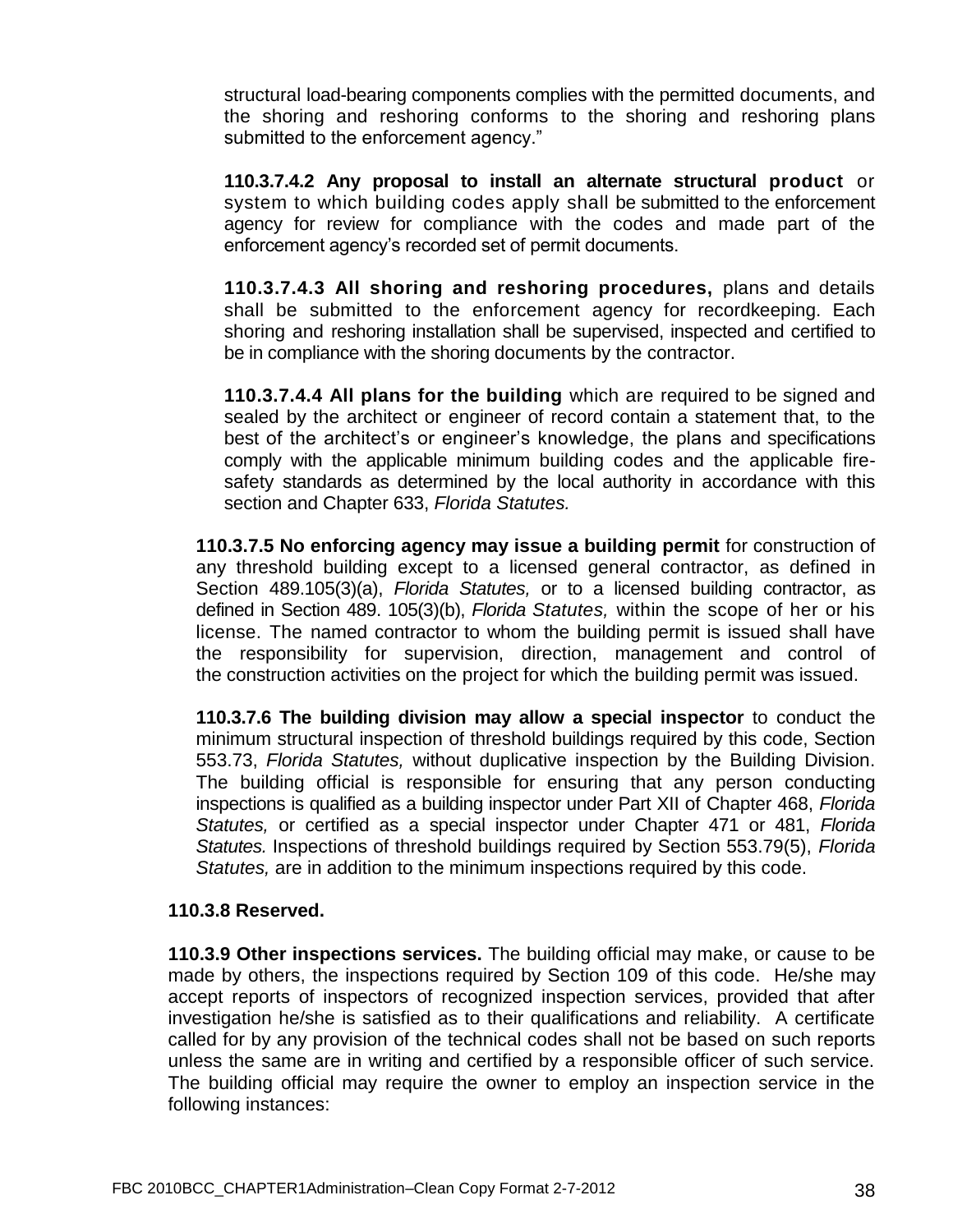- 1. For buildings or additions of Type I construction
- 2. For all major structural alterations
- 3. Where the concrete design is based on compressive strength (f 'c) in excess of 3000 pounds per square inch
- 4. For pile driving
- 5. For buildings with area greater than 20,000 square foot
- 6. For buildings more than 2 stories in height
- 7. For buildings and structures of unusual design or methods of construction

Such inspectors shall be adequately present at times work is underway on the structural elements of the building**.** Such inspectors shall be a registered architect, or engineer. An employee of the architect or engineer licensed under Chapter 468, Part XII, *Florida Statutes* may perform the inspections, under the direction of and with final certification from the architect or engineer. Such inspectors shall submit weekly progress reports including the daily inspections to the building official, and including a code compliance opinion of the Resident Inspector.

At the completion of the construction work or project, such inspectors shall submit a certificate of compliance to the building official, stating that the work was done in compliance with this code and in accordance with the permitted drawing. Final inspection shall be made by the building official before a Certificate of Occupancy or Certificate of Completion is issued; and confirmation inspections may be made at any time to monitor activities and resident inspectors.

**110.3.9.1 Affidavit for inspection.** With specific prior approval of, and in a format acceptable to the building official, an affidavit for certification of inspection may be accepted from the permit qualifier; when accompanied by extensive photographic evidence of sufficient detail to demonstrate code compliance. The photographic evidence shall be comprehensive in the display of the installation and/or construction and job location identifiers. The affidavit and accompanying photographs shall be provided to the inspector onsite, at the next scheduled inspection. If the photographs are found to be insufficient by the building official to demonstrate compliance with this code and/or the permitted document, or clearly display location identifiers, or are missing, the inspector shall require the contractor to obtain the services of a Registered Florida Professional Engineer to inspect and certify the installation and/or construction.

**110.3.10 Inspections prior to issuance of Certificate of Occupancy or Completion.** The building official shall inspect or cause to be inspected, at various intervals, all construction or work for which a permit is required, and a final inspection shall be made of every building, structure, electrical, gas, mechanical or plumbing system upon completion, prior to the issuance of the Certificate of Occupancy or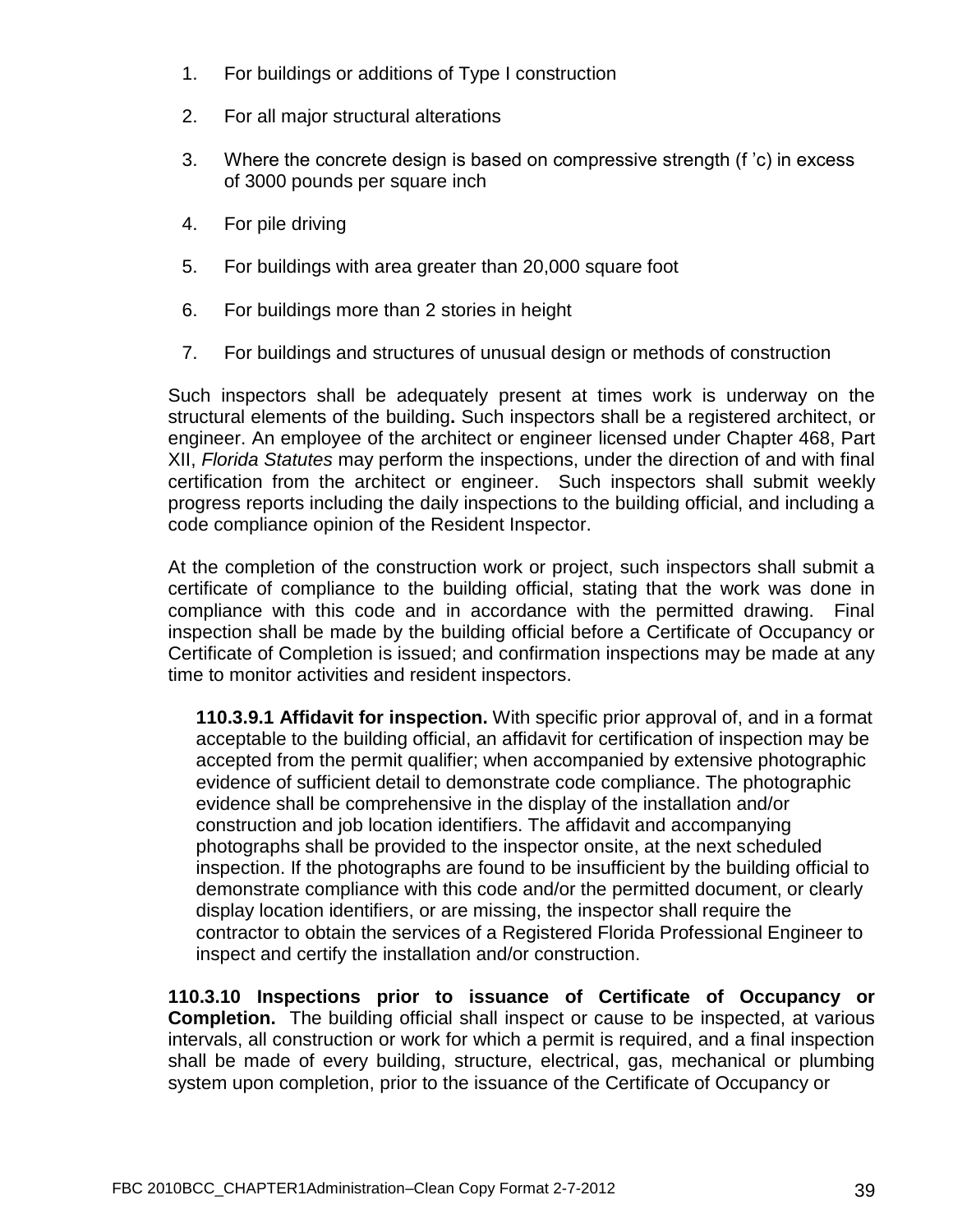Certificate of Completion. In performing inspections, the building official shall give first priority to inspections of the construction, addition, or renovation to, any facilities owned or controlled by a state university, state community college or public school district.

**110.4 Inspection agencies.** The building official is authorized to accept reports of approved inspection agencies, provided such agencies satisfy the requirements as to qualifications and reliability

**110.5 Inspection requests.** It shall be the duty of the holder of the building permit or their duly authorized agent to notify the building official when work is ready for inspection. It shall be the duty of the permit holder to provide access to and means for inspections of such work that are required by this code.

**110.6 Approval required.** Work shall not be done beyond the point indicated in each successive inspection without first obtaining the written release of the building inspector. The building inspector, upon notification, shall make the requested inspections and shall either indicate the portion of the construction that is satisfactory as completed, or notify the permit holder or his or her agent wherein the same fails to comply with this code. Any portions that do not comply shall be corrected and such portion shall not be covered or concealed until authorized by the building inspector.

**110.7 Impact of construction.** All construction activity regulated by this code shall be performed in a manner so as not to adversely impact the condition of adjacent property, unless such activity is permitted to affect said property pursuant to a consent granted by the applicable property owner, under terms or conditions agreeable to the applicable property owner. This includes, but is not limited to, the control of dust, noise, water or drainage runoffs, debris, and the storage of construction materials. New construction activity shall not adversely impact legal historic surface water drainage flows serving adjacent properties, and may require special drainage design complying with engineering standards to preserve the positive drainage patterns of the affected sites. Accordingly, developers, contractors and owners of all new residential development, including additions, pools, patios, driveways, decks or similar items, on existing properties resulting in a significant decrease of permeable land area on any parcel or has altered the drainage flow on the developed property shall, as a permit condition, provide a professionally prepared drainage plan clearly indicating compliance with this paragraph. Upon completion of the improvement, a certification from a licensed engineer professional, as appropriate under Florida law, shall be submitted to the inspector in order to receive approval of the final inspection.

## **SECTION 111 CERTIFICATES OF OCCUPANCY AND COMPLETION**

**111.1 Use and Occupancy.** No building or structure shall be used or occupied, and no change in the existing occupancy classification of a building or structure or portion thereof shall be made until the building official has issued a Certificate of Occupancy therefore as provided herein. Issuance of a Certificate of Occupancy shall not be construed as an approval of a violation of the provisions of this code or of other federal, state and local laws, ordinances, codes and regulations. Said certificate shall not be issued until all required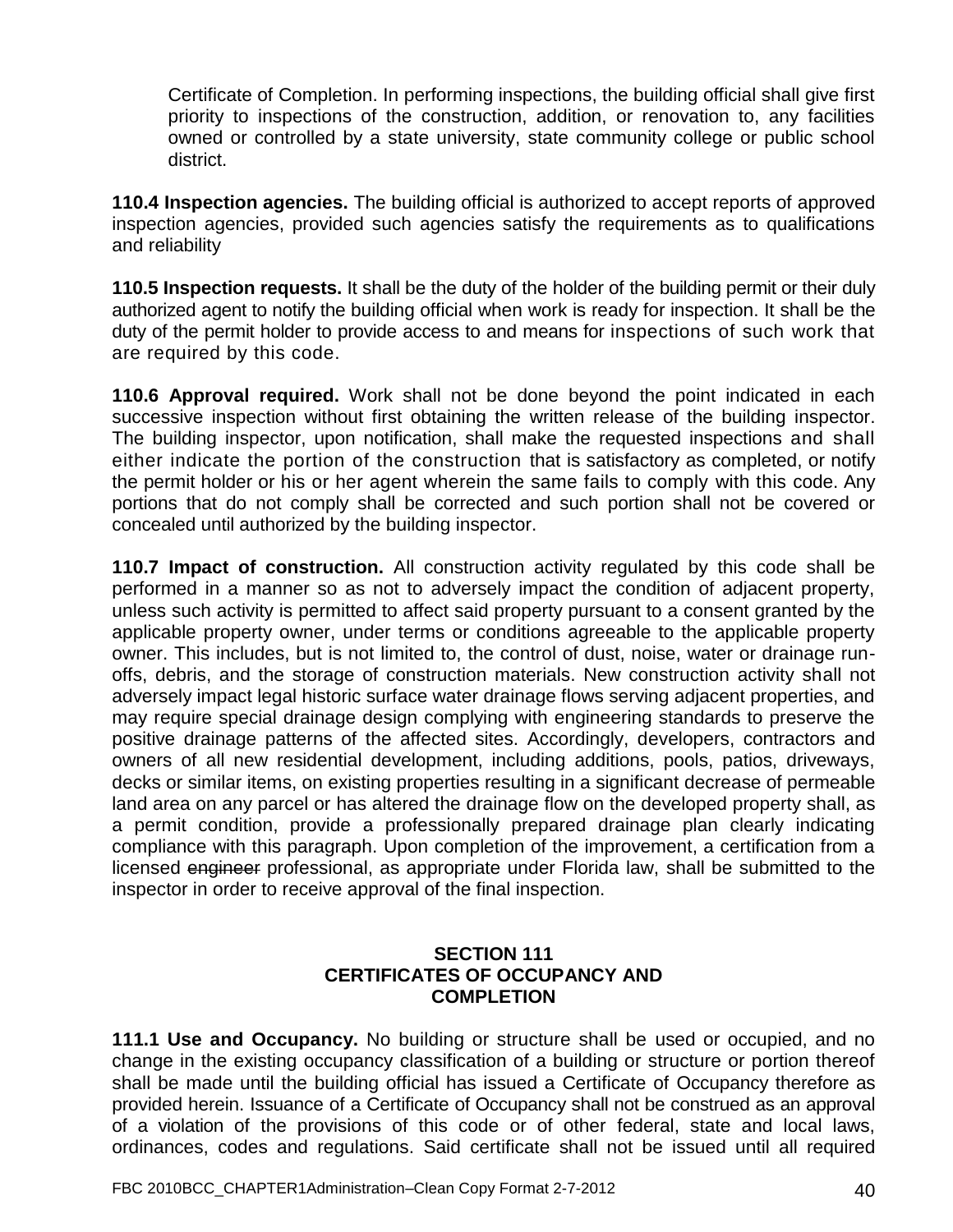electrical, gas, mechanical, plumbing and fire protection systems have been inspected for compliance with the technical codes and other applicable laws and ordinances and released by the building official.

**Exception:** Certificates of occupancy are not required for work exempt from permits under Section 105.2 of this code.

**111.2 Certificate issued.** After the building official inspects the building or structure and finds no violations of the provisions of this code or other laws that are enforced by the Building Division or other agency whose approval is inherent in the building permitting process, the building official shall issue a Certificate of Occupancy that contains the following:

- 1. The building permit number.
- 2. The address of the structure.
- 3. The name and address of the owner.
- 4. A description of that portion of the structure for which the certificate is issued.
- 5. A statement that the described portion of the structure has been inspected for compliance with the requirements of this code for the occupancy and division of occupancy and the use for which the proposed occupancy is classified.
- 6. For buildings and structures in flood hazard areas, a statement that documentation of the as-built lowest floor elevation has been provided and is retained in the records of the building division.
- 7. The name of the building official.
- 8. The edition of the code under which the permit was issued.
- 9. The use and occupancy, in accordance with the provisions of Chapter 3.
- 10.The type of construction as defined in Chapter 6.
- 11. The design occupant load.
- 12. If an automatic sprinkler system is provided, whether the sprinkler system is required.
- 13. Any special stipulations and conditions of the building permit.

**111.3 Temporary/partial occupancy.** A temporary/partial Certificate of Occupancy or Certificate of Completion may be issued for a portion or portions of a building that may safely be occupied prior to final completion of the building. The building official may require, once all life safety issues have been complied with, an applicant to provide adequate cash surety for unfinished work or revision of plans until a permanent Certificate of Occupancy or Certificate of Completion is granted. The purpose of the cash surety is to insure completion of work under this permit. Such cash surety shall be equal to one hundred ten percent (110%) of the estimated value of the remaining work, including labor and material, as determined by the design professional. The design professional shall submit a signed and sealed document attesting to the amount required to cover the cash surety. If work has not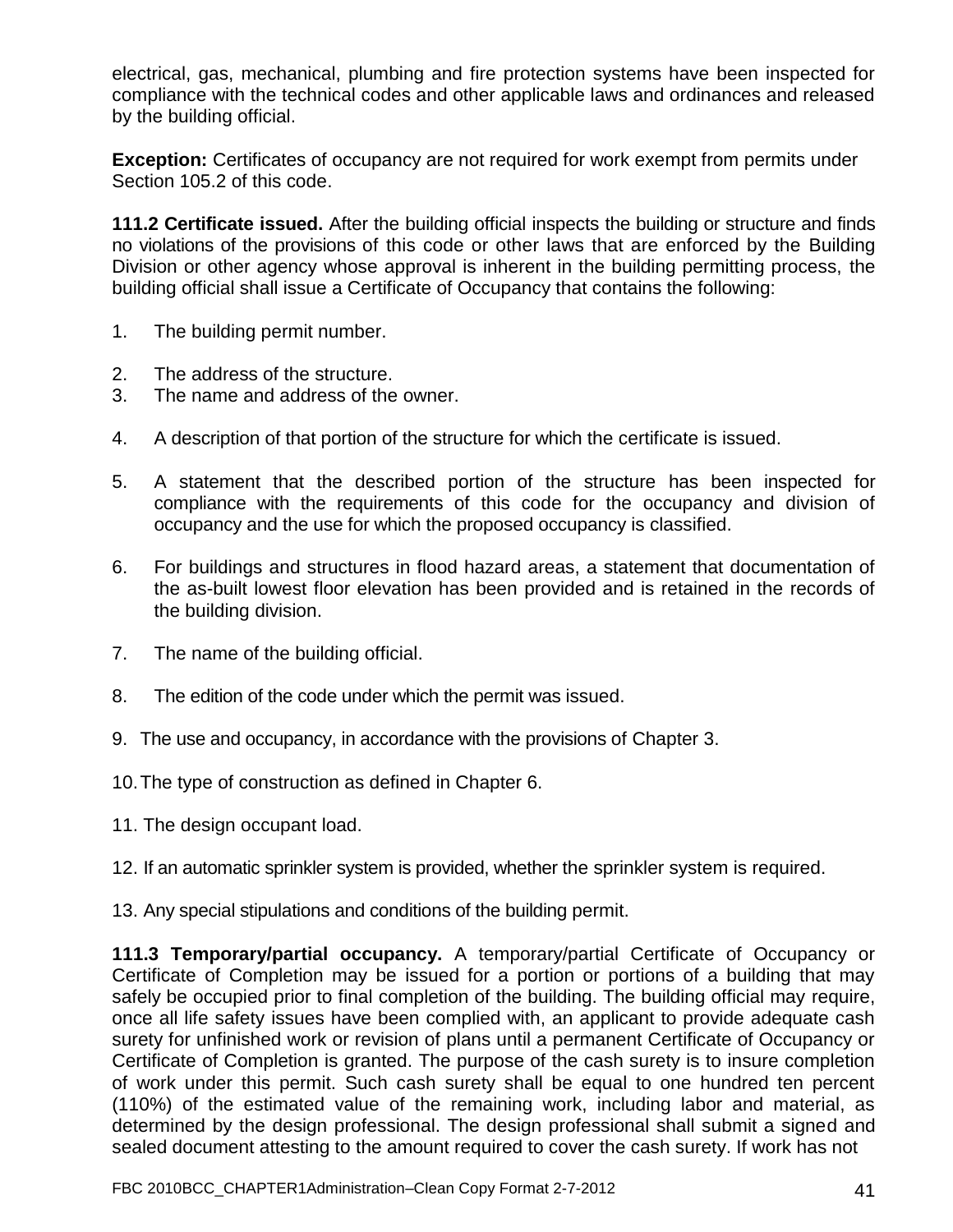been completed and all finals requested within 90 days of issuance of the initial Temporary/Partial Certificate of Occupancy or Certificate of Completion, the jurisdiction retains the right to have the applicant surrender the cash surety. The jurisdiction then may use the surety to finish the remaining work. The surety shall be in the form of cash money, certified check, or cashiers check. Surety shall be returned upon approval of all final inspections and upon written request that has been approved by the building official. This provision is only for the Florida Building Code, all other Agency approvals necessary for construction must be secured prior to this provision being applied.

**111.4 Certificate of Completion**. Upon satisfactory completion of a building, structure, electrical, gas, mechanical or plumbing system, a Certificate of Completion may be issued. This certificate is proof that a structure or system is complete and for certain types of permits is released for use and may be connected to a utility system. This certificate does not grant authority to occupy or connect a building, such as a shell building, prior to the issuance of a Certificate of Occupancy.

**111.5 Revocation.** The building official is authorized to, in writing, suspend or revoke a Certificate of Occupancy or Completion issued under the provisions of this code wherever the certificate is issued in error, or on the basis of incorrect information supplied, or where it is determined that the building or structure or portion thereof is in violation of any ordinance or regulation or any of the provisions of this code.

## **SECTION 112 SERVICE UTILITIES**

**112.1 Connection of service utilities.** No person shall make connections from a utility, source of energy, fuel or power to any building or system that is regulated by this code for which a permit is required, until released by the building official and a Certificate of Occupancy or Completion is issued. The servicing utility company shall not connect the power supply until notified by the building official.

**112.2 Temporary connection.** The building official shall have the authority to authorize the temporary connection of the building or system to the utility source of energy, fuel or power for the purpose of testing building service systems or for use under a temporary Certificate of Occupancy.

**112.3 Authority to disconnect service utilities.** The building official shall have the authority to authorize disconnection of utility service to the building, structure or system regulated by this code and the referenced codes and standards set forth in Section 101.4 of this code, in case of emergency where necessary to eliminate an immediate hazard to life, property, unsafe condition, or when such utility connection has been made without the approval required by Section 112.1 or 112.2 of this code. The building official shall notify the serving utility, and whenever possible the owner and occupant of the building, structure, or service system of the decision to disconnect prior to taking such action. If not notified prior to disconnecting, the owner or occupant of the building, structure, or service system shall be notified in writing, as soon as practical thereafter.

.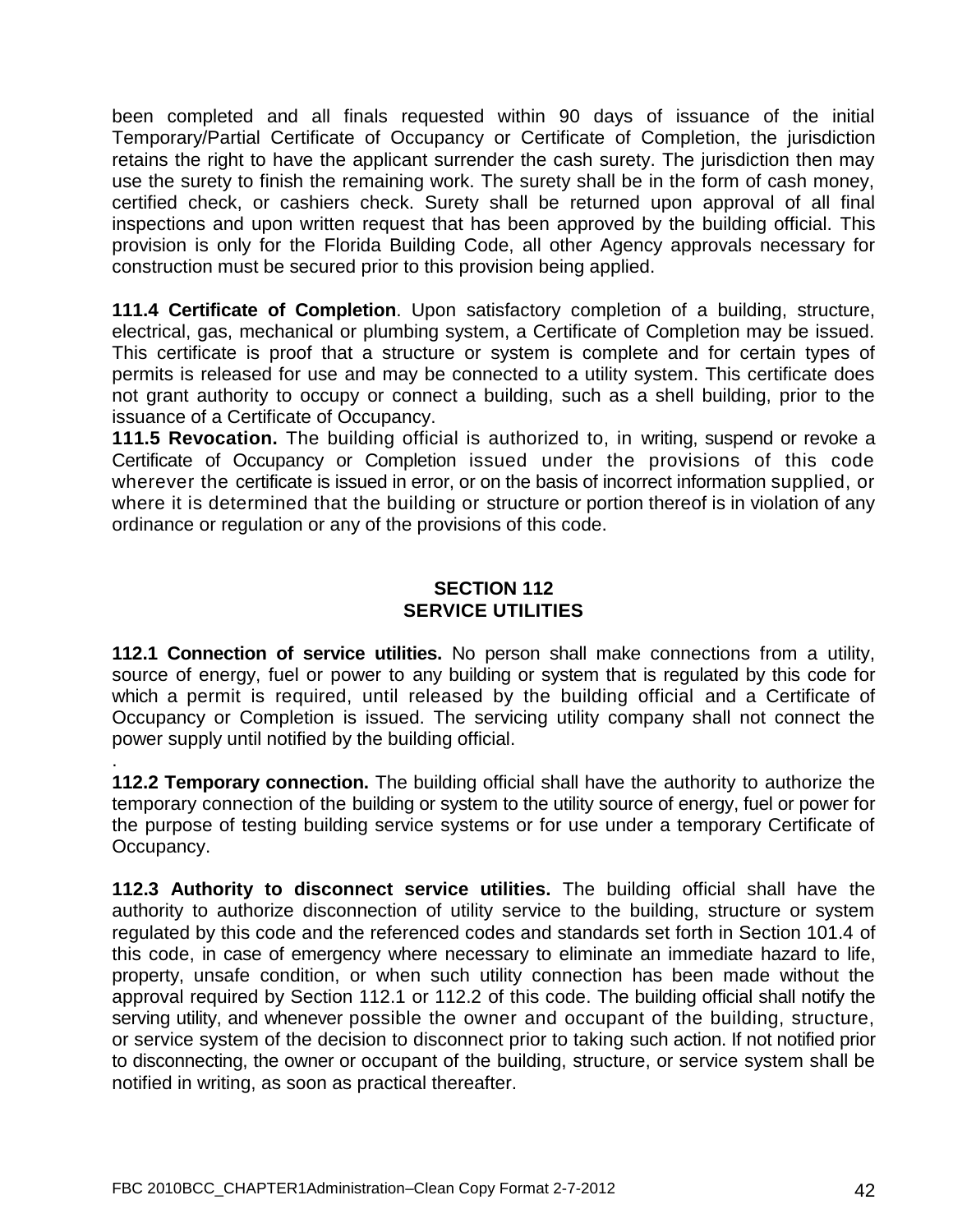## **SECTION 113 CONSTRUCTION BOARD OF ADJUSTMENT AND APPEALS**

**113.1 Appointment.** There is hereby established a board to be called the Construction Board of Adjustment and Appeals, which shall consist of seven members and two alternates. The applicable governing body shall appoint the Board.

#### **113.2 Membership and Terms**

**113.2.1 Membership.** The Construction Board of Adjustment and Appeals shall consist of seven members. Such board members shall be composed of individuals with knowledge and experience in the technical codes to include*,* to the greatest extent possible, an architect, engineer, general contractor, electrical contractor, HVAC contractor, plumbing contractor, and any other contractor licensed category. In addition to the regular members, there should be two alternate members, one member with the qualifications referenced above and one member at large from the public. A board member shall not act in a case in which he has a personal or financial interest.

**113.2.2 Terms.** The terms of office of the board members shall be staggered so no more than one-third of the board is appointed or replaced in any 12-month period. The two alternates, if appointed, shall serve one-year terms. Vacancies shall be filled for an unexpired term in the manner in which original appointments are required to be made. Three absences of any member from required meetings of the board shall in a 12 month period, at the discretion of the applicable governing body, render any such member subject to immediate removal from office.

**113.2.3 Quorum and voting.** A simple majority of the board shall constitute a quorum. In varying any provision of this code, the affirmative votes of the majority present, but not less than three affirmative votes, shall be required. In modifying a decision of the building official, not less than four affirmative votes, but not less than a majority of the board, shall be required. In the event that regular members are unable to attend a meeting, the alternate members, if appointed, shall vote.

**113.2.4 Secretary of board.** The building official or his/her authorized representative shall act as secretary of the board and shall make a detailed record of all of its proceedings, which shall set forth the reasons for its decision, the vote of each member, the absence of a member, and any failure of a member to vote.

**113.3 Powers.** The Construction Board of Adjustments and Appeals shall have the power, as further defined in 113.4, to hear appeals of decisions and interpretations of the building official and consider variances of the technical codes.

#### **113.4 Appeals**

**113.4.1 Decision of the building official.** The owner of a building, structure or service system, or duly authorized agent, may appeal a decision of the building official to the Construction Board of Adjustment and Appeals whenever any one of the following conditions are claimed to exist: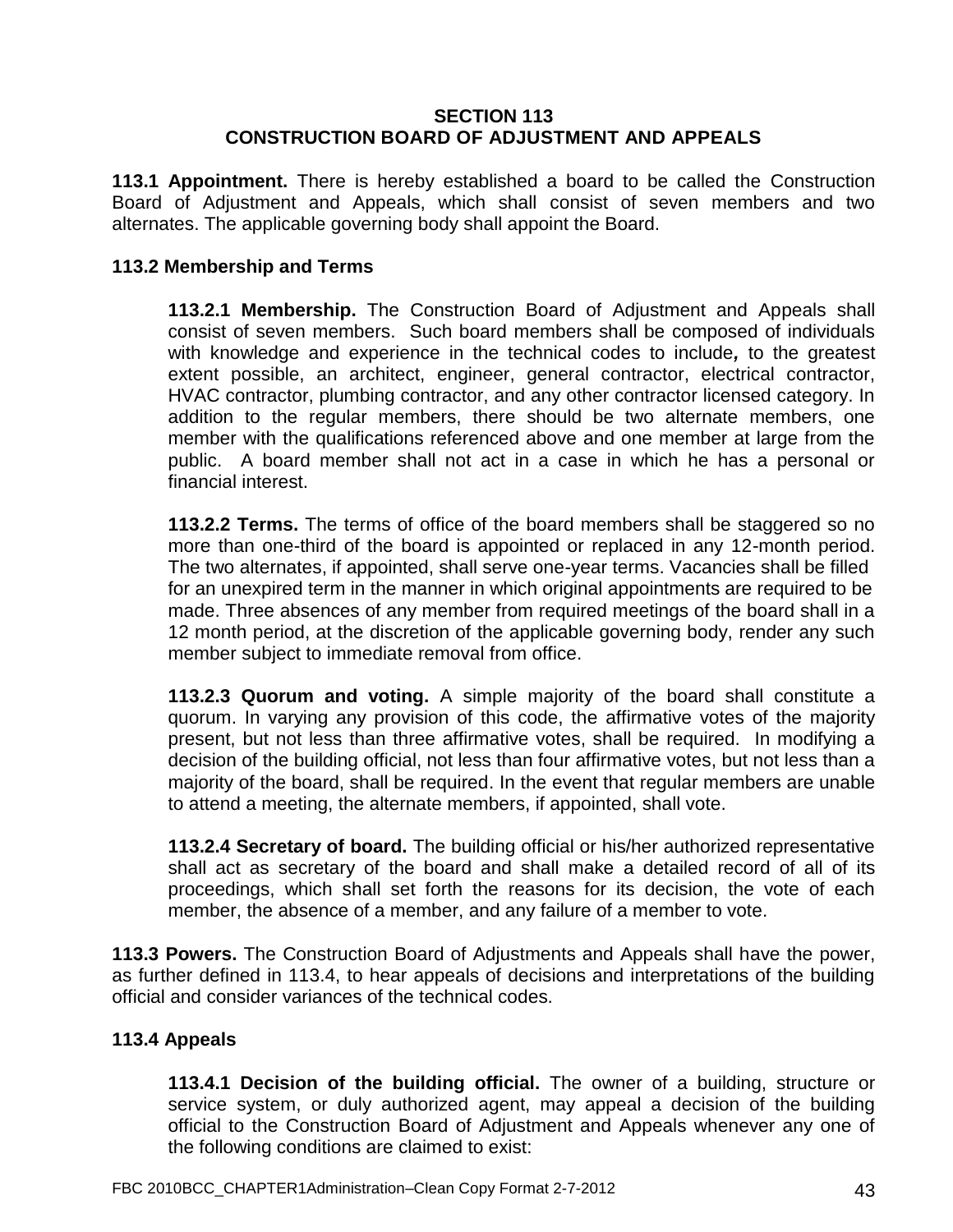- **1.** The building official rejected or refused to approve the mode or manner of construction proposed to be followed or materials to be used in the installation or alteration of a building, structure or service system.
- **2.** The provisions of this code do not apply to this specific case.
- **3.** That an equally good or more desirable form of installation can be employed in any specific case, which the building official has rejected or refused.
- **4.** The true intent and meaning of this code or any of the regulations hereunder have been misconstrued or incorrectly interpreted.

**113.4.2 Variances.** The Construction Board of Adjustments and Appeals, when upon written request, has been so appealed to and after a hearing, may vary the application of any provision of this code to any particular case when, in its opinion, the enforcement thereof would do manifest injustice and would be contrary to the spirit and purpose of this or the technical codes or public interest, and also finds all of the following:

1. That special conditions and circumstances exist which are peculiar to the building, structure or service system involved and which are not applicable to others.

2. That the special conditions and circumstances do not result from the action or inaction of the applicant.

3. That granting the variance requested will not confer on the applicant any special privilege that is denied by this code to other buildings, structures or service system.

4. That the variance granted is the minimum variance that will make possible the reasonable use of the building, structure or service system.

5. That the grant of the variance will be in harmony with the general intent and purpose of this code and will not be detrimental to the public health, safety and general welfare.

**113.4.2.1 Conditions of the variance.** In granting the variance, the board may prescribe a reasonable time limit within which the action for which the variance is required shall be commenced or completed or both. In addition, the board may prescribe appropriate conditions and safeguards in conformity with this code. Violation of the conditions of a variance shall be deemed a violation of this code.

**113.4.3 Notice of appeal.** Notice of appeal shall be in writing and filed within 30 calendar days after the building official renders the decision. Appeals shall be in a form acceptable to the building official.

**113.4.4 Unsafe or dangerous buildings or service systems.** In the case of a building, structure or service system, which in the opinion of the building official, is unsafe, unsanitary or dangerous, the building official may, in the order, limit the time for such appeals to a shorter period.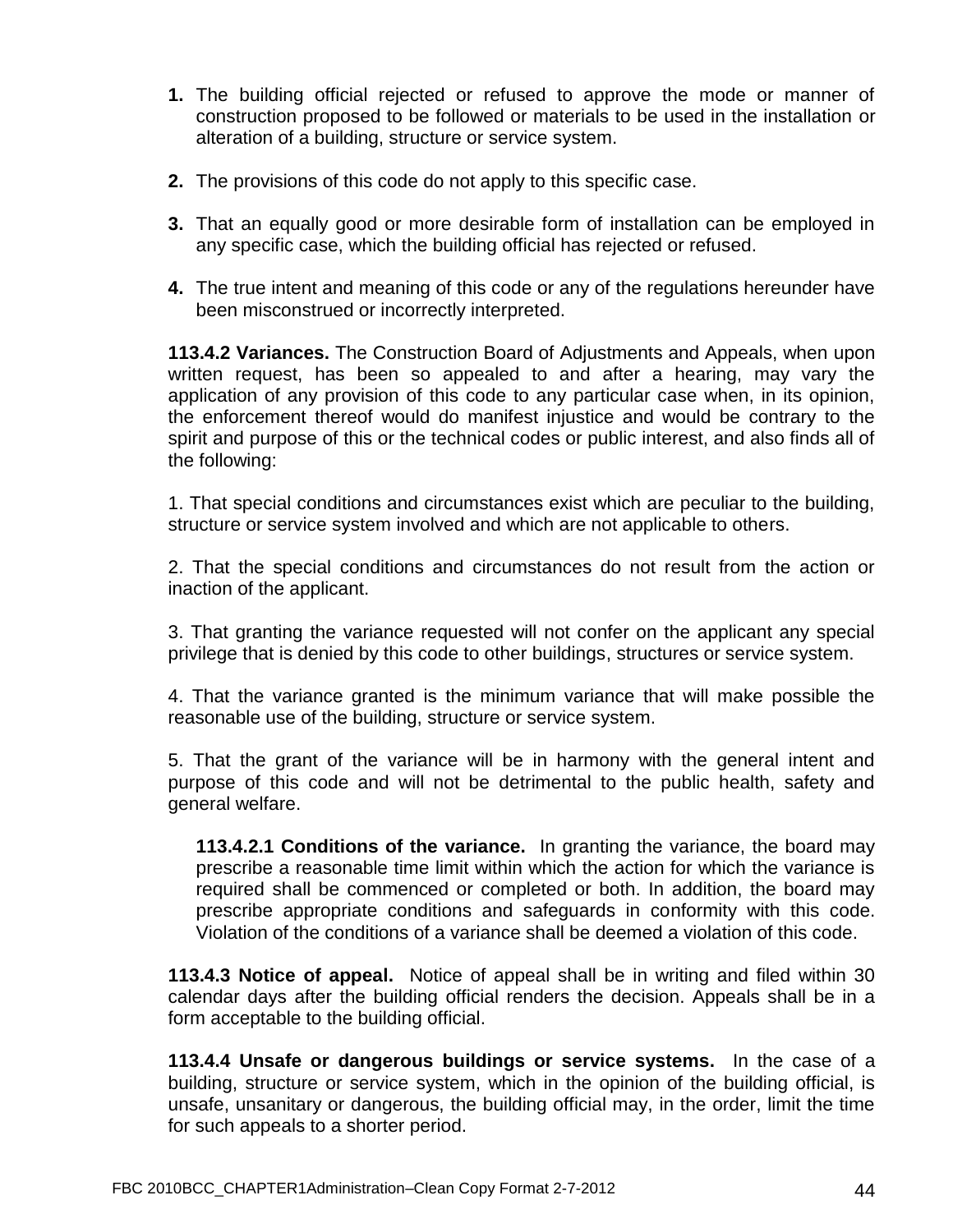#### **113.5 Procedures of the board.**

**113.5.1 Rules and regulations.** The board shall establish rules and regulations for its own procedure not inconsistent with the provisions of this code. The board shall meet on call of the chairman. The board shall meet within 30 calendar days after notice of appeal has been received.

**113.5.1.1 Rules of Evidence.** Formal rules of evidence shall not apply, but fundamental due process should be observed and govern the proceedings. Upon determination by the Chairperson, irrelevant, immaterial, or unduly repetitious evidence may be excluded, but all other evidence of a type commonly relied upon by reasonable, prudent persons in the conduct of their affairs shall be admissible, whether or not such evidence would be admissible in a trial in the courts of Florida. Any part of the evidence may be received in written form. The Board may request certain evidence be provided by an architect or engineer registered in the State of Florida, in which case said evidence shall be signed, sealed, and dated.

**113.5.1.2 Testimony.** Any member of the Board or the attorney representing the Board may inquire of, or question, any witness before the Board. Any member of the Board, the petitioner or his/her attorney, and/or the building official shall be permitted to inquire of any witness before the Board. The Board may consider testimony presented by the building official, the petitioner, or any other witness.

**113.5.2 Decisions.** The Construction Board of Adjustment and Appeals shall, in every case, reach a decision without unreasonable or unnecessary delay. Each decision of the board shall also include the reasons for the decision. If a decision of the board reverses or modifies a refusal, order, or disallowance of the building official or varies the application of any provision of this code, the building official shall immediately take action in accordance with such decision. Every decision shall be promptly filed in writing in the office of the building official and shall be open to public inspection. A certified copy of the decision shall be sent by mail or otherwise to the appellant and a copy shall be kept publicly posted in the office of the building official for two weeks after filing. Every decision of the board shall be final; subject however to such remedy as any aggrieved party might have at law or in equity.

**113.6 Local Construction Regulation Board.** The local government may also utilize this Board to convene as the Local Construction Regulation Board (LCRB), as provided in Florida Statute 489.113. The LCRB may deny, suspend, revoke or limit the authority of a certified contractor to obtain a building permit or permit with specific conditions, if the LCRB has found such contractor, through public hearing, to be guilty of fraud or a willful building code violation within the county or municipality that the LCRB represents. The LCRB may also, deny, suspend, revoke or limit the authority of a certified contractor to obtain a building permit or permit with specific conditions, if it has proof through the public hearing process, that a contractor has been found guilty in another county or municipality within the past 12 months, of fraud or a willful building code violation and after providing notice of an opportunity to be heard to the contractor, finds that such fraud or violation would have been fraud or a violation if committed in the county or municipality that the LCRB represents. Notification of and information concerning such permit denial shall be submitted to the division within 15 days after the LCRB decides to deny the permit.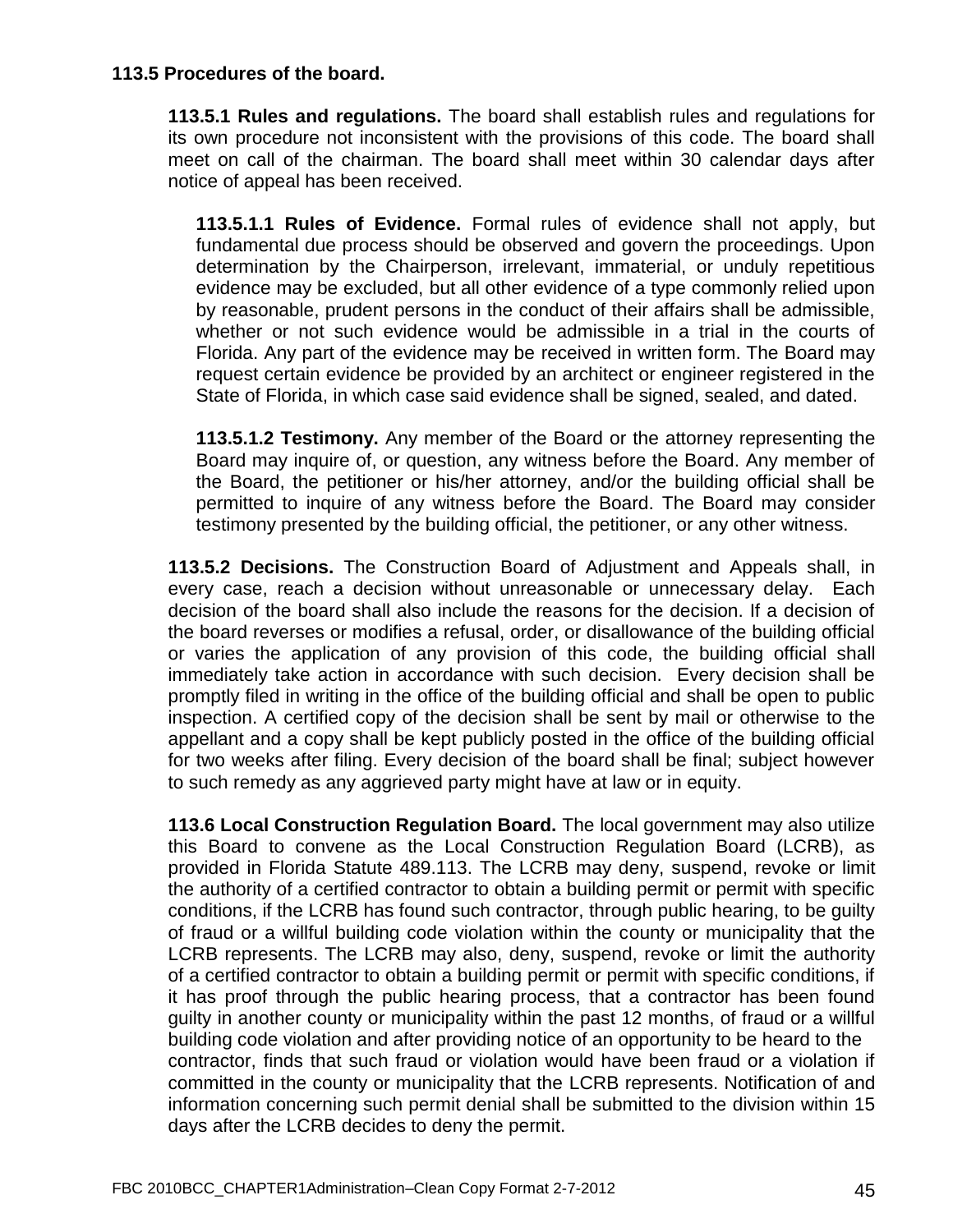#### **SECTION 114 VIOLATIONS**

**Any person, firm, corporation or agent who shall violate a provision of this code**, or fail to comply therewith, or with any of the requirements thereof, or who shall erect, construct, alter, install, demolish or move any structure, electrical, gas, mechanical or plumbing system, or has erected, constructed, altered, repaired, moved or demolished a building, structure, electrical, gas, mechanical or plumbing system, without full compliance with applicable codes, laws, ordinances, rules and regulations, shall be guilty of a misdemeanor. Each such person shall be considered guilty of a separate offense for each and every day or portion thereof during which any violation of any of the provisions of applicable codes, laws, ordinances, rules and regulations is committed or continued, and upon conviction of any such violation such person shall be punished within the limits and as provided by state laws. Nothing in this section shall prevent the authority having jurisdiction from imposing fines, liens, or seek injunction relief, or exercising other enforcement powers as permitted by law. Code enforcement and penalties of 162 *Florida Statutes* Part I shall be authorized if building work begins without payment of all required fees, and for the purposes of enforcing this code, code officials licensed under Florida Statute 468 Part XII are deemed "Code Inspectors", as defined in Florida Statute 162.04.

## **SECTION 115 STOP WORK ORDER**

**115.1 Stop work orders.** Upon notice from the building official, work on any building, structure, electrical, gas, mechanical or plumbing system that is being done contrary to the provisions of this code or in a dangerous or unsafe manner, shall immediately cease.

**115.2 Issuance.** The stop work order shall be in writing and shall be given to the owner of the property involved, or to the owner's agent, or to the person doing the work. Upon issuance of a stop work order, the cited work shall immediately cease. The stop work order shall state the reason for the order, and the conditions under which the cited work will be permitted to resume. Where an emergency exists, the building official shall not be required to give a written notice prior to stopping the work.

**115.3 Unlawful continuance.** Any person who shall continue any work after having been served with a stop work order, except such work as that person is directed to perform to remove a violation or unsafe condition, shall be subject to penalties as prescribed by law.

## **SECTION 116 UNSAFE STRUCTURES AND EQUIPMENT**

**116.1 Unsafe buildings or systems.** All buildings, structures, electrical, gas, mechanical or plumbing systems which are unsafe, unsanitary, or do not provide adequate egress, or which constitute a fire hazard, or are otherwise dangerous to human life, or which in relation to existing use, constitute a hazard to safety or health, are considered unsafe buildings or service systems. All such unsafe buildings, structures or service systems are hereby declared illegal and shall be ordered by the building official to be abated by the owner, through repair and rehabilitation or by demolition and removal, in accordance with the this Code. The extent of repairs shall be determined by the building official.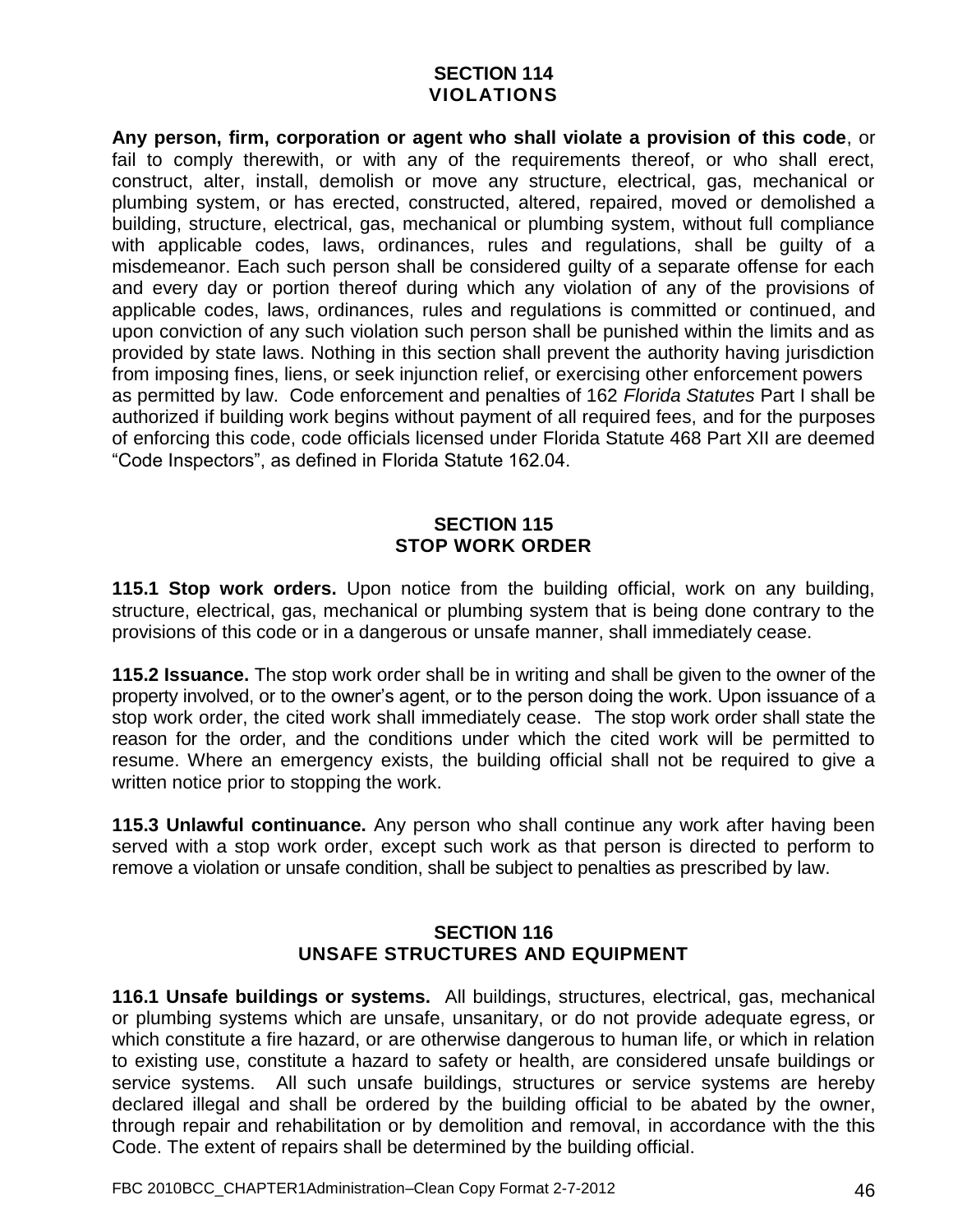**116.1.1 When the building official determines** a building, structure, electrical, gas, mechanical or plumbing system or portion thereof is unsafe, as set forth in this code he/she shall provide the record owner(s) of the real property upon which the unsafe building, structure, system is located, a written notice stating the defects thereof, by certified mail, return receipt requested. This notice shall require the owner within thirty (30) days either to complete specified repairs or improvements, or to demolish and remove the building, structure, electrical, gas, mechanical or plumbing system or portion thereof.

**116.1.1.1** In addition to the written notice being sent by certified mail, return receipt requested to the record owner(s) of the real property upon which the unsafe building, structure, system is located, the building official shall post a copy of the notice in a conspicuous place in the County Courthouse, upon the building, structure or system, and a copy shall be recorded in the public records of Palm Beach County.

**116.1.1.2** In addition, a copy of the notice, as outlined in this sub-section, shall be published simultaneously for two consecutive weeks in a newspaper of local circulation. Such notice shall be substantially in the following form:

# **NOTICE OF INTENT TO DEMOLISH OR SUBSTANTIALLY REPAIR AND INSPECT**

(Insert Date of Notice)

The owner or other interested parties for the structure located at (address), are hereby notified that Palm Beach County, Florida will proceed to have the building, structure or system repaired, demolished or removed thirty (30) days after the date of this Notice, if said building, structure or system is not substantially repaired, demolished or removed by that date. All costs incurred by the County in connection with the repair, demolition or removal will be assessed against the property.

If, as a result of this Notice, the building, structure or system is substantially repaired, demolished, or removed by the owner, notice is hereby given that work to abate the unsafe condition requires building permits and inspections for code compliance, and all related fees are required to be paid prior to performing the work or receiving certification of code compliance.

To request an extension of time, the owner should contact (Contact Person and Phone Number) within ten (10) days of the date of this Notice. Said request for extension must be made in writing to the building official.

An affected owner or duly authorized agent has the right to appeal this action to the Construction Board of Adjustment and Appeals. An application of appeal should be filed in writing and hearing costs paid by the affected owner or duly authorized agent, at the Palm Beach County Building Division Main Office, within thirty (30) days of the date of this Notice. The fee to cover hearing costs shall be established by ordinance.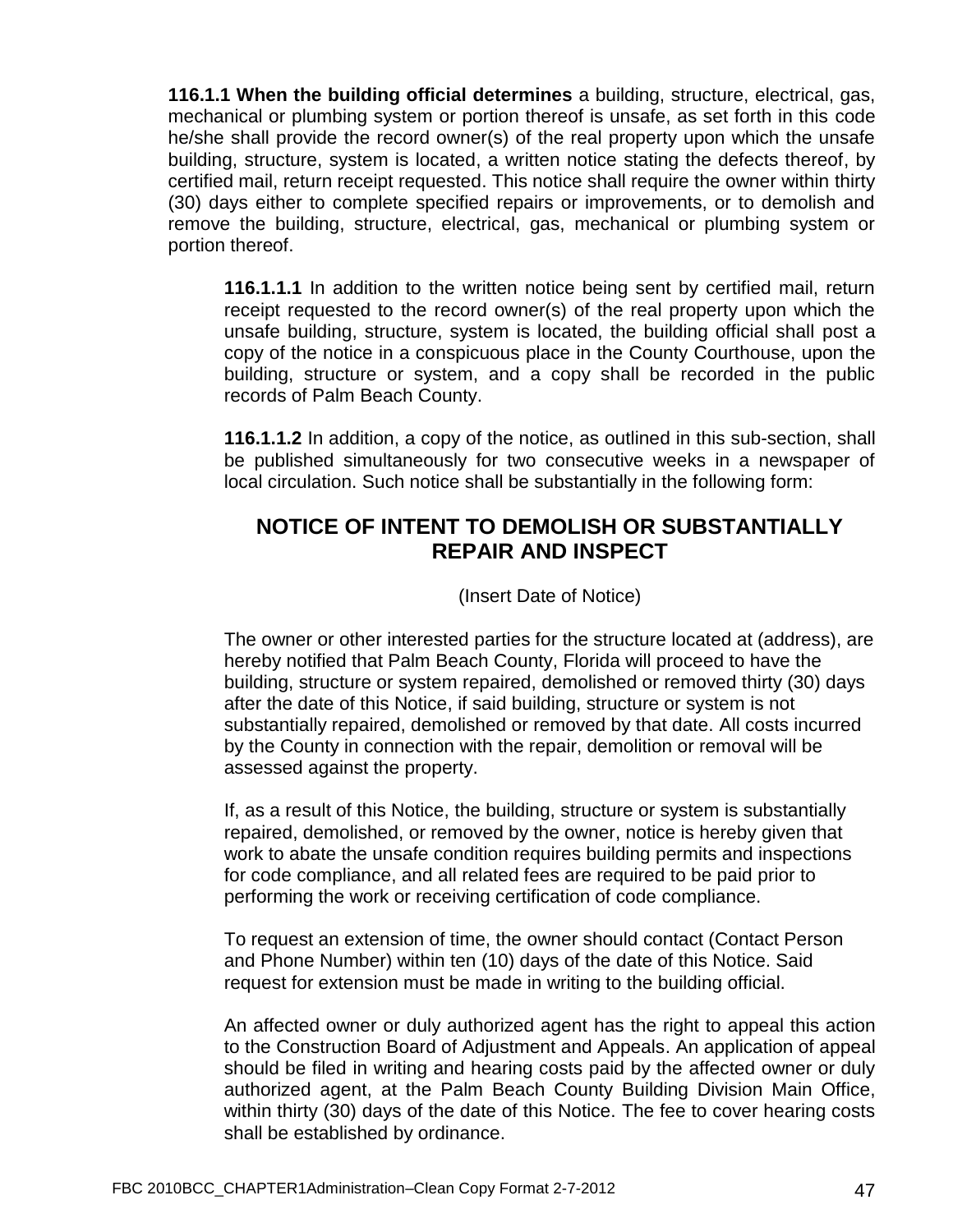**116.1.1.3** Evidence that an attempt has been made to hand deliver or mail the Notice, as provided herein, together with proof of publication, shall be sufficient to show that the notice requirements of this Section have been met, without regard to whether or not the owner actually received said notice.

**116.1.2 If necessary, the notice shall also require** the building, structure, electrical, gas, mechanical, plumbing systems or portion thereof to be vacated and/or disconnected, and not reoccupied and/or reconnected until the specified repairs and improvements are completed, inspected and approved by the building official. The building official shall post at each entrance to the building a placard stating: THIS BUILDING IS UNSAFE AND ITS USE OR OCCUPANCY HAS BEEN PROHIBITED BY THE BUILDING OFFICIAL. This placard shall remain posted until the required repairs are made or demolition is completed. It shall be unlawful for any person, firm or corporation or its officers, agents, or other servants, to remove the posting without written permission of the building official, or for any person to enter the building, or use the building or system(s) except for the purpose of making the required repairs or of demolishing same.

**116.1.3 If such owner, agent, or person in control shall fail**, neglect, or refuse to comply with notice to repair, rehabilitate, or to demolish, and remove said building, structure, electrical, gas, mechanical or plumbing system or portion thereof, within thirty (30) days of notification by the County Building Official and pursuant to the procedures stated in this Section, the County is authorized and empowered, and the building official shall take action to achieve enforcement of the code and/or abatement of the unsafe condition by substantial repair, demolition, or removal of the structure, electrical, gas, mechanical or plumbing system or portion thereof, or in a manner as dictated by the degree of threat posed by the unsafe condition. The cost of substantially repairing, demolition, removing, and/or otherwise abating the unsafe condition incurred by the County, including the actual work of substantially repairing, demolishing, removing, and/or otherwise abating the unsafe entity, title work costs and expenses, all administrative and legal expenses, publication costs, and other identifiable costs incurred by the County, shall be assessed against the property. All assessments shall be paid in full to the County no less than the close of County business on the twentieth (20) business day after the property owner has received notice of the assessment. Thereafter, the unpaid amount of the assessment will accrue interest at the rate of 12% per annum or at the maximum rate allowed by law, whichever is less.

**116.1.4 The thirty (30) day time period contained in Section 116.1 of this code**  may be enlarged by the Building Official, in a decision which is rendered in writing, upon receipt of the owner's written request for an enlargement of time. In the written request, the owner must show cause as to why the enlargement of time should be granted. In the event that the Building Official denies the owner's request for an enlargement of time, said decision shall be rendered in writing, and delivered to the owner by certified mail, return receipt requested.

**116.1.5 Determinations.** Decisions of the Building Official required by this Section shall be in writing. The date of the determination shall be the date it is reduced to writing and signed by the Building Official.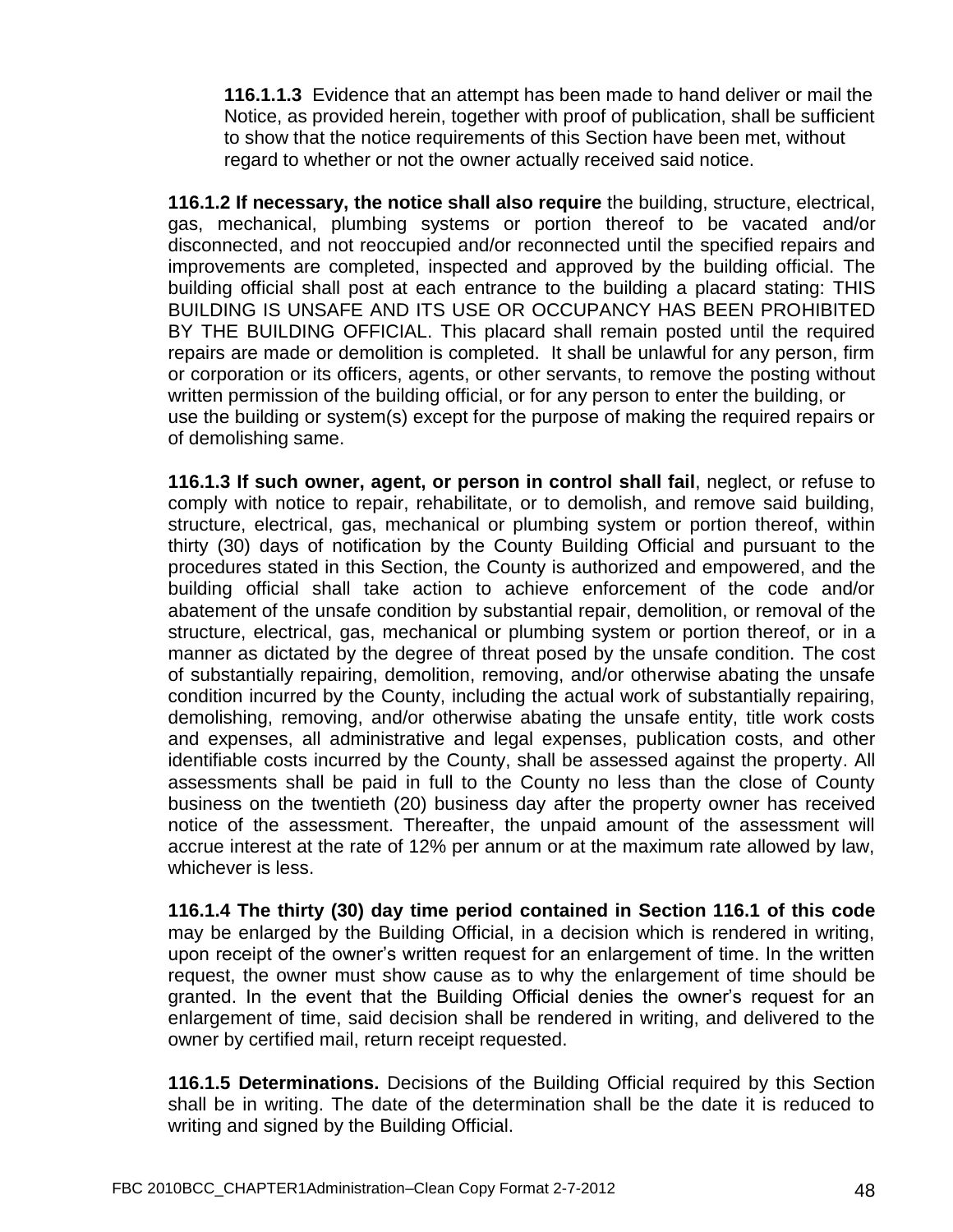**116.1.7 Relief from the Notice of Demolition.** An affected owner or duly authorized agent has the right to appeal the notice of demolition to the Construction Board of Adjustment and Appeals. An application of appeal should be filed in writing and hearing costs paid by the affected owner or duly authorized agent, at the Palm Beach County Building Division Main Office, within thirty (30) days of the date of delivery of the notice, as required in this Section. If notice is not successfully delivered to the record owner, the application of appeal should be filed in writing and hearing costs paid by the affected owner within thirty (30) days following the second consecutive week of publication of notice in a newspaper of local circulation. No action shall be taken by the County in connection with a building, structure, electrical, gas, mechanical or plumbing system or portion thereof which is the subject of any appeals procedure relating to demolition, except in cases of emergencies as described in Section 116.2.2 of this code. Every decision of the Construction Board of Adjustment and Appeals shall be final; subject however to such remedy as any aggrieved party might have at law. Such judicial relief shall be sought by the affected party or authorized agent by filing the appropriate petition in the court of jurisdiction within thirty (30) days of the execution of the board order to be appealed.

**116.1.8 An affected owner or duly authorized agent has the right to appeal** a decision of the Building Official to deny an extension of time, to the Construction Board of Adjustment and Appeals. An application of appeal should be filed in writing and hearing costs paid by the affected owner or duly authorized agent, at the Palm Beach County Building Division Main Office, within ten (10) days of the date that decision is reduced to writing. The fee to cover hearing costs shall be established by ordinance.

**116.1.9 Notice of Assessment.** Upon completion of the actions undertaken by the County, the Building Official shall notify in writing the owner that a special assessment has been imposed on the property. The notice shall be delivered by certified mail, return receipt requested. The notice of assessment shall set forth the following:

- a. A description of the unsafe structure, a description of the actions taken by the County to substantially repair or demolish the building, structure, electrical, gas, mechanical or plumbing system or portion thereof, and the fact that the property has been assessed for the costs incurred by the County to substantially repair or demolish the building, structure, electrical, gas, mechanical or plumbing system or portion thereof.
- b. The aggregate amount of such costs, and an itemized list of such costs.
- c. The intent of the County to record the assessment as a lien against the property, if not paid timely, within the period of twenty (20) business days.
- d. The intent of the County to charge interest at the rate of 12% per annum or at the maximum rate allowed by law, whichever is less, if the assessment is not paid timely, within the period of twenty (20) business days.
- e. The intent of the County to declare the assessment delinquent and to place the assessment on the tax roll as a non-ad valorem assessment if not paid by the following September 1.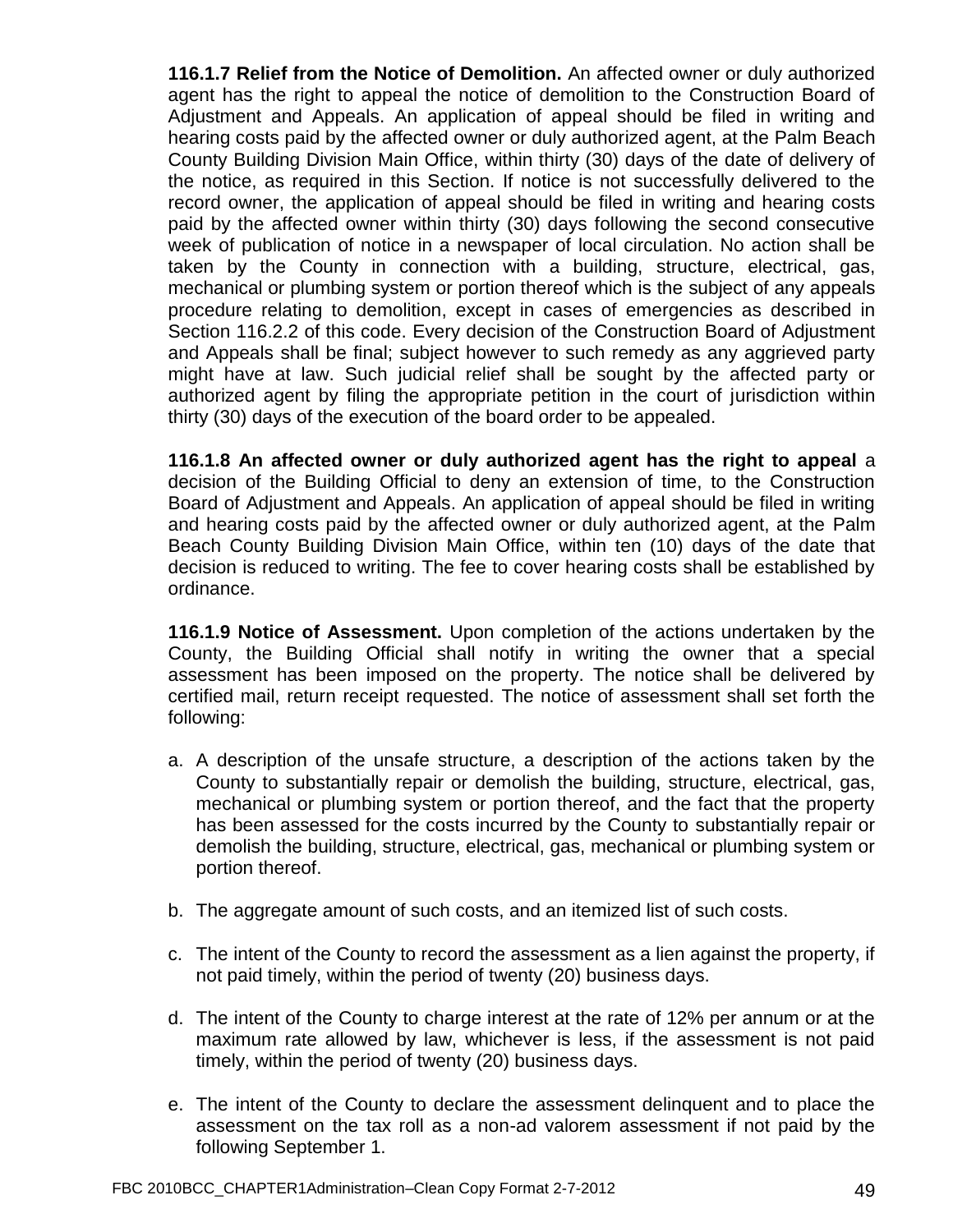- f. The potential for the property to be subject to the sale of a tax certificate, bearing interest by law at a rate as high as 18% per annum, if the non-ad valorem assessment is not paid as part of the tax bill on the property.
- g. The potential for the property to be sold and conveyed by tax deed if the tax certificate is not redeemed by payment of the non-ad valorem assessment in full, plus interest, as required by Florida law.

### **116.2 Alternative Enforcement proceedings; hearings.**

**116.2.1 Alternative Violation proceedings and hearings for unsafe** structures and equipment that do not pose an immediate threat to the public welfare may be conducted before the Special Magistrate in accordance with the provisions set forth in *Florida Statute* 162. The building official shall act in the role of code inspector as authorized in Section 114 of this code, to initiate enforcement proceedings, and notice shall be in accordance with the provisions of the Statute. The owner of property that is subject to an enforcement proceeding before the Special Magistrate is required to make disclosures as outlined in Florida Statute 162 before a transfer of property, and failure to make the required disclosures creates a presumption of fraud.

**116.2.2 The decision of the building official shall be final** in cases of emergency, which, in the opinion of the building official, involve imminent danger to human life or health, or the property of others. He/she shall promptly cause such building, structure, electrical, gas, mechanical or plumbing system or portion thereof to be made safe, secured, or cause its removal. For this purpose he/she may at once enter such structure or land on which it stands, or abutting land or structures, with such assistance and at such cost as he may deem necessary. He/she may order the vacating of adjacent structures and may require the protection of the public by appropriate fence or such other means as may be necessary, and for this purpose may close a public or private way. Taking such action does not create a continuing obligation on the part of the building official to continue with maintaining such building, structure, or system; or create liability for any damage to the property.

**116.3 Administrative fines; costs to repair; liens.** All costs incurred as a result of actions taken per Section 116.2 are charged to the violator.

**116.3.1** All costs associated with taking a case before the Special Master shall be recovered where the jurisdiction prevails, Whenever one of the orders of the Special Magistrate has not been complied with by the time set for compliance, for each day thereafter during which each violation continues past the date set for compliance, the Special Magistrate may impose a fine. A certified copy of an order imposing a fine, or a fine plus repair, and the costs of prosecuting the case, may be recorded in the public records and shall thereafter constitute a lien against the land where the violation exists and upon any other real or personal property owned by the violator.

**116.3.2 Costs associated with the abatement of the violation** shall be charged to the owner of the premises involved. If charges are not paid within a ten (10) day period following the billing notification sent by certified mail, the owner of the premises will be charged in the following manner: